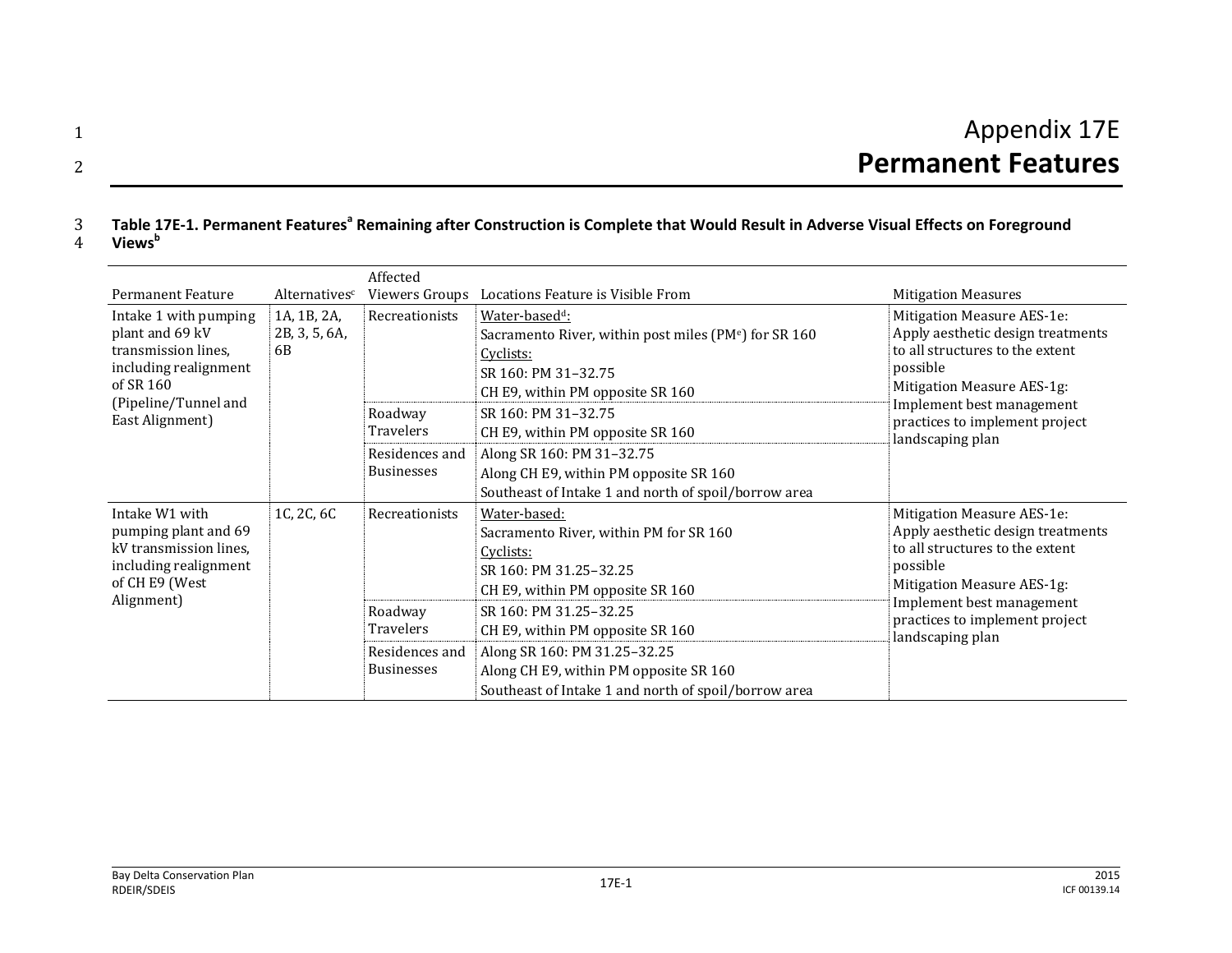|                                                                                                                                                   |                                          | Affected                                      |                                                                                                                                                                                            |                                                                                                                                                                                                                                 |
|---------------------------------------------------------------------------------------------------------------------------------------------------|------------------------------------------|-----------------------------------------------|--------------------------------------------------------------------------------------------------------------------------------------------------------------------------------------------|---------------------------------------------------------------------------------------------------------------------------------------------------------------------------------------------------------------------------------|
| <b>Permanent Feature</b>                                                                                                                          | Alternatives <sup>c</sup>                |                                               | Viewers Groups Locations Feature is Visible From                                                                                                                                           | <b>Mitigation Measures</b>                                                                                                                                                                                                      |
| Intake 2 with pumping<br>plant and 69 kV<br>transmission lines,<br>including realignment<br>of SR 160 (Pipeline/<br>Tunnel and East<br>Alignment) | 1A, 1B, 2A,<br>2B, 3, 4, 6A,<br>6B, 7, 8 | Recreationists<br>Roadway<br><b>Travelers</b> | Water-based:<br>Sacramento River, within PM for SR 160<br>Cyclists:<br>SR 160: PM 29.75-30.5<br>CH E9, within PM opposite SR 160<br>SR 160: 29.75-30.5<br>CH E9, within PM opposite SR 160 | Mitigation Measure AES-1e:<br>Apply aesthetic design treatments<br>to all structures to the extent<br>possible<br>Mitigation Measure AES-1g:<br>Implement best management<br>practices to implement project<br>landscaping plan |
|                                                                                                                                                   |                                          | Residences and<br><b>Businesses</b>           | Scribner Road: SR 160 to end<br>Along SR 160: 29.75-30.5<br>Along CH E9, within PM opposite SR 160<br>Along Scribner Road: SR 160 to end                                                   |                                                                                                                                                                                                                                 |
| Intake 2 with<br>sedimentation basins<br>and 69 kV transmission<br>lines, including<br>realignment of SR 160<br>(Modified<br>Pipeline/Tunnel)     | $\overline{4}$                           | Recreationists                                | Water-based:<br>Sacramento River, within PM for SR 160<br>Cyclists:<br>SR 160: PM 29.75-30.5<br>CH E9, within PM opposite SR 160                                                           |                                                                                                                                                                                                                                 |
|                                                                                                                                                   |                                          | Roadway<br><b>Travelers</b>                   | SR 160: 29.75-30.5<br>CH E9, within PM opposite SR 160<br>Scribner Road: SR 160 to end                                                                                                     |                                                                                                                                                                                                                                 |
|                                                                                                                                                   |                                          | <b>Residences</b> and<br><b>Businesses</b>    | Along SR 160: 29.75-30.5<br>Along CH E9, within PM opposite SR 160<br>Along Scribner Road: SR 160 to end                                                                                   |                                                                                                                                                                                                                                 |
| Intake W2 with<br>pumping plant and 69<br>kV transmission lines,<br>including realignment<br>of CH E9 (West<br>Alignment)                         | 1C, 2C, 6C                               | Recreationists                                | Water-based:<br>Sacramento River, within PM for SR 160<br>Cyclists:<br>SR 160: PM 29.75-30.5<br>CH E9, within PM opposite SR 160                                                           | Mitigation Measure AES-1e:<br>Apply aesthetic design treatments<br>to all structures to the extent<br>possible<br>Mitigation Measure AES-1g:                                                                                    |
|                                                                                                                                                   |                                          | Roadway<br><b>Travelers</b>                   | SR 160: 29.75-30.5<br>CH E9, within PM opposite SR 160<br>Scribner Road: SR 160 to end                                                                                                     | Implement best management<br>practices to implement project<br>landscaping plan                                                                                                                                                 |
|                                                                                                                                                   |                                          | Residences and<br><b>Businesses</b>           | Along SR 160: 29.75-30.5<br>Along CH E9, within PM opposite SR 160                                                                                                                         |                                                                                                                                                                                                                                 |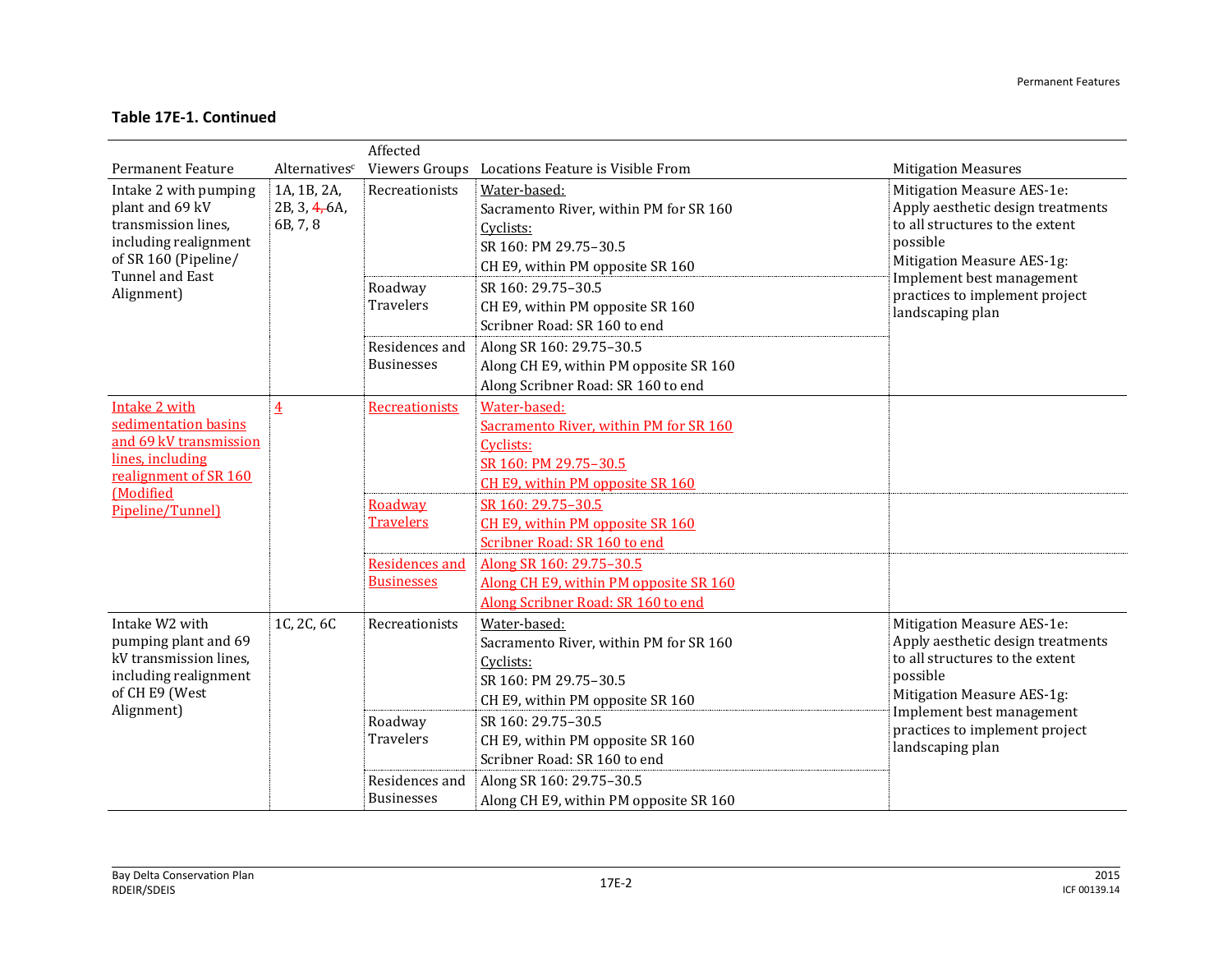|                                                                                                                                                            |                                      | Affected                                                                  |                                                                                                                                                                                                                                                        |                                                                                                                                                                                                                                                      |
|------------------------------------------------------------------------------------------------------------------------------------------------------------|--------------------------------------|---------------------------------------------------------------------------|--------------------------------------------------------------------------------------------------------------------------------------------------------------------------------------------------------------------------------------------------------|------------------------------------------------------------------------------------------------------------------------------------------------------------------------------------------------------------------------------------------------------|
| <b>Permanent Feature</b>                                                                                                                                   | Alternativesc                        |                                                                           | Viewers Groups Locations Feature is Visible From                                                                                                                                                                                                       | <b>Mitigation Measures</b>                                                                                                                                                                                                                           |
| Intake 3 with pumping<br>plant and 69 kV<br>transmission lines.<br>including realignment<br>of SR 160 (Pipeline/<br>Tunnel and East                        | 1A, 1B, 2A,<br>2B, 4, 6A, 6B,<br>7,8 | Recreationists                                                            | Water-based:<br>Sacramento River, within PM for SR 160<br>Cyclists:<br>SR 160 PM 26.75-27.25<br>CH E9, within PM opposite SR 160                                                                                                                       | Mitigation Measure AES-1e:<br>Apply aesthetic design treatments<br>to all structures to the extent<br>possible<br>Mitigation Measure AES-1g:<br>Implement best management                                                                            |
| Alignment)                                                                                                                                                 |                                      | Roadway<br>Travelers                                                      | SR 160: PM 26.75-27.25<br>CH E9, within PM opposite SR 160<br>Northern end of 3rd, 4th, 5th, and 8th Streetsf<br>Hood Franklin Road: 8th Street to Southern Pacific Railroad                                                                           | practices to implement project<br>landscaping plan                                                                                                                                                                                                   |
|                                                                                                                                                            |                                      | Residences and<br><b>Businesses</b>                                       | Along SR 160: PM 26.75-27.25<br>Along CH E9, within PM opposite SR 160<br>Hood: Northern end of $3^{rd}$ , $4^{th}$ , $5^{th}$ , and $8^{th}$ Streets and northern<br>end of mobile home park                                                          |                                                                                                                                                                                                                                                      |
| <b>Intake 3 with</b><br>sedimentation basins<br>and 69 kV transmission<br>lines, including<br>realignment of SR 160<br><b>Modified</b><br>Pipeline/Tunnel) | $\overline{4}$                       | Recreationists                                                            | Water-based:<br>Sacramento River, within PM for SR 160<br>Cyclists:<br>SR 160 PM 26.75-27.25<br>CH E9, within PM opposite SR 160                                                                                                                       | <b>Mitigation Measure AES-1e:</b><br>Apply aesthetic design treatments<br>to all structures to the extent<br>possible<br><b>Mitigation Measure AES-1g:</b><br><b>Implement best management</b><br>practices to implement project<br>landscaping plan |
|                                                                                                                                                            |                                      | Roadway<br><b>Travelers</b><br><b>Residences and</b><br><b>Businesses</b> | SR 160: PM 26.75-27.25<br>CH E9, within PM opposite SR 160<br>Northern end of 3rd, 4th, 5th, and 8th Streetsf<br>Hood Franklin Road: 8th Street to Southern Pacific Railroad<br>Along SR 160: PM 26.75-27.25<br>Along CH E9, within PM opposite SR 160 |                                                                                                                                                                                                                                                      |
|                                                                                                                                                            |                                      |                                                                           | Hood: Northern end of 3rd, 4th, 5th, and 8th Streets and northern<br>end of mobile home park                                                                                                                                                           |                                                                                                                                                                                                                                                      |
| Intake W3 with<br>pumping plant and 69<br>kV transmission lines,<br>including realignment<br>of CH E9 (West<br>Alignment)                                  | 1C, 2C, 6C                           | Recreationists<br>Roadway                                                 | Water-based:<br>Sacramento River, within PM for SR 160<br>Clarksburg fishing access opposite SR 160 PM 27.25<br>Cyclists:<br>SR 160 PM 26.5-28<br>CH E9, within PM opposite SR 160<br>SR 160: PM 26.5-28                                               | Mitigation Measure AES-1e:<br>Apply aesthetic design treatments<br>to all structures to the extent<br>possible<br>Mitigation Measure AES-1g:<br>Implement best management<br>practices to implement project                                          |
|                                                                                                                                                            |                                      | Travelers                                                                 | CH E9, within PM opposite SR 160                                                                                                                                                                                                                       | landscaping plan                                                                                                                                                                                                                                     |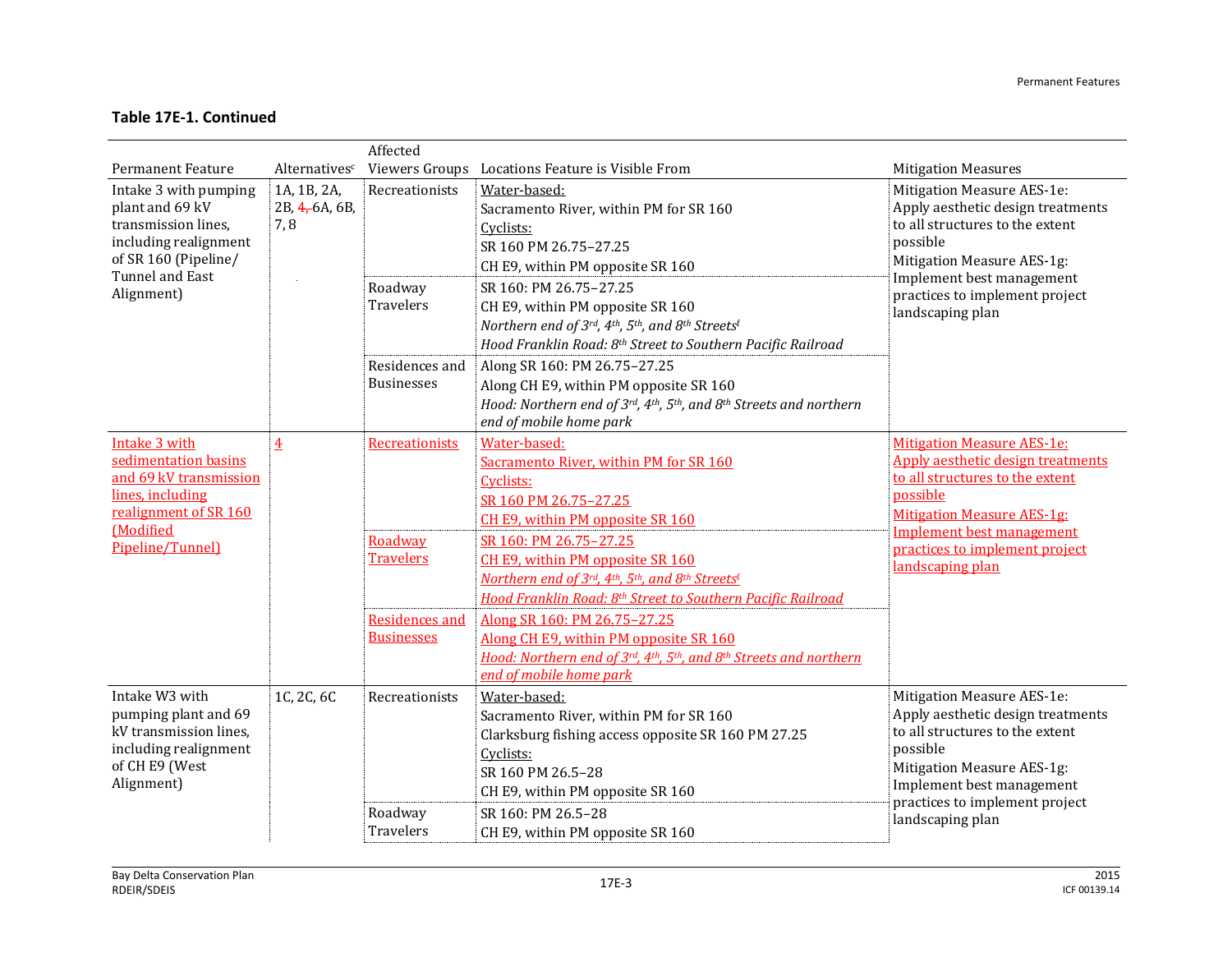|                                                                                                                                                  |                           | Affected                                                    |                                                                                                                                  |                                                                                                                                                                           |
|--------------------------------------------------------------------------------------------------------------------------------------------------|---------------------------|-------------------------------------------------------------|----------------------------------------------------------------------------------------------------------------------------------|---------------------------------------------------------------------------------------------------------------------------------------------------------------------------|
| <b>Permanent Feature</b>                                                                                                                         | Alternativesc             |                                                             | Viewers Groups Locations Feature is Visible From                                                                                 | <b>Mitigation Measures</b>                                                                                                                                                |
|                                                                                                                                                  |                           | Residences and<br><b>Businesses</b>                         | Along SR 160: PM 26.5-28<br>Along CH E9, within PM opposite SR 160                                                               |                                                                                                                                                                           |
| Intake 4 with pumping<br>plant and 69 kV<br>transmission lines,<br>including realignment<br>of SR 160                                            | 1A, 1B, 2A,<br>2B, 6A, 6B | Recreationists                                              | Water-based:<br>Sacramento River, within PM for SR 160<br>Cyclists:<br>SR 160 PM 25.25-26.25<br>CH E9, within PM opposite SR 160 | Mitigation Measure AES-1e:<br>Apply aesthetic design treatments<br>to all structures to the extent<br>possible<br>Mitigation Measure AES-1g:<br>Implement best management |
| (Pipeline/Tunnel and<br>East Alignment)                                                                                                          |                           | Roadway<br>Travelers                                        | SR 160: PM 25.25-26.25<br>CH E9, within PM opposite SR 160<br>Hood Franklin Road                                                 | practices to implement project<br>landscaping plan                                                                                                                        |
|                                                                                                                                                  |                           | Residences and<br><b>Businesses</b>                         | Along SR 160: PM 25.25-26.25<br>Along CH E9, within PM opposite SR 160<br>Along west side of 3rd Street in Hood                  |                                                                                                                                                                           |
| Intake W4 with<br>pumping plant and 69<br>kV transmission lines,<br>including realignment<br>of CH E9 (West                                      | 1C, 2C, 6C                | Recreationists                                              | Water-based:<br>Sacramento River, within PM for SR 160<br>Cyclists:<br>SR 160 PM 24-25.25<br>CH E9, within PM opposite SR 160    | Mitigation Measure AES-1e:<br>Apply aesthetic design treatments<br>to all structures to the extent<br>possible<br>Mitigation Measure AES-1g:<br>Implement best management |
| Alignment)                                                                                                                                       |                           | Roadway<br><b>Travelers</b>                                 | SR 160: PM 24-25.25<br>CH E9, within PM opposite SR 160                                                                          | practices to implement project<br>landscaping plan                                                                                                                        |
|                                                                                                                                                  |                           | Residences and<br><b>Businesses</b>                         | Along SR 160: PM 24-25.25<br>Along CH E9, within PM opposite SR 160<br>Along west side of 3rd Street in Hood                     |                                                                                                                                                                           |
| Intake 5 with pumping<br>plant and 69 kV<br>transmission lines,<br>including realignment<br>of SR 160<br>(Pipeline/Tunnel and<br>East Alignment) |                           | 1A, 4, 6A, 7, 8 Recreationists                              | Water-based:<br>Sacramento River, within PM for SR 160<br>Cyclists:<br>SR 160 PM 24-25.25<br>CH E9, within PM opposite SR 160    | Mitigation Measure AES-1e:<br>Apply aesthetic design treatments<br>to all structures to the extent<br>possible<br>Mitigation Measure AES-1g:                              |
|                                                                                                                                                  |                           | Roadway<br>Travelers<br>Residences and<br><b>Businesses</b> | SR 160: PM 24-25.25<br>CH E9, within PM opposite SR 160<br>Along SR 160: PM 24-25.25<br>Along CH E9, within PM opposite SR 160   | Implement best management<br>practices to implement project<br>landscaping plan                                                                                           |
|                                                                                                                                                  |                           |                                                             | Along west side of 3rd Street in Hood                                                                                            |                                                                                                                                                                           |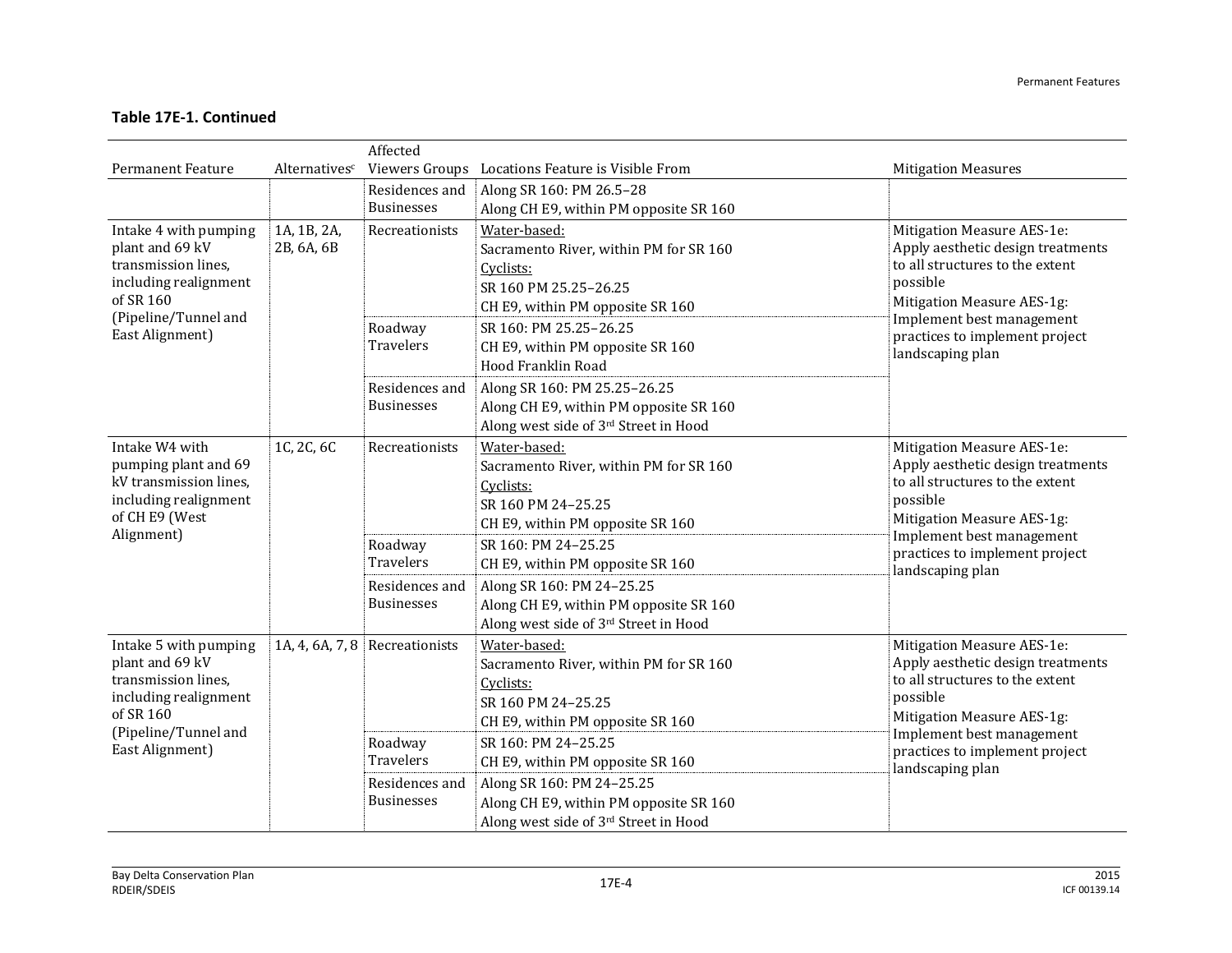|                                                                                                                                                     |                           | Affected                                                    |                                                                                                                                                                                                          |                                                                                                                                                                                                                                                             |
|-----------------------------------------------------------------------------------------------------------------------------------------------------|---------------------------|-------------------------------------------------------------|----------------------------------------------------------------------------------------------------------------------------------------------------------------------------------------------------------|-------------------------------------------------------------------------------------------------------------------------------------------------------------------------------------------------------------------------------------------------------------|
| <b>Permanent Feature</b>                                                                                                                            | Alternatives <sup>c</sup> |                                                             | Viewers Groups Locations Feature is Visible From                                                                                                                                                         | <b>Mitigation Measures</b>                                                                                                                                                                                                                                  |
| Intake 5 with<br>sedimentation basins<br>and 69 kV transmission<br>lines, including<br>realignment of SR 160<br><b>Modified</b><br>Pipeline/Tunnel) | $\overline{4}$            | Recreationists<br>Roadway<br><b>Travelers</b>               | Water-based:<br>Sacramento River, within PM for SR 160<br>Cyclists:<br>SR 160 PM 24-25.25<br>CH E9, within PM opposite SR 160<br>SR 160: PM 24-25.25<br>CH E9, within PM opposite SR 160                 | <b>Mitigation Measure AES-1e:</b><br><b>Apply aesthetic design treatments</b><br>to all structures to the extent<br>possible<br><b>Mitigation Measure AES-1g:</b><br><b>Implement best management</b><br>practices to implement project<br>landscaping plan |
|                                                                                                                                                     |                           | <b>Residences and</b><br><b>Businesses</b>                  | Along SR 160: PM 24-25.25<br>Along CH E9, within PM opposite SR 160                                                                                                                                      |                                                                                                                                                                                                                                                             |
| Intake W5 with<br>pumping plant and 69<br>kV transmission lines,<br>including realignment<br>of CH E9 (West                                         | 1C, 2C, 6C                | Recreationists<br>Roadway                                   | Along west side of 3rd Street in Hood<br>Water-based:<br>Sacramento River, opposite SR 160 PM 22.5-24.25<br>Cyclists:<br>CH E9, opposite SR 160 PM 22.5-24.25<br>CH E9, opposite SR 160 PM 22.5-24.25    | Mitigation Measure AES-1e:<br>Apply aesthetic design treatments<br>to all structures to the extent<br>possible<br>Mitigation Measure AES-1g:                                                                                                                |
| Alignment)                                                                                                                                          |                           | <b>Travelers</b><br>Residences and<br><b>Businesses</b>     | Along CH E9, opposite SR 160 PM 22.5-24.25<br>Business along Randall Island Road                                                                                                                         | Implement best management<br>practices to implement project<br>landscaping plan                                                                                                                                                                             |
| Intake 6 with pumping<br>plant and 69 kV<br>transmission lines,<br>including realignment<br>of SR 160 (Pipeline/<br>Tunnel and East                 | 2A, 2B                    | Recreationists                                              | Water-based:<br>Sacramento River, within PM for SR 160<br>Cyclists:<br>SR 160 PM 18-19.5<br>River Road, opposite SR 160 PM 18-19.25                                                                      | Mitigation Measure AES-1e:<br>Apply aesthetic design treatments<br>to all structures to the extent<br>possible<br>Mitigation Measure AES-1g:<br>Implement best management                                                                                   |
| Alignment)                                                                                                                                          |                           | Roadway<br>Travelers<br>Residences and<br><b>Businesses</b> | SR 160: PM 18-19.5<br>River Road, opposite SR 160 PM 18-19.25<br>Along SR 160: PM 18-19.5<br>River Road, opposite SR 160 PM 18-19.25                                                                     | practices to implement project<br>landscaping plan                                                                                                                                                                                                          |
| Intake 7 with pumping<br>plant and 69 kV<br>transmission lines,<br>including realignment<br>of SR 160 (Pipeline/<br>Tunnel and East<br>Alignment)   | 2A, 2B                    | Recreationists<br>Roadway<br><b>Travelers</b>               | Water-based:<br>Sacramento River, within PM for SR 160<br>Cyclists:<br>SR 160 PM 16.75-18.25<br>River Road, within PM opposite SR 160<br>SR 160: PM 16.75-18.25<br>River Road, within PM opposite SR 160 | Mitigation Measure AES-1e:<br>Apply aesthetic design treatments<br>to all structures to the extent<br>possible<br><b>Mitigation Measure AES-1g:</b><br>Implement best management<br>practices to implement project                                          |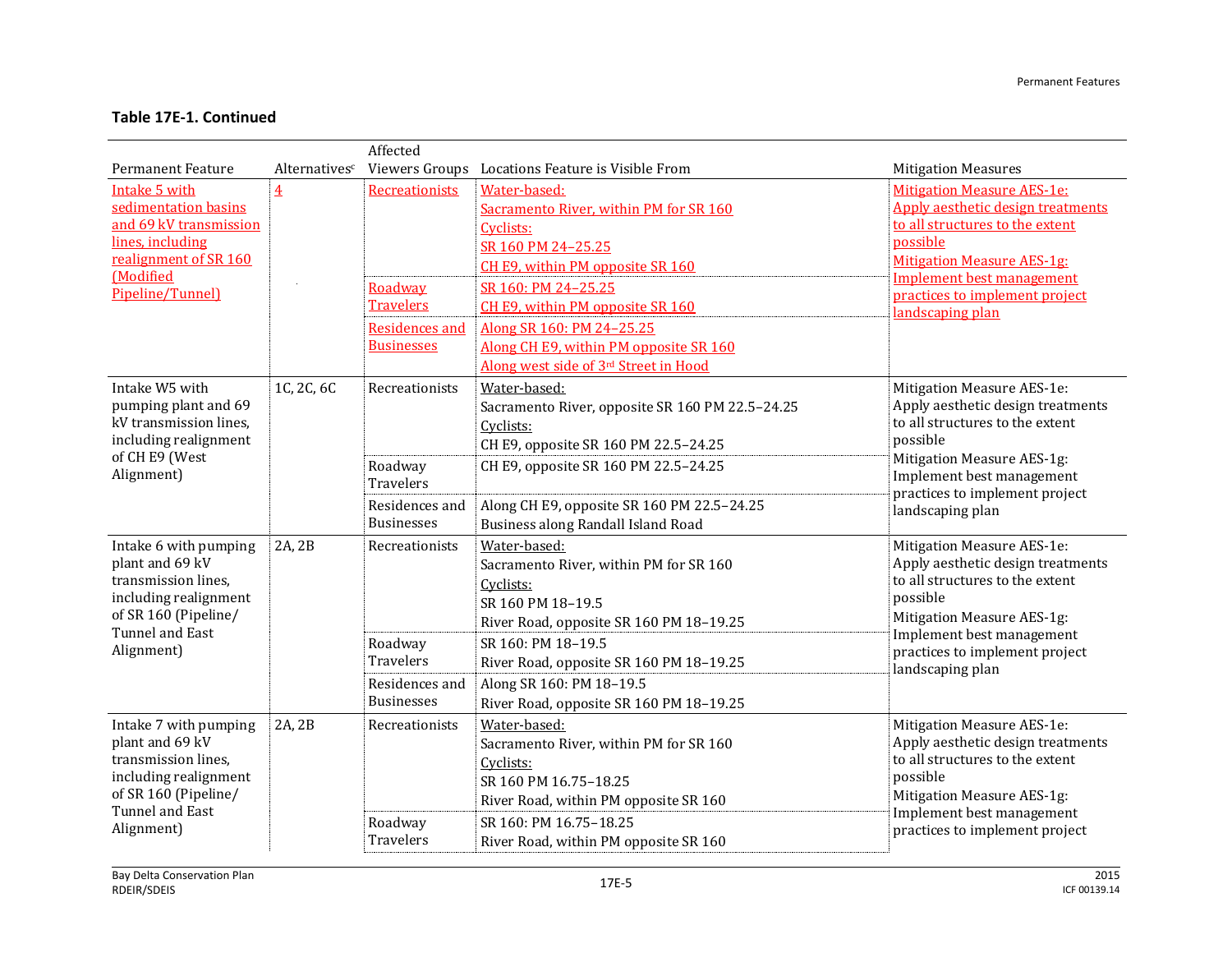|                                                                                     |                | Affected          |                                                           |                                                                                                                |
|-------------------------------------------------------------------------------------|----------------|-------------------|-----------------------------------------------------------|----------------------------------------------------------------------------------------------------------------|
| <b>Permanent Feature</b>                                                            | Alternativesc  |                   | Viewers Groups Locations Feature is Visible From          | <b>Mitigation Measures</b>                                                                                     |
|                                                                                     |                | Residences and    | Along SR 160: PM 16.75-18.25                              | landscaping plan                                                                                               |
|                                                                                     |                | <b>Businesses</b> | River Road, within PM opposite SR 160                     |                                                                                                                |
| <b>Intermediate Forebay</b>                                                         | 1A, 2A, 3, 5,  | Recreationists    | Cyclists, Runners, Pedestrians:                           | Mitigation Measure AES-1e:                                                                                     |
| with pumping plant and                                                              | 6A, 7, 8       |                   | SR 160 PM 24.25-25.77                                     | Apply aesthetic design treatments                                                                              |
| 69 kV transmission                                                                  |                |                   | Lambert Road-                                             | to all structures to the extent                                                                                |
| lines                                                                               |                |                   | Water-based:                                              | possible                                                                                                       |
| (Pipeline/Tunnel<br>Alignment)                                                      |                |                   | -Elk Slough, and Snodgrass Slough                         | Mitigation Measure AES-1g:<br>Implement best management                                                        |
|                                                                                     |                | Roadway           | SR 160: PM 24.25-25.77                                    | practices to implement project                                                                                 |
|                                                                                     |                | <b>Travelers</b>  | Lambert Road, Elk Slough, and Snodgrass Slough            | landscaping plan                                                                                               |
|                                                                                     |                | Residences and    | Along SR 160: PM 24.25-25.77                              |                                                                                                                |
|                                                                                     |                | <b>Businesses</b> |                                                           |                                                                                                                |
| <b>Intermediate Forebay</b>                                                         | $\overline{4}$ | Recreationists    | Cyclists, Runners, Pedestrians:                           | Mitigation Measure AES-1e:<br>Apply aesthetic design treatments<br>to all structures to the extent<br>possible |
| with outlet structure                                                               |                |                   | Twin Cities Road                                          |                                                                                                                |
| and 69 kV transmission<br>lines                                                     |                |                   | Water-based:                                              |                                                                                                                |
| (Modified                                                                           |                |                   | and-Snodgrass Slough                                      | Mitigation Measure AES-1g:                                                                                     |
| Pipeline/Tunnel                                                                     |                | Roadway           | <b>Twin Cities Road</b>                                   | Implement best management<br>practices to implement project<br>landscaping plan                                |
| Alignment)                                                                          |                | <b>Travelers</b>  |                                                           |                                                                                                                |
|                                                                                     |                | Residences and    | South of Twin Cities Road                                 |                                                                                                                |
|                                                                                     |                | <b>Businesses</b> |                                                           |                                                                                                                |
| <b>Byron Tract Forebay</b>                                                          | 1A, 1B, 2A,    | Recreationists    | Cyclists, Runners, Pedestrians:                           | Mitigation Measure AES-1e:                                                                                     |
| (East) with Control<br><b>Structures</b><br>(Pipeline/Tunnel and<br>East Alignment) | 2B, 3, 5, 6A,  |                   | Lindemann Road                                            | Apply aesthetic design treatments<br>to all structures to the extent                                           |
|                                                                                     | 6B, 7, 8       |                   | Herdlyn Road                                              | possible                                                                                                       |
|                                                                                     |                |                   | Byron Highway from North Bruns Way to Mountain House Road | Mitigation Measure AES-1g:                                                                                     |
|                                                                                     |                | Roadway           | Lindemann Road                                            | Implement best management                                                                                      |
|                                                                                     |                | <b>Travelers</b>  | Herdlyn Road                                              | practices to implement project                                                                                 |
|                                                                                     |                |                   | Byron Highway from North Bruns Way to Mountain House      | landscaping plan                                                                                               |
|                                                                                     |                | Residences and    | Lindemann Road, northern portion                          |                                                                                                                |
|                                                                                     |                | <b>Businesses</b> |                                                           |                                                                                                                |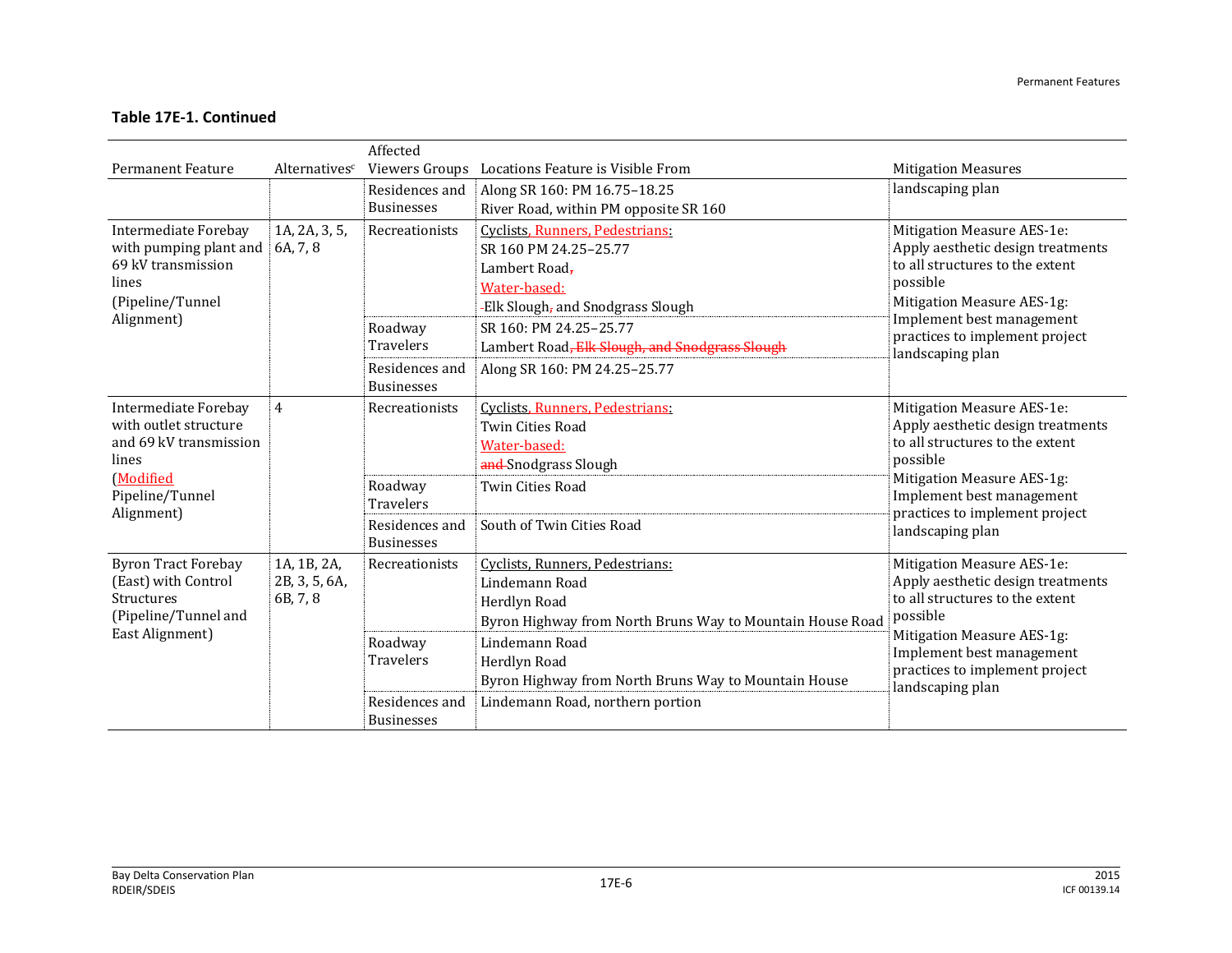|                                                                                                                                                                                                      |               | Affected                                                                                           |                                                                                                                                                                                                                                                                                                                                                                                                                                                                                      |                                                                                                                                                                                                                                 |
|------------------------------------------------------------------------------------------------------------------------------------------------------------------------------------------------------|---------------|----------------------------------------------------------------------------------------------------|--------------------------------------------------------------------------------------------------------------------------------------------------------------------------------------------------------------------------------------------------------------------------------------------------------------------------------------------------------------------------------------------------------------------------------------------------------------------------------------|---------------------------------------------------------------------------------------------------------------------------------------------------------------------------------------------------------------------------------|
| <b>Permanent Feature</b>                                                                                                                                                                             | Alternativesc |                                                                                                    | Viewers Groups Locations Feature is Visible From                                                                                                                                                                                                                                                                                                                                                                                                                                     | <b>Mitigation Measures</b>                                                                                                                                                                                                      |
| <b>Expanded Clifton Court</b><br>Forebay with <b>Control</b><br><b>StructuresDrive Shafts,</b><br><b>Pumping Plant, and 230</b><br>and 500 kV<br>transmission lines<br>(Modified<br>Pipeline/Tunnel) | 4             | Recreationists<br>Roadway<br>Travelers<br>Residences and                                           | Cyclists, Runners, Pedestrians:<br>Lindemann Road<br>Herdlyn Road<br>Byron Highway from North Bruns Way to Mountain House Road<br>Clifton Court Road near the forebay<br>Lindemann Road<br>Herdlyn Road<br>Byron Highway from Bruns Road to Mountain House<br><b>Clifton Court Road near the forebay</b><br>Water based:<br><b>Old River</b><br><b>West Canal</b><br>Lindemann Road, northern portion                                                                                | Mitigation Measure AES-1e:<br>Apply aesthetic design treatments<br>to all structures to the extent<br>possible<br>Mitigation Measure AES-1g:<br>Implement best management<br>practices to implement project<br>landscaping plan |
| <b>Byron Tract Forebay</b><br>(West) with Control<br>Structures (West<br>Alignment)                                                                                                                  | 1C, 2C, 6C    | <b>Businesses</b><br>Recreationists<br>Roadway<br>Travelers<br>Residences and<br><b>Businesses</b> | Kings Island, off of Clifton Court Road<br>Cyclists:<br>Clifton Court Road<br>Herdlyn Road<br>Mountain House Road<br>Byron Highway from Clifton Court Road to Mountain House<br>Road<br>Resorts:<br>Lazy M Marina on Clifton Court Road<br>Clifton Court Road<br>Herdlyn Road<br>Mountain House Road<br>Byron Highway from Clifton Court Road to Mountain House<br>Road<br>Lazy M Marina on Clifton Court Road<br>Residence on North Bruns Way<br>Residence or business on Bruns Way | Mitigation Measure AES-1e:<br>Apply aesthetic design treatments<br>to all structures to the extent<br>possible<br>Mitigation Measure AES-1g:<br>Implement best management<br>practices to implement project<br>landscaping plan |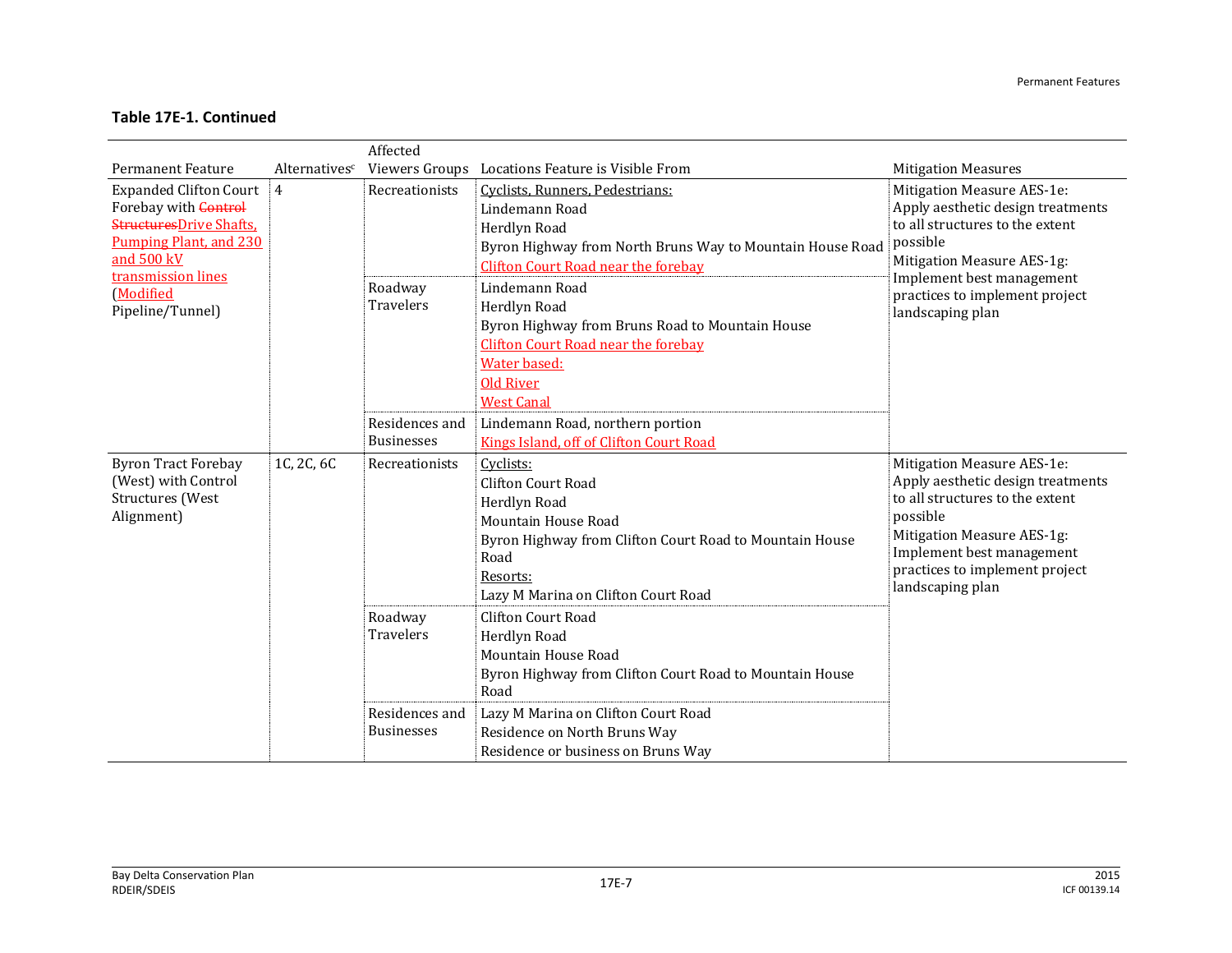|                                                                                               |                                          | Affected                            |                                                                                                                                                                                                              |                                                                                                                              |
|-----------------------------------------------------------------------------------------------|------------------------------------------|-------------------------------------|--------------------------------------------------------------------------------------------------------------------------------------------------------------------------------------------------------------|------------------------------------------------------------------------------------------------------------------------------|
| <b>Permanent Feature</b>                                                                      | Alternativesc                            |                                     | Viewers Groups Locations Feature is Visible From                                                                                                                                                             | <b>Mitigation Measures</b>                                                                                                   |
| Spoil/Borrow Area<br>south of Intake 1                                                        | 1A, 2A, 3, 5,<br>6A, 7, 8                | Recreationists                      | Cyclists:<br>SR 160 PM 29.75-31                                                                                                                                                                              | Mitigation Measure AES-1c:<br>Develop and implement a spoil/<br>borrow and reusable tunnel<br>material area reclamation plan |
| (Pipeline/Tunnel<br>Alignment)                                                                |                                          | Roadway<br>Travelers                | SR 160 PM 29.75-31                                                                                                                                                                                           |                                                                                                                              |
|                                                                                               |                                          | Residences and<br><b>Businesses</b> | Along SR 160 PM 29.75-31<br>Southeast of Intake 1 and north of spoil/borrow area along<br>Scribner Road, near SR 160 intersection and at end of road<br>South of Scribner Road, near construction shaft site |                                                                                                                              |
| Spoil/Borrow Area<br>north of Intake 2                                                        | $\overline{4}$                           | <b>Recreationists</b>               | <b>Cyclists:</b><br>SR 160 PM 29 31                                                                                                                                                                          | <b>Mitigation Measure AES-1e:</b><br>Develop and implement a spoil/                                                          |
| (Pipeline/Tunnel<br>Alignment)                                                                |                                          | Roadway<br><b>Travelers</b>         | SR 160 PM 29 31                                                                                                                                                                                              | borrow and reusable tunnel<br>material area reclamation plan                                                                 |
|                                                                                               |                                          | Residences and<br><b>Businesses</b> | Along SR 160 PM 29-31<br>Southeast of Intake 1 and north of spoil/borrow area along<br>Scribner Road, near SR 160 intersection and at end of road<br>South of Scribner Road, near construction shaft site    |                                                                                                                              |
| Spoil/Borrow Area<br>south of Intermediate<br>Forebay                                         | 1A, 2A, 3, 5,<br>6A, 7, 8                | Recreationists                      | Cyclists:<br>SR 160 PM 24.25-25.77<br>Lambert Road, Elk Slough, and Snodgrass Slough                                                                                                                         | Mitigation Measure AES-1c:<br>Develop and implement a spoil/<br>borrow and reusable tunnel<br>material area reclamation plan |
| (Pipeline/Tunnel<br>Alignment)                                                                |                                          | Roadway<br>Travelers                | SR 160: PM 24.25-25.77<br>Lambert Road, Elk Slough, and Snodgrass Slough                                                                                                                                     |                                                                                                                              |
|                                                                                               |                                          | Residences and<br><b>Businesses</b> | Along SR 160: PM 24.25-25.77                                                                                                                                                                                 |                                                                                                                              |
| Spoil/Borrow Area<br>southwest of Byron<br>Highway<br>(Pipeline/Tunnel and<br>East Alignment) | 1A, 1B, 2A,<br>2B, 3, 5, 6A,<br>6B, 7, 8 | Recreationists                      | Not anticipated within foreground                                                                                                                                                                            | Mitigation Measure AES-1c:<br>Develop and implement a spoil/<br>borrow and reusable tunnel<br>material area reclamation plan |
|                                                                                               |                                          | Roadway<br><b>Travelers</b>         | Byron Highway, Bruns Road to California Aqueduct                                                                                                                                                             |                                                                                                                              |
|                                                                                               |                                          | Residences and<br><b>Businesses</b> | Residence along Byron Highway and California Aqueduct<br>Businesses on Bruns Road (Banks Pumping Plant) and Kelso<br>Road                                                                                    |                                                                                                                              |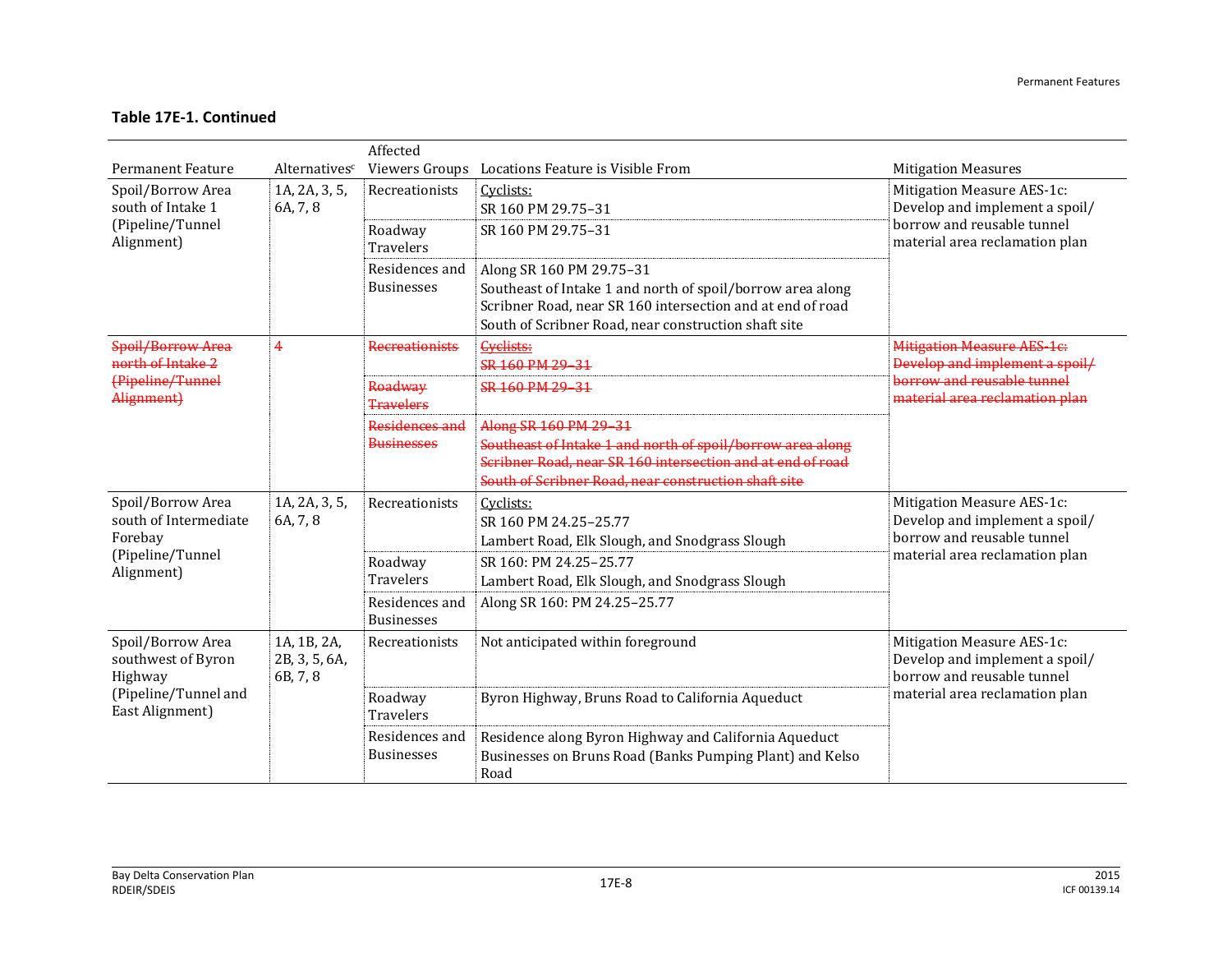|                                                                                        |               | Affected                                      |                                                                                                                                                                                                               |                                                                                                                              |
|----------------------------------------------------------------------------------------|---------------|-----------------------------------------------|---------------------------------------------------------------------------------------------------------------------------------------------------------------------------------------------------------------|------------------------------------------------------------------------------------------------------------------------------|
| <b>Permanent Feature</b>                                                               | Alternativesc | Viewers Groups                                | Locations Feature is Visible From                                                                                                                                                                             | <b>Mitigation Measures</b>                                                                                                   |
| Operable Barrier on<br>Head of Old River<br>(Pipeline/Tunnel<br>Alignment and Modified | 2A, 2B, 2C, 4 | Recreationists                                | Water-based:<br>San Joaquin River<br>Old River                                                                                                                                                                | Mitigation Measure AES-1e:<br>Apply aesthetic design treatments<br>to all structures to the extent<br>possible               |
| Pipeline/Tunnel<br>Alignment)                                                          |               | Roadway<br><b>Travelers</b><br>Residences and | Cohen Road<br>None                                                                                                                                                                                            | Mitigation Measure AES-1g:<br>Implement best management<br>practices to implement project                                    |
|                                                                                        |               | <b>Businesses</b>                             |                                                                                                                                                                                                               | landscaping plan                                                                                                             |
| Spoil/Borrow Area<br>south of Intake 1 (East                                           | 1B, 2B, 6B    | Recreationists                                | Cyclists:<br>SR 160 PM 29.5-32.5                                                                                                                                                                              | Mitigation Measure AES-1c:<br>Develop and implement a spoil/                                                                 |
| Alignment)                                                                             |               | Roadway<br><b>Travelers</b>                   | SR 160 PM 29.5-32.5                                                                                                                                                                                           | borrow and reusable tunnel<br>material area reclamation plan                                                                 |
|                                                                                        |               | Residences and<br><b>Businesses</b>           | Along SR 160 PM 29.5-32.5<br>Southeast of Intake 1 and north of spoil/borrow area Along<br>Scribner Road, near SR 160 intersection and at end of road<br>South of Scribner Road, near construction shaft site |                                                                                                                              |
| Spoil/Borrow Area<br>south of Intake 4 (East                                           | 1B, 2B, 6B    | Recreationists                                | Cyclists:<br>SR 160 PM 24.75-25.75                                                                                                                                                                            | Mitigation Measure AES-1c:<br>Develop and implement a spoil/                                                                 |
| Alignment)                                                                             |               | Roadway<br><b>Travelers</b>                   | SR 160 PM 24.75-25.75                                                                                                                                                                                         | borrow and reusable tunnel<br>material area reclamation plan                                                                 |
|                                                                                        |               | Residences and<br><b>Businesses</b>           | Along SR 160 PM 24.75-25.75                                                                                                                                                                                   |                                                                                                                              |
| Spoil/Borrow Area<br>south of Intake 5 (East<br>Alignment)                             | 1B, 2B, 6B    | Recreationists                                | Cyclists:<br>SR 160 PM 24.75-23.5                                                                                                                                                                             | Mitigation Measure AES-1c:<br>Develop and implement a spoil/<br>borrow and reusable tunnel<br>material area reclamation plan |
|                                                                                        |               | Roadway<br><b>Travelers</b>                   | SR 160 PM 24.75-23.5<br>Lambert Road from intersection with Lambert Road to 90° bend<br>in road                                                                                                               |                                                                                                                              |
|                                                                                        |               | Residences and<br><b>Businesses</b>           | Along SR 160 PM 24.75-23.5<br>Lambert Road from intersection with Lambert Road to 90° bend<br>in road                                                                                                         |                                                                                                                              |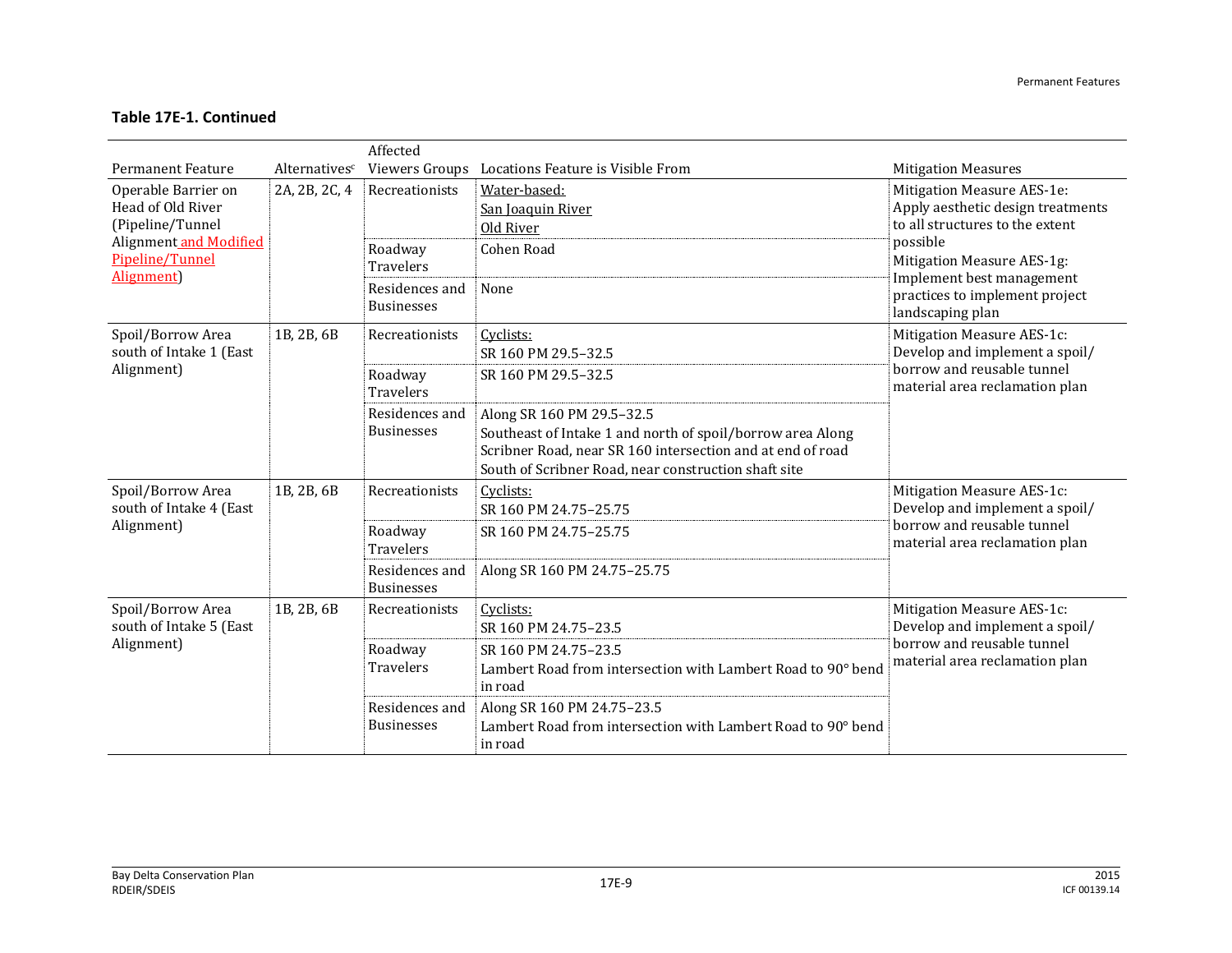|                                                                                     |               | Affected                            |                                                                                                                                                                                                                                                                                |                                                                                                                              |
|-------------------------------------------------------------------------------------|---------------|-------------------------------------|--------------------------------------------------------------------------------------------------------------------------------------------------------------------------------------------------------------------------------------------------------------------------------|------------------------------------------------------------------------------------------------------------------------------|
| <b>Permanent Feature</b>                                                            | Alternativesc |                                     | Viewers Groups Locations Feature is Visible From                                                                                                                                                                                                                               | <b>Mitigation Measures</b>                                                                                                   |
| Spoil/Borrow Areas<br>north and south of<br>Lambert Road (East<br>Alignment)        | 1B, 2B, 6B    | Recreationists                      | Cyclists:<br>Lambert Road, Snodgrass Slough to 1 mile west of I-5<br>Dierssen Road, western end to 0.5 mile west of I-5                                                                                                                                                        | Mitigation Measure AES-1c:<br>Develop and implement a spoil/<br>borrow and reusable tunnel<br>material area reclamation plan |
|                                                                                     |               | Roadway<br><b>Travelers</b>         | Lambert Road, Snodgrass Slough to 1 mile west of I-5<br>Dierssen Road, western end to 0.5 mile west of I-5                                                                                                                                                                     |                                                                                                                              |
|                                                                                     |               | Residences and<br><b>Businesses</b> | Residence south of Lambert Road, adjacent to and east of<br>Snodgrass Slough<br>Residence/farm north of Dierssen Road, 0.4 mile west of I-5                                                                                                                                    |                                                                                                                              |
|                                                                                     |               |                                     | Residence north of Dierssen Road, 0.75 mile west of I-5<br>Farm south of Lambert Road, 1.4 miles west of I-5                                                                                                                                                                   |                                                                                                                              |
| Spoil/Borrow Areas<br>south of W. Walnut<br>Grove Road to SR 12<br>(East Alignment) | 1B, 2B, 6B    | Recreationists                      | Cyclists:<br>Blossom Road from West Walnut Grove Road south to Hog<br>Slough<br>West Peltier Road from intersection with Blossom Road to 1<br>mile east of intersection<br>West Woodbridge Road, 0.5 mile on either side of bridge<br>crossing<br>SR 12 PM 8-8.5               | Mitigation Measure AES-1c:<br>Develop and implement a spoil/<br>borrow and reusable tunnel<br>material area reclamation plan |
|                                                                                     |               | Roadway<br>Travelers                | Blossom Road from West Walnut Grove Road south to Hog<br>Slough<br>West Peltier Road from intersection with Blossom Road to 1<br>mile east of intersection<br>West Woodbridge Road, 0.5 mile on either side of bridge<br>crossing<br>SR 12 PM 8-8.5                            |                                                                                                                              |
|                                                                                     |               | Residences and<br><b>Businesses</b> | Several residences and farms along Blossom Road between<br>West Walnut Grove Road and Beaver Slough<br>3 residences and farms south of West Walnut Grove Road canal<br>alignment and I-5<br>Farm on Hog Slough 0.4 mile west of canal alignment<br>Farm north of SR 12 PM 8.25 |                                                                                                                              |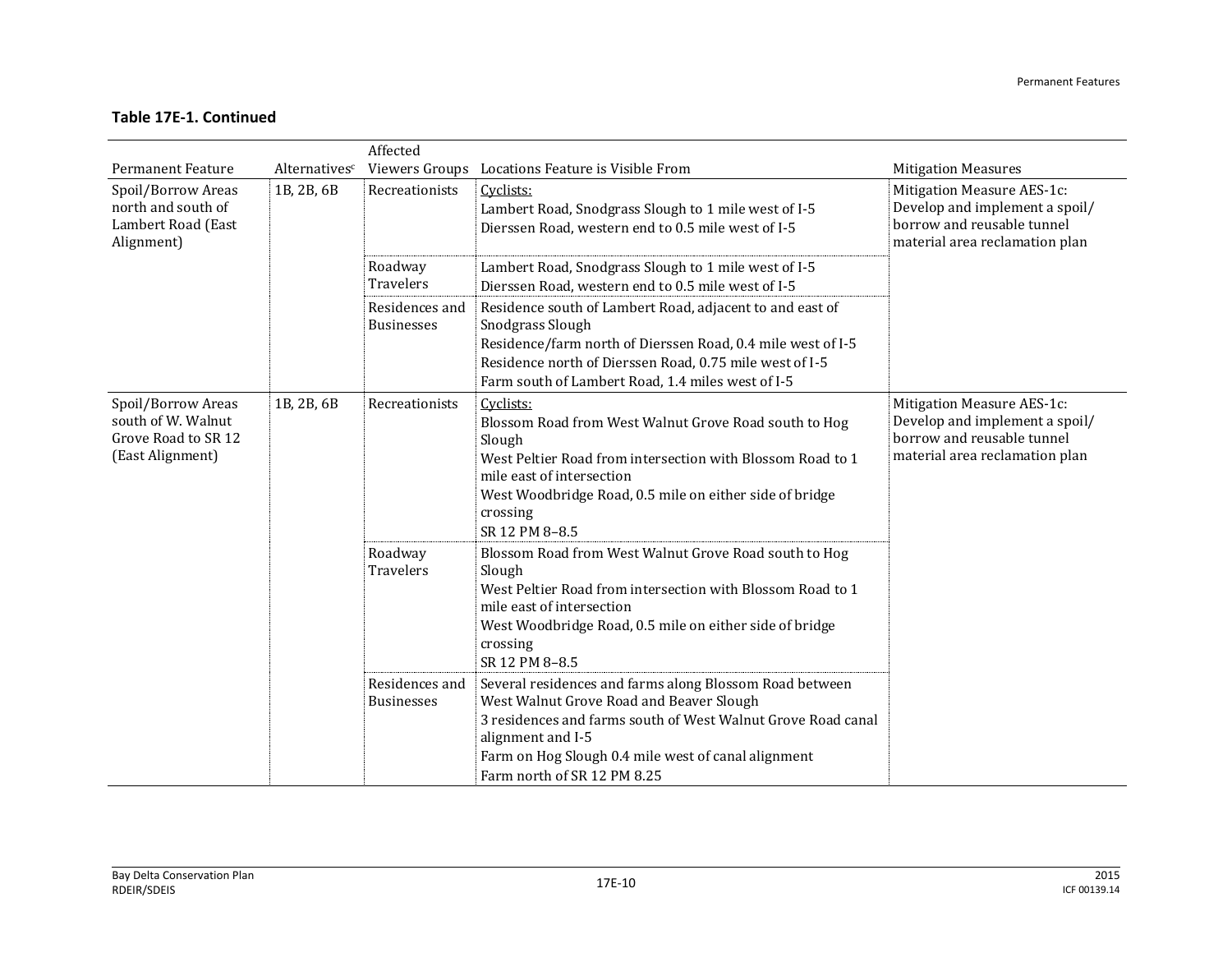|                                                                    |               | Affected                               |                                                                                                                                                                                                                                                                                                                                                                                                                                                                                                                                                                    |                                                                                                                              |
|--------------------------------------------------------------------|---------------|----------------------------------------|--------------------------------------------------------------------------------------------------------------------------------------------------------------------------------------------------------------------------------------------------------------------------------------------------------------------------------------------------------------------------------------------------------------------------------------------------------------------------------------------------------------------------------------------------------------------|------------------------------------------------------------------------------------------------------------------------------|
| <b>Permanent Feature</b>                                           | Alternativesc |                                        | Viewers Groups Locations Feature is Visible From                                                                                                                                                                                                                                                                                                                                                                                                                                                                                                                   | <b>Mitigation Measures</b>                                                                                                   |
| Spoil/Borrow Areas<br>near King Island (East<br>Alignment)         | 1B, 2B, 6B    | Recreationists                         | Cyclists:<br>West Eight Mile Road proposed canal bridge crossing to 1 mile<br>west of I-5<br>East and west or Kings Island and North Rio Blanco Roads,<br>north of West Eight Mile Road                                                                                                                                                                                                                                                                                                                                                                            | Mitigation Measure AES-1c:<br>Develop and implement a spoil/<br>borrow and reusable tunnel<br>material area reclamation plan |
|                                                                    |               | Roadway<br>Travelers                   | West Eight Mile Road proposed canal bridge crossing to 1 mile<br>west of I-5<br>East and west or Kings Island and North Rio Blanco Roads,<br>north of West Eight Mile Road                                                                                                                                                                                                                                                                                                                                                                                         |                                                                                                                              |
|                                                                    |               | Residences and<br><b>Businesses</b>    | None with anticipated views                                                                                                                                                                                                                                                                                                                                                                                                                                                                                                                                        |                                                                                                                              |
| Spoil/Borrow Areas                                                 | 1B, 2B, 6B    | Recreationists                         | None with anticipated views                                                                                                                                                                                                                                                                                                                                                                                                                                                                                                                                        | Mitigation Measure AES-1c:<br>Develop and implement a spoil/<br>borrow and reusable tunnel<br>material area reclamation plan |
| Rindge Tract (East<br>Alignment)                                   |               | Roadway<br>Travelers                   | Large portions of West Rindge Road (private road)                                                                                                                                                                                                                                                                                                                                                                                                                                                                                                                  |                                                                                                                              |
|                                                                    |               | Residences and<br><b>Businesses</b>    | 7-10 scattered residences and farms on Rindge Tract                                                                                                                                                                                                                                                                                                                                                                                                                                                                                                                |                                                                                                                              |
| Spoil/Borrow Area San<br>Joaquin River to SR 4<br>(East Alignment) | 1B, 2B, 6B    | Recreationists<br>Roadway<br>Travelers | Cyclists:<br>Windmill Cove Road between North Holt Road and Vulcan<br>Island<br>East and west of North Holt Road from Windmill Cove Road to<br>Holt<br>North of West House Road from North Holt Road to eastern<br>edge of tract<br>North and south of West Jacobs Road, including West McDonald<br>Road and Inland Drive<br>North of SR 4 PM 8.75-10.25<br>Resort Users:<br>Accessing on edges of Windmill Cove Resort & Marina<br>Windmill Cove Road between North Holt Road and Vulcan<br>Island<br>East and west of North Holt Road from Windmill Cove Road to | Mitigation Measure AES-1c:<br>Develop and implement a spoil/<br>borrow and reusable tunnel<br>material area reclamation plan |
|                                                                    |               |                                        | Holt<br>North of West House Road from North Holt Road to eastern<br>edge of tract<br>North and south of West Jacobs Road, including West McDonald                                                                                                                                                                                                                                                                                                                                                                                                                  |                                                                                                                              |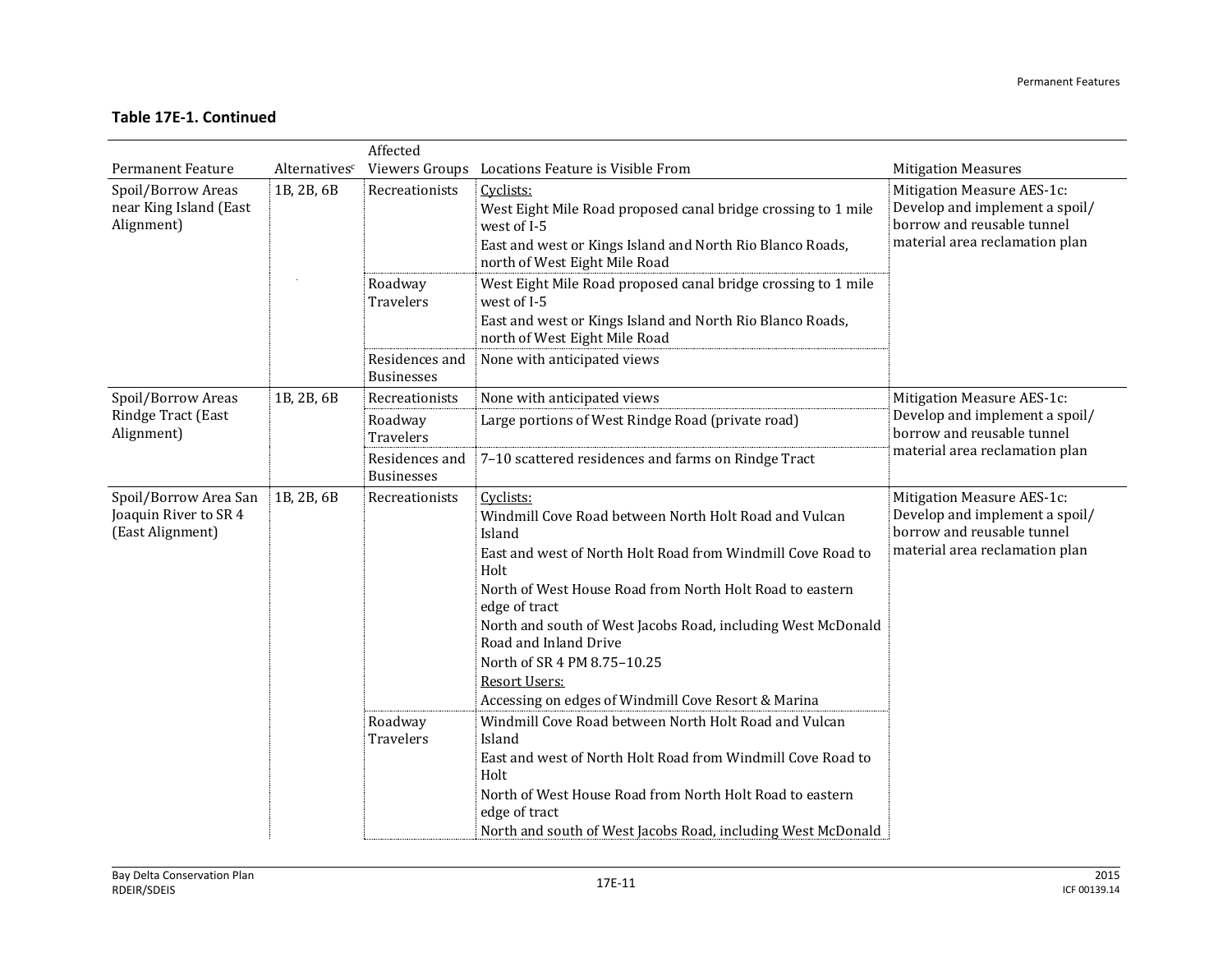|                          |               | Affected                            |                                                                                               |                                                              |
|--------------------------|---------------|-------------------------------------|-----------------------------------------------------------------------------------------------|--------------------------------------------------------------|
| <b>Permanent Feature</b> | Alternativesc |                                     | Viewers Groups Locations Feature is Visible From                                              | <b>Mitigation Measures</b>                                   |
|                          |               |                                     | Road and Inland Drive                                                                         |                                                              |
|                          |               |                                     | North of SR 4 PM 8.75-10.25                                                                   |                                                              |
|                          |               | Residences and<br><b>Businesses</b> | Residence/business at Windmill Cove Road and North Holt<br>Road intersection                  |                                                              |
|                          |               |                                     | 10-15 scattered residences and farms from 0.5 mile north of                                   |                                                              |
|                          |               |                                     | West House Road to SR 4                                                                       |                                                              |
| Spoil/Borrow Area        | 1B, 2B, 6B    | Recreationists                      | Cyclists:                                                                                     | Mitigation Measure AES-1c:                                   |
| Roberts Island (East     |               |                                     | South of SR 4 PM 4.75-7.5                                                                     | Develop and implement a spoil/<br>borrow and reusable tunnel |
| Alignment)               |               |                                     | East and west of South Inland Drive and West Kingston School                                  | material area reclamation plan                               |
|                          |               |                                     | Road, south of canal alignment<br>East and west of South Tracy Boulevard, south of canal      |                                                              |
|                          |               |                                     | alignment                                                                                     |                                                              |
|                          |               | Roadway                             | South of SR 4 PM 4.75-7.5                                                                     |                                                              |
|                          |               | <b>Travelers</b>                    | East and west of South Inland Drive, south of canal alignment                                 |                                                              |
|                          |               |                                     | East and west of South Tracy Boulevard, south of canal                                        |                                                              |
|                          |               |                                     | alignment                                                                                     |                                                              |
|                          |               | Residences and                      | Business south of SR 4 PM 4.75                                                                |                                                              |
|                          |               | <b>Businesses</b>                   | Residence or farm west of South Tracy Boulevard and adjacent<br>to and north of Middle River  |                                                              |
|                          |               |                                     | 6-8 residences and farms of South Inland Drive and West                                       |                                                              |
|                          |               |                                     | Kingston School Road                                                                          |                                                              |
| Spoil/Borrow Area        | 1B, 2B, 6B    | Recreationists                      | Cyclists:                                                                                     | Mitigation Measure AES-1c:                                   |
| Union Island (East       |               |                                     | Clifton Court Road, western end to proposed bridge crossing                                   | Develop and implement a spoil/                               |
| Alignment)               |               |                                     | over canal alignment and 0.5 mile west of Calpack Road to 1                                   | borrow and reusable tunnel<br>material area reclamation plan |
|                          |               |                                     | mile west of South Tracy Boulevard<br>Calpack Road from Clifton Court Road to West Klein Road |                                                              |
|                          |               |                                     | West and South Klein Road from Calpack Road to canal                                          |                                                              |
|                          |               |                                     | alignment                                                                                     |                                                              |
|                          |               | Roadway                             | Clifton Court Road, western end to proposed bridge crossing                                   |                                                              |
|                          |               | Travelers                           | over canal alignment and 0.5 mile west of Calpack Road to 1                                   |                                                              |
|                          |               |                                     | mile west of South Tracy Boulevard                                                            |                                                              |
|                          |               |                                     | Calpack Road from Clifton Court Road to West Klein Road                                       |                                                              |
|                          |               |                                     | West and South Klein Road from Calpack Road to canal<br>alignment                             |                                                              |
|                          |               |                                     |                                                                                               |                                                              |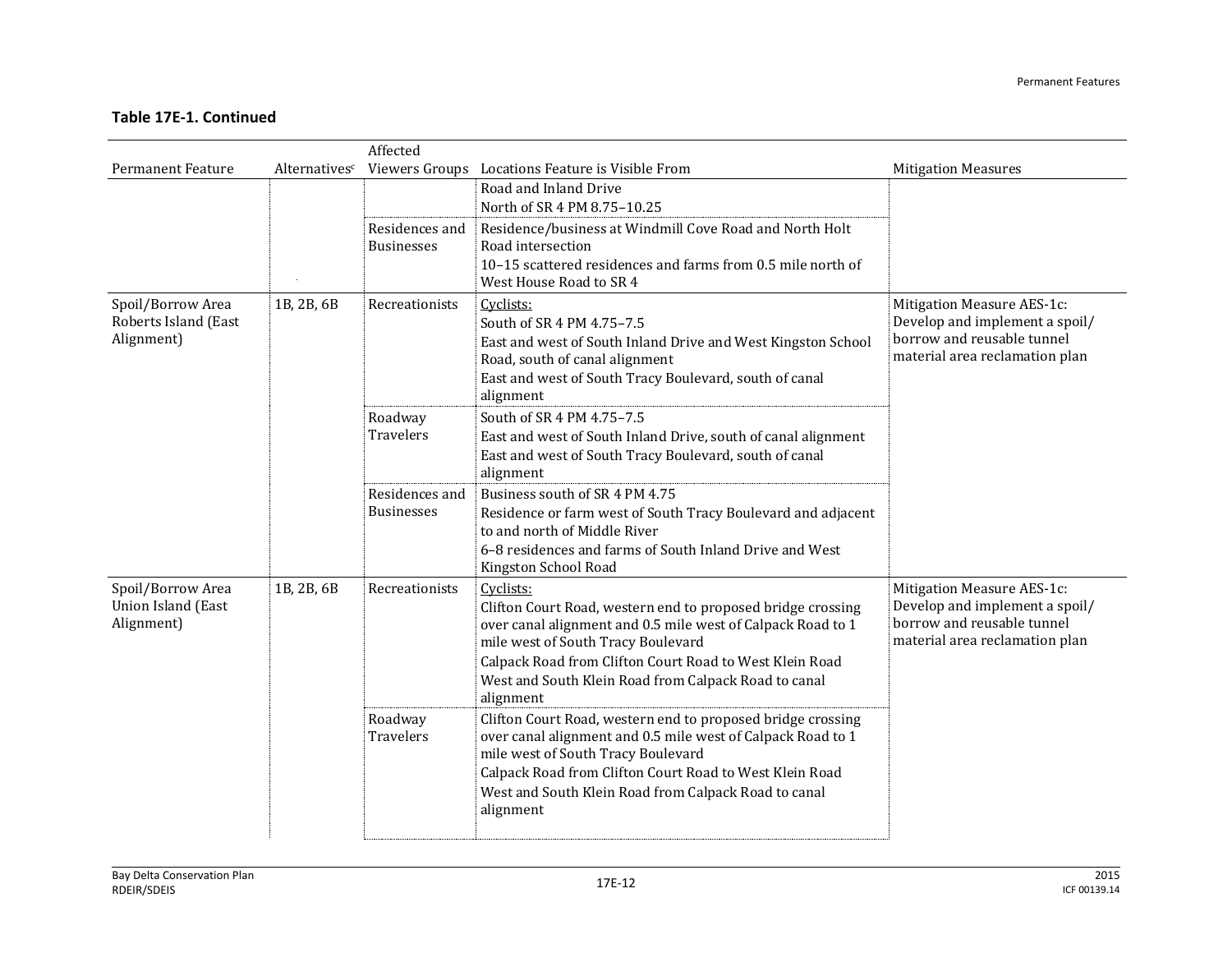|                                                                               |               | Affected                            |                                                                                                                                                                                    |                                                                                                                              |
|-------------------------------------------------------------------------------|---------------|-------------------------------------|------------------------------------------------------------------------------------------------------------------------------------------------------------------------------------|------------------------------------------------------------------------------------------------------------------------------|
| <b>Permanent Feature</b>                                                      | Alternativesc |                                     | Viewers Groups Locations Feature is Visible From                                                                                                                                   | <b>Mitigation Measures</b>                                                                                                   |
|                                                                               |               | Residences and<br><b>Businesses</b> | Residence or business just south of western end of Clifton Court<br>Road                                                                                                           |                                                                                                                              |
|                                                                               |               |                                     | 1-2 residences or farms 2 miles west of South Tracy Boulevard                                                                                                                      |                                                                                                                              |
|                                                                               |               |                                     | 3 residences or farms along and east of Calpack Road                                                                                                                               |                                                                                                                              |
|                                                                               |               |                                     | Residence or business south of South Klein Road                                                                                                                                    |                                                                                                                              |
| Spoil/Borrow Area                                                             | 1C, 2C, 6C    | Recreationists                      | None with anticipated views                                                                                                                                                        | Mitigation Measure AES-1c:                                                                                                   |
| northwest of Intake W1<br>(West Alignment)                                    |               | Roadway<br><b>Travelers</b>         | No public roads with anticipated views                                                                                                                                             | Develop and implement a spoil/<br>borrow and reusable tunnel                                                                 |
|                                                                               |               | Residences and<br><b>Businesses</b> | 1 or 2 residences or farms to northwest                                                                                                                                            | material area reclamation plan                                                                                               |
| Spoil/Borrow Area<br>southwest of Intake W2                                   | 1C, 2C, 6C    | Recreationists                      | Cyclists:<br>CH E9, opposite SR 160 PM 27-29.25                                                                                                                                    | Mitigation Measure AES-1c:<br>Develop and implement a spoil/                                                                 |
| (West Alignment)                                                              |               | Roadway<br>Travelers                | CH E9, opposite SR 160 27-29.25                                                                                                                                                    | borrow and reusable tunnel<br>material area reclamation plan                                                                 |
|                                                                               |               | Residences and<br><b>Businesses</b> | Several residences along CH E9 opposite SR 160 PM 27-29.25.<br>Businesses may be present.<br>Several residences along CR 144 and east of Elk Slough.<br>Businesses may be present. |                                                                                                                              |
| Spoil/Borrow Area<br>southwest of Intake W3<br>(West Alignment)               | 1C, 2C, 6C    | Recreationists                      | Cyclists:<br>CH E9, opposite SR 160 PM 26-26.5<br>CR 144                                                                                                                           | Mitigation Measure AES-1c:<br>Develop and implement a spoil/<br>borrow and reusable tunnel                                   |
|                                                                               |               | Roadway<br><b>Travelers</b>         | CH E9, opposite SR 160 PM 26-26.5<br>CR 144                                                                                                                                        | material area reclamation plan                                                                                               |
|                                                                               |               | Residences and<br><b>Businesses</b> | Several residences along CH E9 opposite SR 160 PM 26-26.5.<br>Businesses may be present.<br>Several residences along CR 144 and east of Elk Slough.<br>Businesses may be present.  |                                                                                                                              |
| Spoil/Borrow Area<br>along Jefferson<br>Boulevard (SR 84)<br>(West Alignment) | 1C, 2C, 6C    | Recreationists                      | Cyclists:<br>SR 84 PM 2.75-7.25<br>South Netherlands Road from SR 84 to Waukeena Road<br>Waukeena Road<br>North Courtland Road                                                     | Mitigation Measure AES-1c:<br>Develop and implement a spoil/<br>borrow and reusable tunnel<br>material area reclamation plan |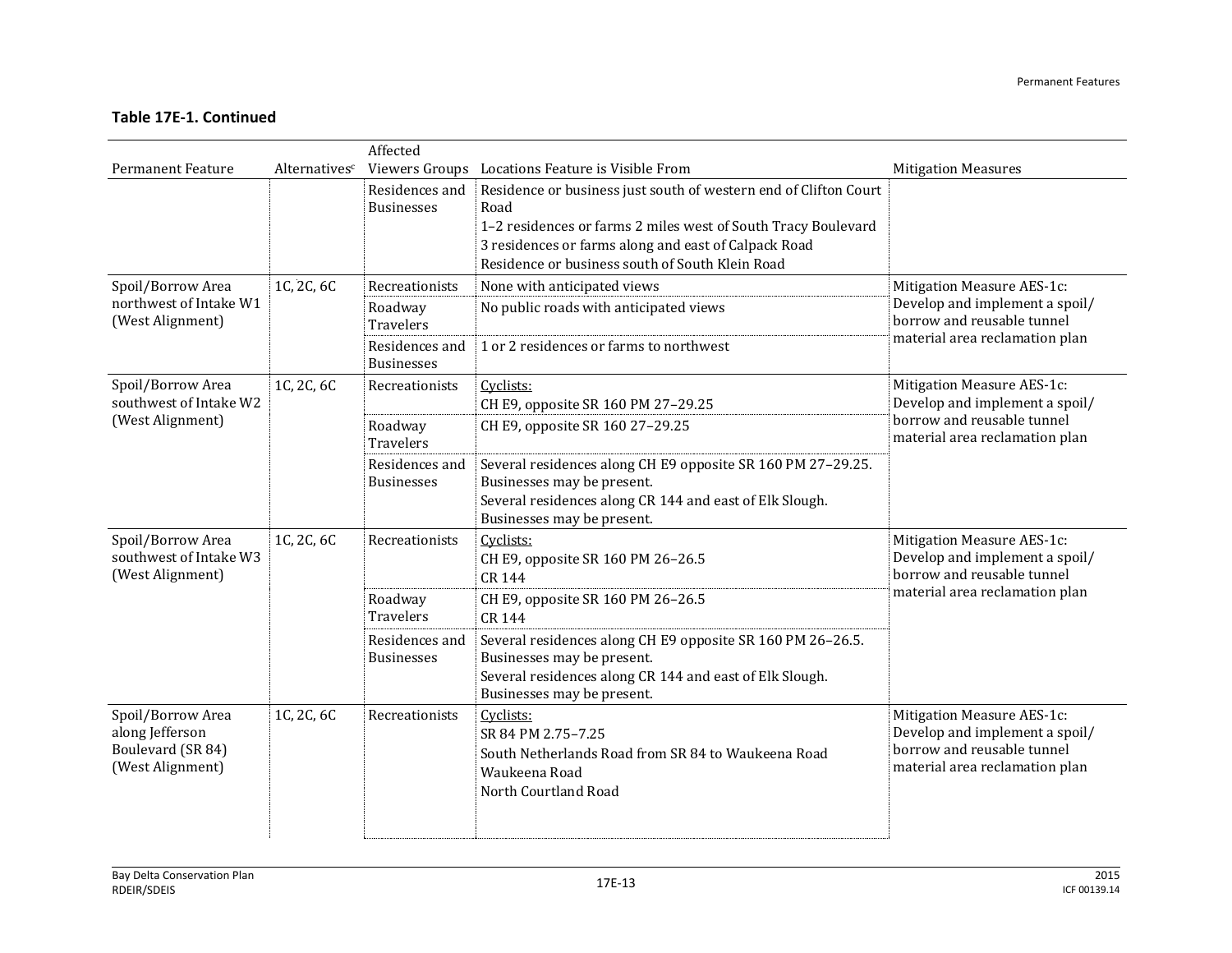|                                                                                         |               | Affected                                      |                                                                                                                                                                                 |                                                                                                                              |
|-----------------------------------------------------------------------------------------|---------------|-----------------------------------------------|---------------------------------------------------------------------------------------------------------------------------------------------------------------------------------|------------------------------------------------------------------------------------------------------------------------------|
| <b>Permanent Feature</b>                                                                | Alternativesc |                                               | Viewers Groups Locations Feature is Visible From                                                                                                                                | <b>Mitigation Measures</b>                                                                                                   |
|                                                                                         |               | Roadway<br><b>Travelers</b>                   | SR 84 PM 2.75-7.25<br>South Netherlands Road from SR 84 to Waukeena Road<br>Waukeena Road<br>North Courtland Road                                                               |                                                                                                                              |
|                                                                                         |               | Residences and<br><b>Businesses</b>           | South Netherlands Road<br>Jefferson Road PM 4.5-5<br>Waukeena Road<br>CR 158 PM 4.2                                                                                             |                                                                                                                              |
| Spoil/Borrow Area<br>northwest of CR 158<br>and Ryer Avenue (SR<br>84) (West Alignment) | 1C, 2C, 6C    | Recreationists<br>Roadway<br><b>Travelers</b> | Cyclists:<br>SR 84 PM 1.25-2.5<br>Alameda Avenue<br>Mallard Road<br><b>CR 150</b><br>CR 149<br>North Courtland Road<br>SR 84 PM 1.25-2.5<br>Alameda Avenue                      | Mitigation Measure AES-1c:<br>Develop and implement a spoil/<br>borrow and reusable tunnel<br>material area reclamation plan |
|                                                                                         |               | Residences and<br><b>Businesses</b>           | Mallard Road<br><b>CR 150</b><br>CR 149<br>North Courtland Road<br>3 residences or farms SR 84 PM 1.25-1.75                                                                     |                                                                                                                              |
| Spoil/Borrow Area<br>west of Ryer Avenue<br>(SR 84) (West<br>Alignment)                 | 1C, 2C, 6C    | Recreationists                                | Cyclists:<br>SR 84 PM Solano 13.00-Yolo 0.75<br>CR 161<br>Oxford Road<br><b>Sutter Road</b><br><b>Holland Road</b><br><b>Resort Users:</b><br>Accessing Arrowhead Harbor Marina | Mitigation Measure AES-1c:<br>Develop and implement a spoil/<br>borrow and reusable tunnel<br>material area reclamation plan |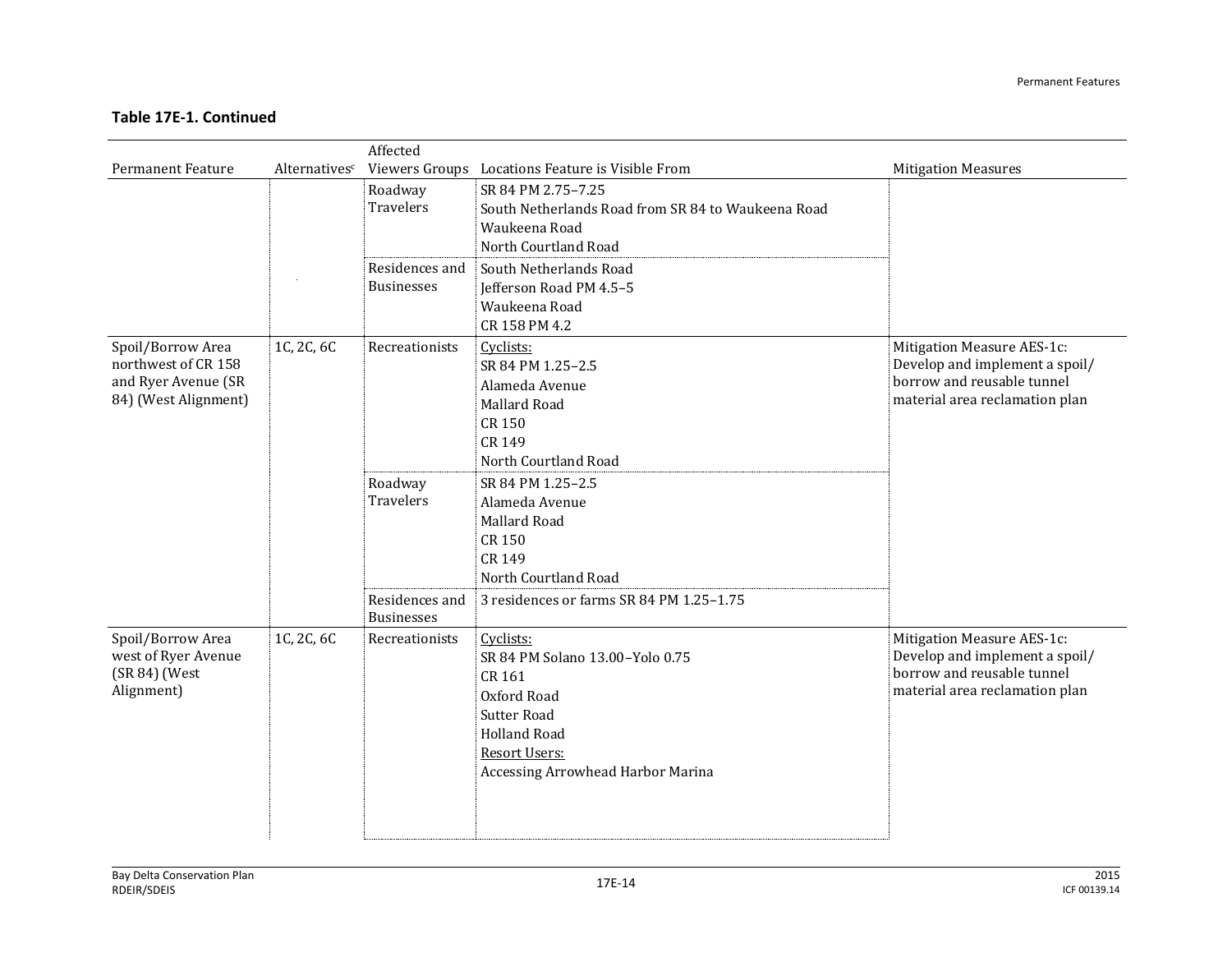|                                          | Affected                  |                                     |                                                                                                          |                                                              |  |  |  |
|------------------------------------------|---------------------------|-------------------------------------|----------------------------------------------------------------------------------------------------------|--------------------------------------------------------------|--|--|--|
| <b>Permanent Feature</b>                 | Alternatives <sup>c</sup> |                                     | Viewers Groups Locations Feature is Visible From                                                         | <b>Mitigation Measures</b>                                   |  |  |  |
|                                          |                           | Roadway                             | SR 84 PM Solano 13.00-Yolo 0.75                                                                          |                                                              |  |  |  |
|                                          |                           | <b>Travelers</b>                    | CR 161                                                                                                   |                                                              |  |  |  |
|                                          |                           |                                     | Oxford Road                                                                                              |                                                              |  |  |  |
|                                          |                           |                                     | <b>Sutter Road</b>                                                                                       |                                                              |  |  |  |
|                                          |                           |                                     | <b>Holland Road</b>                                                                                      |                                                              |  |  |  |
|                                          |                           | Residences and<br><b>Businesses</b> | 1 residence or farm SR 84 PM Yolo 0.25                                                                   |                                                              |  |  |  |
| Spoil/Borrow Area on                     | 1C, 2C, 6C                | Recreationists                      | Cyclists:                                                                                                | Mitigation Measure AES-1c:                                   |  |  |  |
| Ryer Island (West                        |                           |                                     | SR 84 PM 7.25-12                                                                                         | Develop and implement a spoil/                               |  |  |  |
| Alignment)                               |                           |                                     | SR 220 PM 0-0.5                                                                                          | borrow and reusable tunnel                                   |  |  |  |
|                                          |                           |                                     | <b>Ryer Road</b>                                                                                         | material area reclamation plan                               |  |  |  |
|                                          |                           |                                     | East Ryer Road                                                                                           |                                                              |  |  |  |
|                                          |                           |                                     | <b>Elevator Road</b>                                                                                     |                                                              |  |  |  |
|                                          |                           |                                     | <b>Sutter Island Road</b>                                                                                |                                                              |  |  |  |
|                                          |                           | Roadway                             | SR 84 PM 7.25-12                                                                                         |                                                              |  |  |  |
|                                          |                           | Travelers                           | SR 220 PM 0-0.5                                                                                          |                                                              |  |  |  |
|                                          |                           |                                     | <b>Ryer Road</b>                                                                                         |                                                              |  |  |  |
|                                          |                           |                                     | East Ryer Road                                                                                           |                                                              |  |  |  |
|                                          |                           |                                     | <b>Elevator Road</b>                                                                                     |                                                              |  |  |  |
|                                          |                           |                                     | Sutter Island Road                                                                                       |                                                              |  |  |  |
|                                          |                           | Residences and                      | 8 residences or farms SR 84 PM Solano 7.5-13                                                             |                                                              |  |  |  |
|                                          |                           | <b>Businesses</b>                   | 1 business SR 84 PM 9.75                                                                                 |                                                              |  |  |  |
|                                          |                           |                                     | 2 residences or farms Holland Road                                                                       |                                                              |  |  |  |
|                                          |                           |                                     | 1 business Holland Road                                                                                  |                                                              |  |  |  |
|                                          |                           |                                     | 1 residence or farm Ryer Road                                                                            |                                                              |  |  |  |
|                                          |                           |                                     | 3 residences or farms East Ryer Road                                                                     |                                                              |  |  |  |
|                                          |                           |                                     | 1 business East Ryer Road                                                                                |                                                              |  |  |  |
|                                          |                           |                                     | 3 residences or farms Sutter Island Road                                                                 |                                                              |  |  |  |
| Spoil/Borrow Area<br>north of Eagle Lane | 1C, 2C, 6C                | Recreationists                      | Cyclists:                                                                                                | Mitigation Measure AES-1c:<br>Develop and implement a spoil/ |  |  |  |
| (West Alignment)                         |                           |                                     | Eagle Lane from Byron Highway to proposed canal alignment<br>Byron Highway from Eagle Lane to Delta Road | borrow and reusable tunnel                                   |  |  |  |
|                                          |                           |                                     | Mountain View Drive and Ironhorse Road near intersection                                                 | material area reclamation plan                               |  |  |  |
|                                          |                           |                                     | with Byron Highway                                                                                       |                                                              |  |  |  |
|                                          |                           |                                     |                                                                                                          |                                                              |  |  |  |
|                                          |                           |                                     |                                                                                                          |                                                              |  |  |  |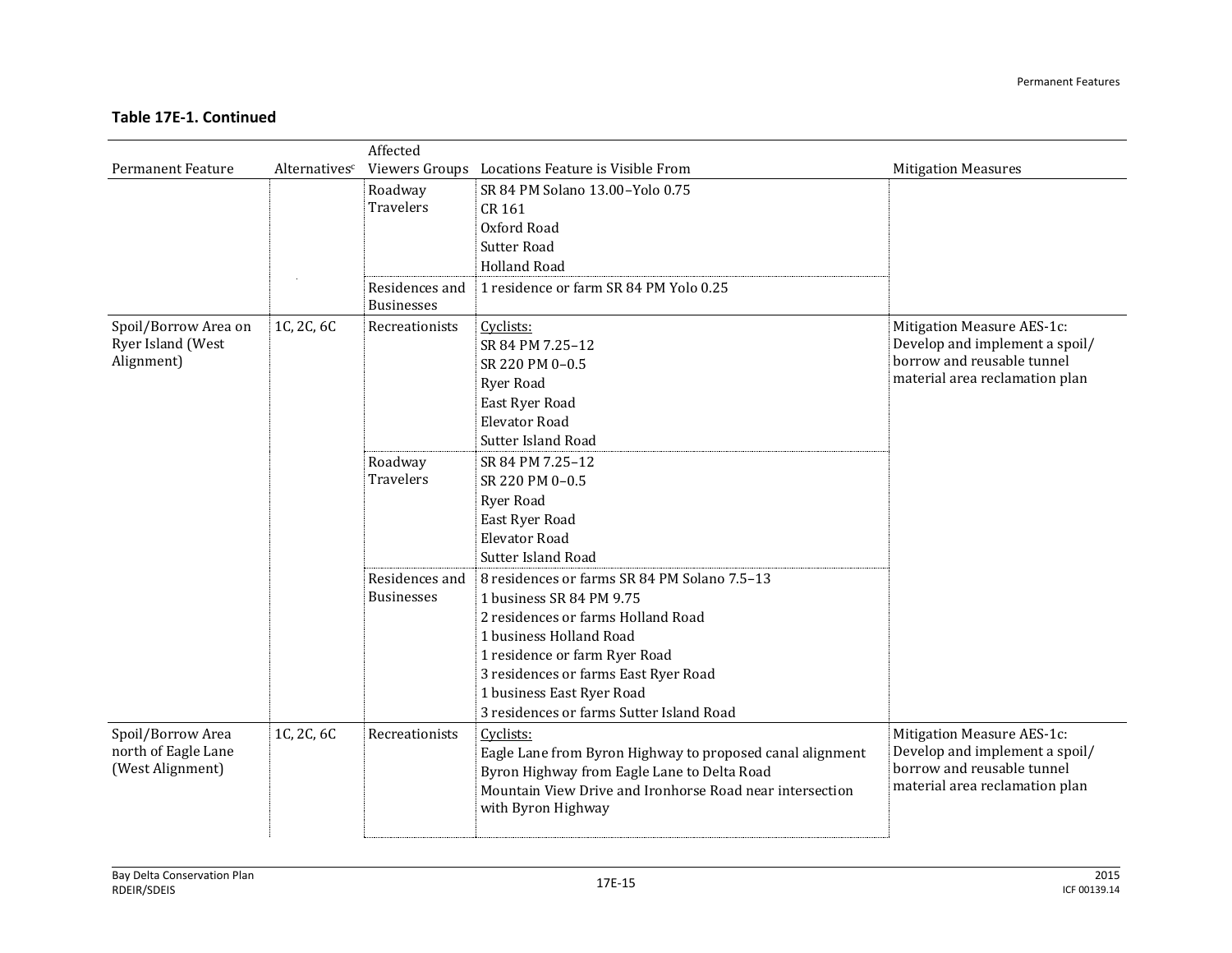|                                                                          |               | Affected                            |                                                                                                                                                                                                                                                                           |                                                                                                                              |
|--------------------------------------------------------------------------|---------------|-------------------------------------|---------------------------------------------------------------------------------------------------------------------------------------------------------------------------------------------------------------------------------------------------------------------------|------------------------------------------------------------------------------------------------------------------------------|
| <b>Permanent Feature</b>                                                 | Alternativesc |                                     | Viewers Groups Locations Feature is Visible From                                                                                                                                                                                                                          | <b>Mitigation Measures</b>                                                                                                   |
|                                                                          |               | Roadway<br><b>Travelers</b>         | Eagle Lane from Byron Highway to proposed canal alignment<br>Byron Highway from Eagle Lane to Delta Road<br>Mountain View Drive and Ironhorse Road near intersection<br>with Byron Highway                                                                                |                                                                                                                              |
|                                                                          |               | Residences and<br><b>Businesses</b> | 8 residences on Eagle Lane<br>10 residences on Byron Highway<br>3 residences on Sunset Road                                                                                                                                                                               |                                                                                                                              |
| Spoil/Borrow Area<br>between Orwood Road<br>and SR 4 (West<br>Alignment) | 1C, 2C, 6C    | Recreationists                      | Cyclists:<br>Orwood Road<br><b>Byron Highway</b><br><b>Balfour Road</b><br><b>Bixler Road</b><br>Chestnut Street near intersection with Byron Highway<br>Fallmand Boulevard near intersection with Bixler Road                                                            | Mitigation Measure AES-1c:<br>Develop and implement a spoil/<br>borrow and reusable tunnel<br>material area reclamation plan |
|                                                                          |               | Roadway<br><b>Travelers</b>         | Orwood Road<br>Byron Highway<br><b>Balfour Road</b><br><b>Bixler Road</b><br>Chestnut Street near intersection with Byron Highway<br>Fallman Boulevard near intersection with Bixler Road                                                                                 |                                                                                                                              |
|                                                                          |               | Residences and<br><b>Businesses</b> | 2 businesses south of Orwood Road<br>2 residences east of Bixler Road, south of Orwood Road<br>2 residences east of Bixler Road<br>1 residence east of Byron Highway<br>1 residence west of Byron Highway, along Chestnut Street<br>7-10 residences south of Balfour Road |                                                                                                                              |
| Spoil/Borrow Area<br>north of Byer Road<br>(West Alignment)              | 1C, 2C, 6C    | Recreationists                      | Cyclists:<br><b>Byron Highway</b><br><b>Bixler Road</b><br>Point of Timber Road<br>SR 4 PM 43-45.75<br>Bypass Road, near intersection with SR 4<br><b>Byer Road</b>                                                                                                       | Mitigation Measure AES-1c:<br>Develop and implement a spoil/<br>borrow and reusable tunnel<br>material area reclamation plan |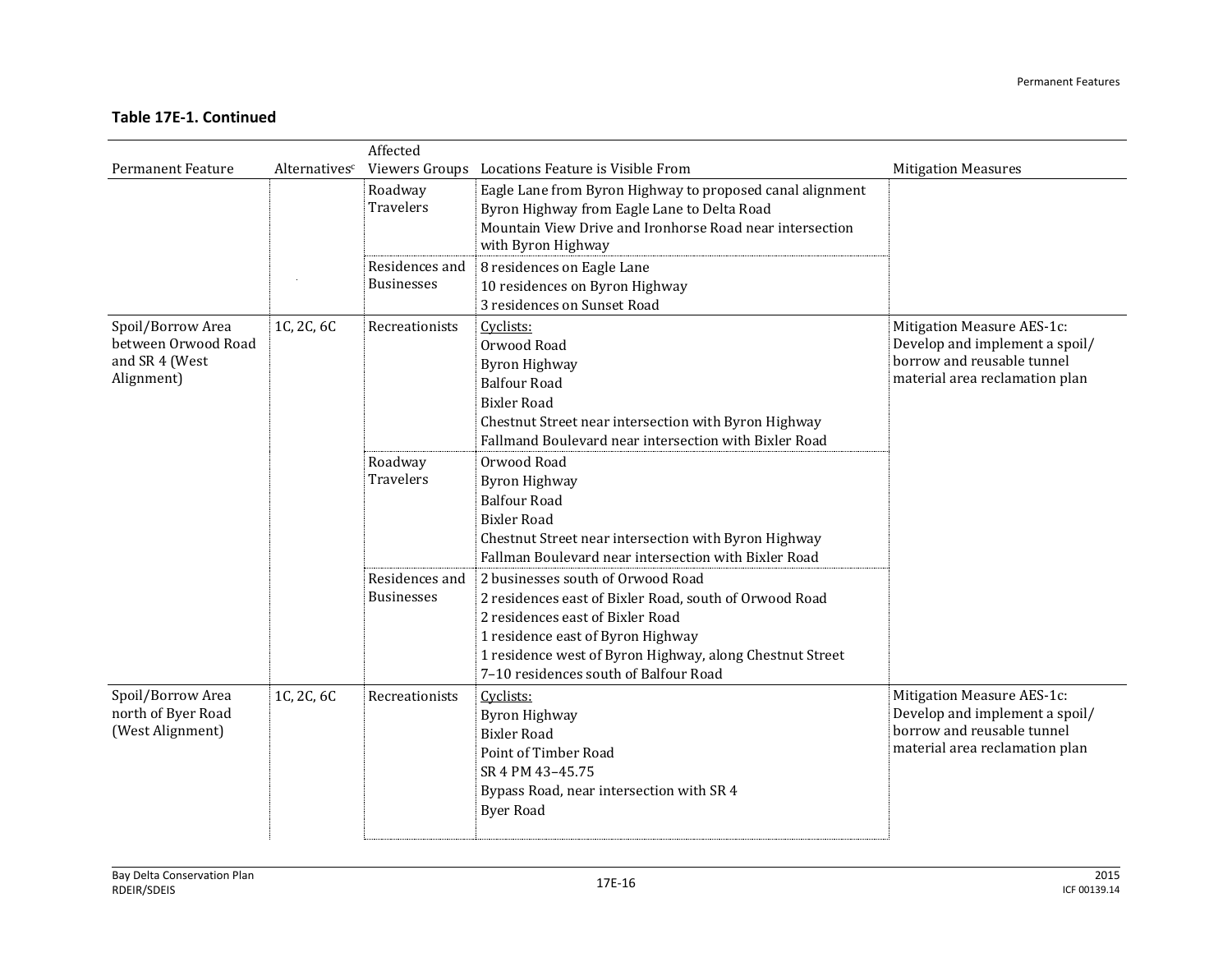|                                         |                           | Affected                    |                                                                                         |                                                              |
|-----------------------------------------|---------------------------|-----------------------------|-----------------------------------------------------------------------------------------|--------------------------------------------------------------|
| <b>Permanent Feature</b>                | Alternatives <sup>c</sup> |                             | Viewers Groups Locations Feature is Visible From                                        | <b>Mitigation Measures</b>                                   |
|                                         |                           | Roadway                     | Byron Highway                                                                           |                                                              |
|                                         |                           | <b>Travelers</b>            | <b>Bixler Road</b>                                                                      |                                                              |
|                                         |                           |                             | Point of Timber Road                                                                    |                                                              |
|                                         |                           |                             | SR 4 PM 43-45.75                                                                        |                                                              |
|                                         |                           |                             | Bypass Road, near intersection with SR 4                                                |                                                              |
|                                         |                           |                             | Byer Road                                                                               |                                                              |
|                                         |                           | Residences and              | 2 businesses and 2 residences/farms at SR 4 junction with                               |                                                              |
|                                         |                           | <b>Businesses</b>           | <b>Byron Highway</b>                                                                    |                                                              |
|                                         |                           |                             | 1 residence south of Point of Timber Road                                               |                                                              |
|                                         |                           |                             | 7-10 residences, farms, and businesses west of Byron Highway,                           |                                                              |
|                                         |                           |                             | north of Bypass Road                                                                    |                                                              |
|                                         |                           |                             | Clustering of residences, farms, and businesses west of Bixler                          |                                                              |
|                                         |                           |                             | Road                                                                                    |                                                              |
|                                         |                           |                             | 2-5 residences or businesses east and west of Bixler Road<br>between SR 4 and Byer Road |                                                              |
|                                         |                           |                             | 1 school east of Bixler Road between SR 4 and Byer Road                                 |                                                              |
|                                         |                           |                             |                                                                                         |                                                              |
| Spoil/Borrow Area<br>around Byron Tract | 1C, 2C, 6C                | Recreationists              | Cyclists:<br>Camino Diablo Road                                                         | Mitigation Measure AES-1c:<br>Develop and implement a spoil/ |
| Forebay (West) (West                    |                           |                             | Western Farms Ranch Road                                                                | borrow and reusable tunnel                                   |
| Alignment)                              |                           |                             | Clifton Court Road                                                                      | material area reclamation plan                               |
|                                         |                           |                             |                                                                                         |                                                              |
|                                         |                           |                             | Byron Highway from Clifton Court Road to Bruns Road<br><b>Resort Users:</b>             |                                                              |
|                                         |                           |                             | Lazy M Marina on Clifton Court Road                                                     |                                                              |
|                                         |                           |                             |                                                                                         |                                                              |
|                                         |                           | Roadway<br><b>Travelers</b> | Camino Diablo Road<br>Western Farms Ranch Road                                          |                                                              |
|                                         |                           |                             | Clifton Court Road                                                                      |                                                              |
|                                         |                           |                             |                                                                                         |                                                              |
|                                         |                           |                             | Byron Highway from Clifton Court Road to Bruns Road                                     |                                                              |
|                                         |                           | Residences and              | 1-2 businesses at end of Camino Diablo Road                                             |                                                              |
|                                         |                           | <b>Businesses</b>           | Lazy M Marina on Clifton Court Road                                                     |                                                              |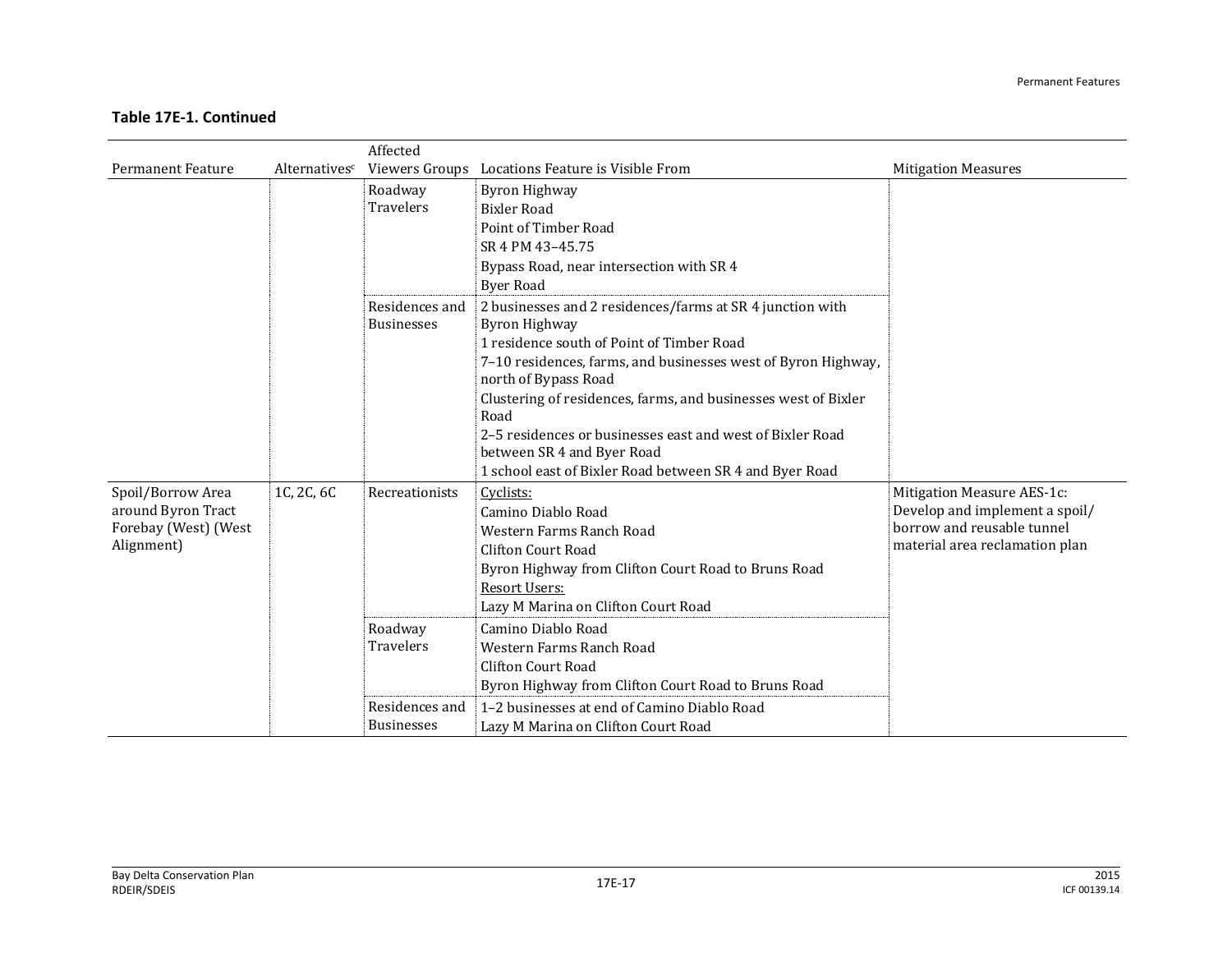|                                                                                                                    |                              | Affected                            |                                                                                                               |                                                                                                                              |
|--------------------------------------------------------------------------------------------------------------------|------------------------------|-------------------------------------|---------------------------------------------------------------------------------------------------------------|------------------------------------------------------------------------------------------------------------------------------|
| <b>Permanent Feature</b>                                                                                           | Alternatives <sup>c</sup>    |                                     | Viewers Groups Locations Feature is Visible From                                                              | <b>Mitigation Measures</b>                                                                                                   |
| Reusable Tunnel<br>Material Area north of<br>Intake 2                                                              | 1A, 2A, 3, 4,<br>5, 6A, 7, 8 | Recreationists                      | Cyclists:<br>SR 160: PM 29.5-30.5<br>Scribner Road: SR 160 to end of road                                     | Mitigation Measure AES-1c:<br>Develop and implement a spoil/<br>borrow and reusable tunnel                                   |
| (Pipeline/Tunnel<br>Alignment and Modified<br>Pipeline/Tunnel                                                      |                              | Roadway<br>Travelers                | SR 160: PM 29.5-30.5<br>Scribner Road: SR 160 to end                                                          | material area reclamation plan                                                                                               |
| Alignment)                                                                                                         |                              | Residences and<br><b>Businesses</b> | Along SR 160: PM 29.5-30.5<br>At end of Scribner Road<br>South of Scribner Road, near construction shaft site |                                                                                                                              |
| Reusable Tunnel<br>Material Area south of                                                                          | 4                            | Recreationists                      | Cyclists:<br>Lambert Road                                                                                     | Mitigation Measure AES-1c:<br>Develop and implement a spoil/                                                                 |
| Lambert Road<br>(Modified                                                                                          |                              | Roadway<br><b>Travelers</b>         | Lambert Road                                                                                                  | borrow and reusable tunnel<br>material area reclamation plan                                                                 |
| Pipeline/Tunnel<br>Alignment)                                                                                      |                              | Residences and<br><b>Businesses</b> | South of Lambert Road                                                                                         |                                                                                                                              |
| Reusable Tunnel<br>Material Area north of<br>Dierssen Road                                                         | 4                            | Recreationists                      | Cyclists:<br>Dierssen Road                                                                                    | Mitigation Measure AES-1c:<br>Develop and implement a spoil/<br>borrow and reusable tunnel                                   |
| (Modified<br>Pipeline/Tunnel                                                                                       |                              | Roadway<br><b>Travelers</b>         | Dierssen Road                                                                                                 | material area reclamation plan                                                                                               |
| Alignment)                                                                                                         |                              | Residences and<br><b>Businesses</b> | North and south of Dierssen Road                                                                              |                                                                                                                              |
| Reusable Tunnel<br>Material Area north of<br><b>Twin Cities Road</b><br>(Modified<br>Pipeline/Tunnel<br>Alignment) | $\overline{4}$               | Recreationists                      | Cyclists:<br><b>Twin Cities Road</b>                                                                          | Mitigation Measure AES-1c:<br>Develop and implement a spoil/<br>borrow and reusable tunnel<br>material area reclamation plan |
|                                                                                                                    |                              | Roadway<br>Travelers                | <b>Twin Cities Road</b>                                                                                       |                                                                                                                              |
|                                                                                                                    |                              | Residences and<br><b>Businesses</b> | North of Twin Cities Road                                                                                     |                                                                                                                              |
| Reusable Tunnel<br>Material Area south of                                                                          | 4                            | Recreationists                      | Cyclists:<br><b>Twin Cities Road</b>                                                                          | Mitigation Measure AES-1c:<br>Develop and implement a spoil/                                                                 |
| Twin Cities Road<br>(Modified                                                                                      |                              | Roadway<br>Travelers                | <b>Twin Cities Road</b>                                                                                       | borrow and reusable tunnel<br>material area reclamation plan                                                                 |
| Pipeline/Tunnel<br>Alignment)                                                                                      |                              | Residences and<br><b>Businesses</b> | South of Twin Cities Road                                                                                     |                                                                                                                              |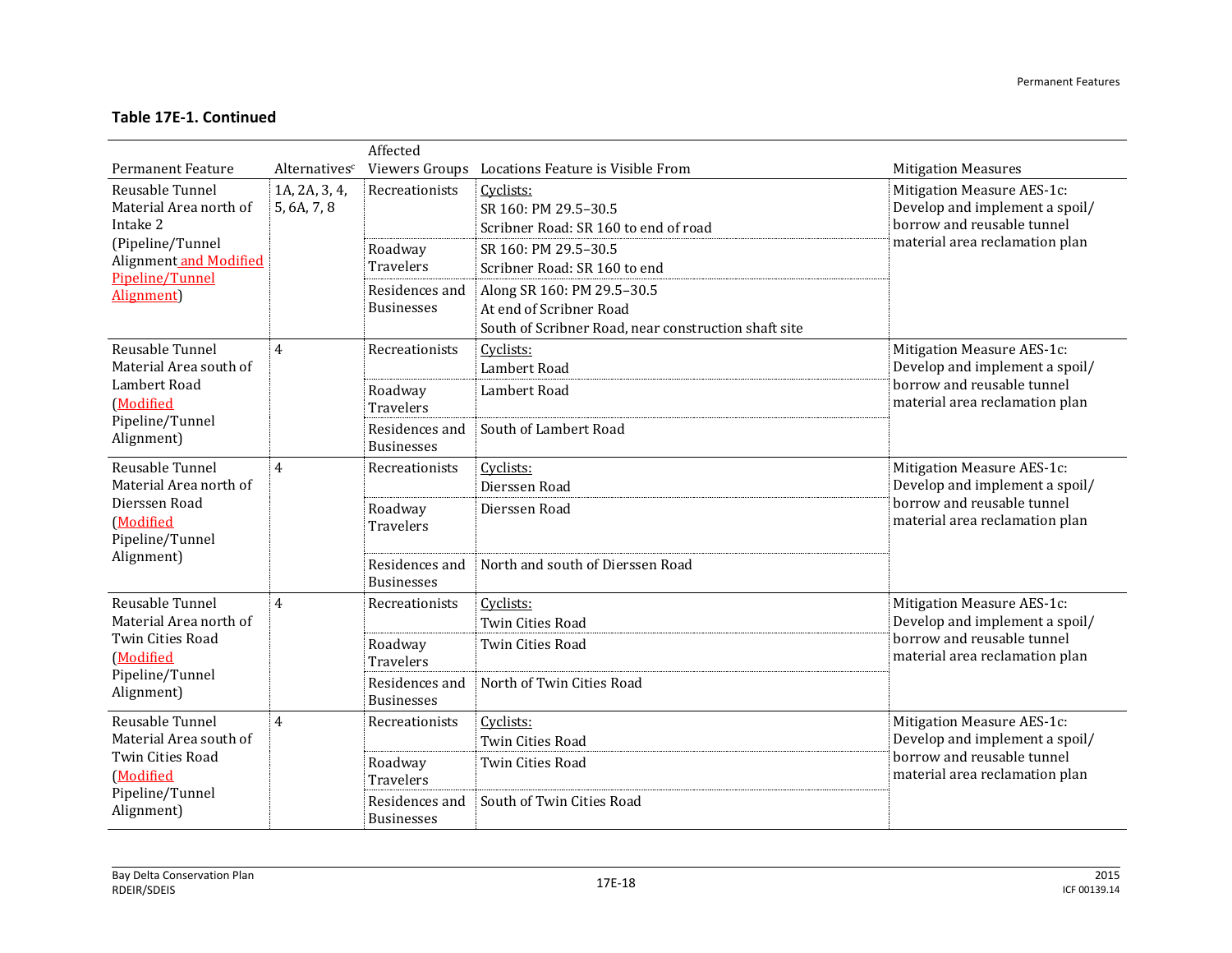|                                                                                                     |                           | Affected                            |                                                                                                                                                                                                                 |                                                                                                                                     |
|-----------------------------------------------------------------------------------------------------|---------------------------|-------------------------------------|-----------------------------------------------------------------------------------------------------------------------------------------------------------------------------------------------------------------|-------------------------------------------------------------------------------------------------------------------------------------|
| <b>Permanent Feature</b>                                                                            | Alternativesc             |                                     | Viewers Groups Locations Feature is Visible From                                                                                                                                                                | <b>Mitigation Measures</b>                                                                                                          |
| Reusable Tunnel<br>Material Area east of                                                            | $\overline{4}$            | Recreationists                      | Cyclists:<br>Twin Cities Road and Snodgrass Slough                                                                                                                                                              | Mitigation Measure AES-1c:<br>Develop and implement a spoil/<br>borrow and reusable tunnel<br>material area reclamation plan        |
| Snodgrass Slough<br>(Modified                                                                       |                           | Roadway<br><b>Travelers</b>         | <b>Twin Cities Road</b>                                                                                                                                                                                         |                                                                                                                                     |
| Pipeline/Tunnel<br>Alignment)                                                                       |                           | Residences and<br><b>Businesses</b> | None                                                                                                                                                                                                            |                                                                                                                                     |
| Reusable Tunnel<br>Material Area south of                                                           | 1A, 2A, 3, 5,<br>6A, 7, 8 | Recreationists                      | Cyclists:<br>Isleton Road, opposite SR 160 PM 12.25-13.5                                                                                                                                                        | Mitigation Measure AES-1c:<br>Develop and implement a spoil/                                                                        |
| <b>Isleton Road</b><br>(Pipeline/Tunnel                                                             |                           | Roadway<br><b>Travelers</b>         | Isleton Road, opposite SR 160 PM 12.25-13.5                                                                                                                                                                     | borrow and reusable tunnel<br>material area reclamation plan                                                                        |
| Alignment)                                                                                          |                           | Residences and<br><b>Businesses</b> | Several residences along Isleton Road, opposite SR 160 PM<br>12.25-13.5                                                                                                                                         |                                                                                                                                     |
| Reusable Tunnel<br>Material Area on Tyler                                                           | 1A, 2A, 3, 5,<br>6A, 7, 8 | Recreationists                      | Cyclists:<br>Tyler Island Road                                                                                                                                                                                  | Mitigation Measure AES-1c:<br>Develop and implement a spoil/                                                                        |
| Island (Pipeline/Tunnel<br>Alignment)                                                               |                           | Roadway<br><b>Travelers</b>         | <b>Tyler Island Road</b>                                                                                                                                                                                        | borrow and reusable tunnel<br>material area reclamation plan                                                                        |
|                                                                                                     |                           | Residences and<br><b>Businesses</b> | None                                                                                                                                                                                                            |                                                                                                                                     |
| Reusable Tunnel<br>Material Area on north                                                           | $\overline{4}$            | <b>Recreationists</b>               | Cyclists:<br><b>Staten Island Road and Gas Well Road</b>                                                                                                                                                        | <b>Mitigation Measure AES-1c.</b><br>Develop and implement a spoil/<br>borrow and reusable tunnel<br>material area reclamation plan |
| <b>Staten Island</b><br>(Pipeline/Tunnel                                                            |                           | Roadway<br><b>Travelers</b>         | <b>Staten Island Road and Gas Well Road</b>                                                                                                                                                                     |                                                                                                                                     |
| Alignment)                                                                                          |                           | Residences and<br><b>Businesses</b> | 2 at the intersection of Staten Island and Gas Well Roads<br>Several along Gas Well Road west if Staten Island Road at Eagle<br><b>Tree</b><br>1 east of Staten Island Road at the southern end of the RTM area |                                                                                                                                     |
| Reusable Tunnel<br>Material Area on south<br><b>Staten Island</b><br>(Pipeline/Tunnel<br>Alignment) | $\overline{4}$            | <b>Recreationists</b>               | Cyclists:<br>Staten Island Road (note, road is private here)<br>Water-based:<br>Potentially boaters on Little Potato Slough and South<br><b>Mokelumne River</b>                                                 | <b>Mitigation Measure AES-1c.</b><br>Develop and implement a spoil/<br>borrow and reusable tunnel<br>material area reclamation plan |
|                                                                                                     |                           | Roadway<br><b>Travelers</b>         | <b>Staten Island Road</b><br>SR 12 bridge crossing over Little Potato Slough                                                                                                                                    |                                                                                                                                     |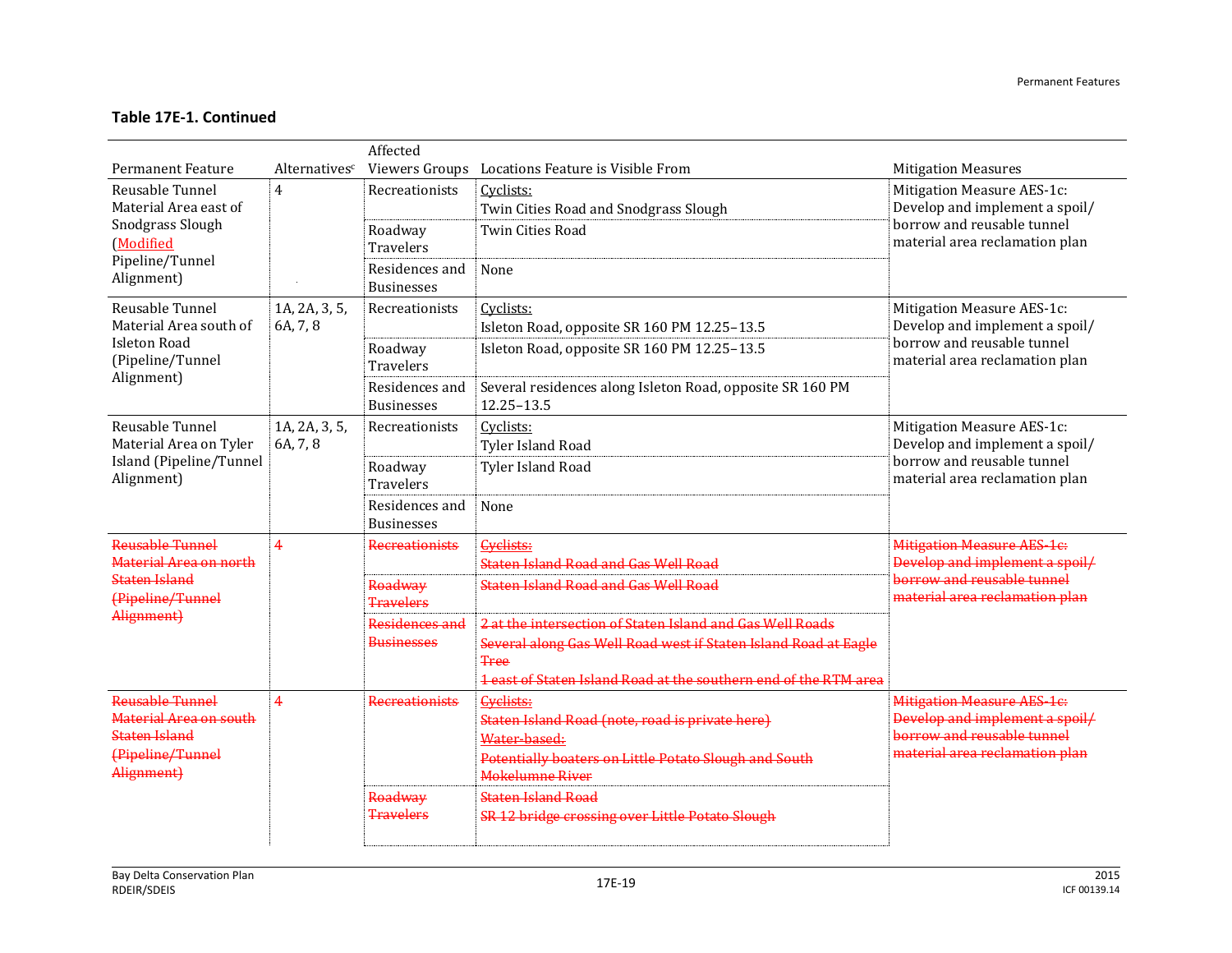|                                                                                                                  | Affected                  |                                     |                                                                                                                              |                                                                                                                              |  |  |  |
|------------------------------------------------------------------------------------------------------------------|---------------------------|-------------------------------------|------------------------------------------------------------------------------------------------------------------------------|------------------------------------------------------------------------------------------------------------------------------|--|--|--|
| <b>Permanent Feature</b>                                                                                         | Alternatives <sup>c</sup> |                                     | Viewers Groups Locations Feature is Visible From                                                                             | <b>Mitigation Measures</b>                                                                                                   |  |  |  |
|                                                                                                                  |                           | Residences and                      | None                                                                                                                         |                                                                                                                              |  |  |  |
|                                                                                                                  |                           | <b>Businesses</b>                   |                                                                                                                              |                                                                                                                              |  |  |  |
| Reusable Tunnel<br>Material Area south of<br>SR 12                                                               | $\overline{4}$            | Recreationists                      | Water-based:<br>Potentially boaters on Little Potato Slough and South<br>Mokelumne River                                     | Mitigation Measure AES-1c:<br>Develop and implement a spoil/<br>borrow and reusable tunnel                                   |  |  |  |
| (Modified<br>Pipeline/Tunnel                                                                                     |                           | Roadway<br>Travelers                | SR 12 PM 1.5-2.5                                                                                                             | material area reclamation plan                                                                                               |  |  |  |
| Alignment)                                                                                                       |                           | Residences and<br><b>Businesses</b> | None                                                                                                                         |                                                                                                                              |  |  |  |
| Reusable Tunnel                                                                                                  | 1A, 2A, 3, 5,             | Recreationists                      | Cyclists:                                                                                                                    | Mitigation Measure AES-1c:                                                                                                   |  |  |  |
| Material Area on Bacon                                                                                           | 6A, 7, 8                  |                                     | South Bacon Island Road                                                                                                      | Develop and implement a spoil/<br>borrow and reusable tunnel                                                                 |  |  |  |
| Island (Pipeline/Tunnel<br>Alignment)                                                                            |                           | Roadway<br><b>Travelers</b>         | South Bacon Island Road                                                                                                      | material area reclamation plan                                                                                               |  |  |  |
|                                                                                                                  |                           | Residences and<br><b>Businesses</b> | 1 residence or farm to the northeast                                                                                         |                                                                                                                              |  |  |  |
| Reusable Tunnel<br>Material Areas west of<br>Clifton Court Forebay<br>(Modified<br>Pipeline/Tunnel<br>Alignment) | $\overline{4}$            | Recreationists                      | Cyclists:<br><b>Byron Highway</b><br>Western Farms Ranch Road<br><b>Clifton Court Road</b><br>Resort Users:<br>Lazy M Marina | Mitigation Measure AES-1c:<br>Develop and implement a spoil/<br>borrow and reusable tunnel<br>material area reclamation plan |  |  |  |
|                                                                                                                  |                           | Roadway<br>Travelers                | <b>Byron Highway</b><br>Western Farms Ranch Road<br><b>Clifton Court Road</b>                                                |                                                                                                                              |  |  |  |
|                                                                                                                  |                           | Residences and<br><b>Businesses</b> | Lazy M Marina<br>Near Byron Inn Café<br>Along Byron Hot Springs Road, near intersection with Byron<br>Highway                |                                                                                                                              |  |  |  |
| Reusable Tunnel<br>Material Area on                                                                              | 1A, 2A, 3, 5,<br>6A, 7, 8 | Recreationists                      | Cyclists:<br>SR 4 PM 0-1.75                                                                                                  | Mitigation Measure AES-1c:<br>Develop and implement a spoil/                                                                 |  |  |  |
| Victoria Island<br>(Pipeline/Tunnel<br>Alignment)                                                                |                           | Roadway<br><b>Travelers</b>         | SR 4 PM 0-1.75                                                                                                               | borrow and reusable tunnel<br>material area reclamation plan                                                                 |  |  |  |
|                                                                                                                  |                           | Residences and<br><b>Businesses</b> | 1 farm to south of SR 4 PM 1.25                                                                                              |                                                                                                                              |  |  |  |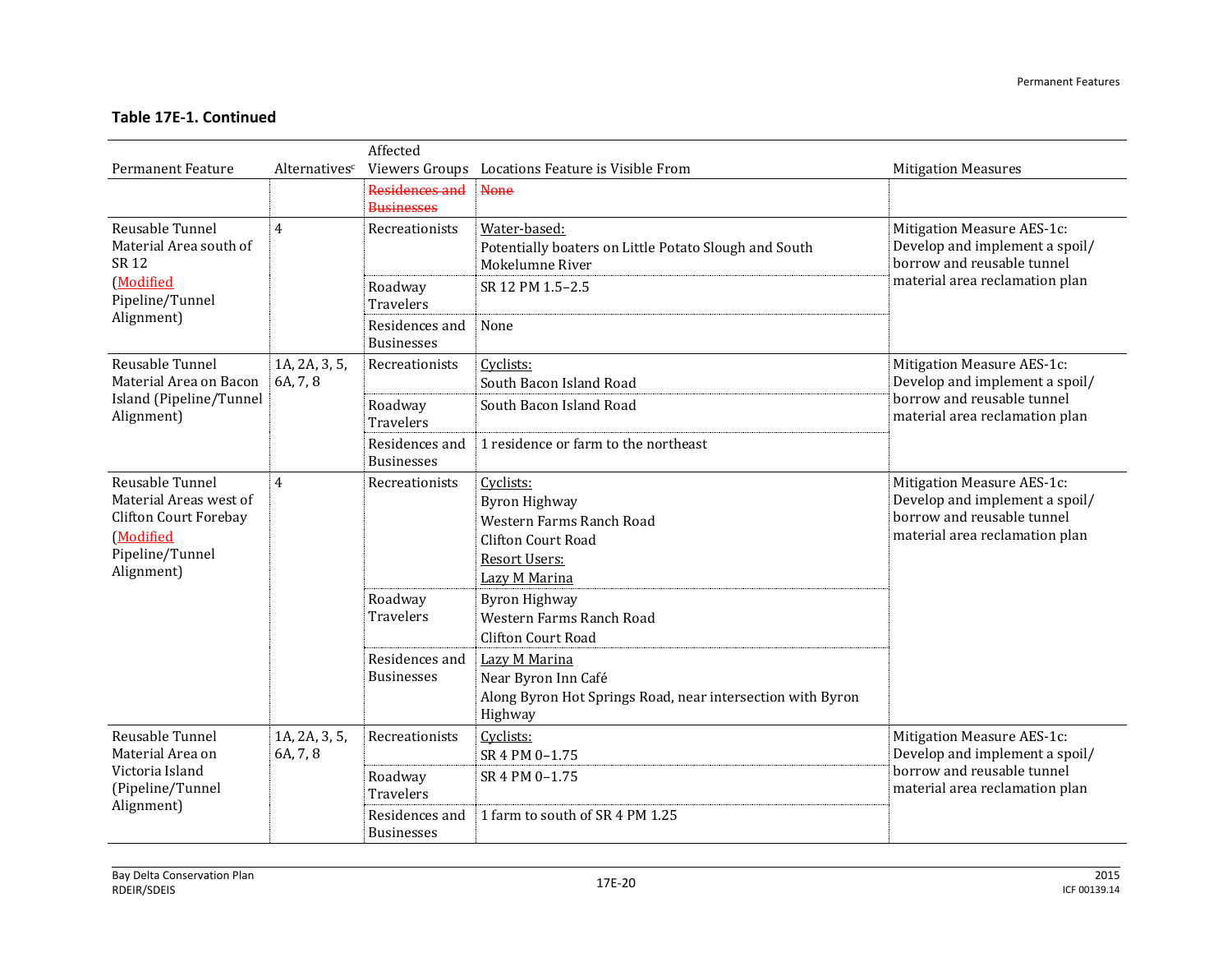|                                                                                         | Affected      |                                                                                      |                                                                                                                                                                                                                                                                                                                                                                                                      |                                                                                                                              |  |  |  |
|-----------------------------------------------------------------------------------------|---------------|--------------------------------------------------------------------------------------|------------------------------------------------------------------------------------------------------------------------------------------------------------------------------------------------------------------------------------------------------------------------------------------------------------------------------------------------------------------------------------------------------|------------------------------------------------------------------------------------------------------------------------------|--|--|--|
| <b>Permanent Feature</b>                                                                | Alternativesc | Viewers Groups                                                                       | Locations Feature is Visible From                                                                                                                                                                                                                                                                                                                                                                    | <b>Mitigation Measures</b>                                                                                                   |  |  |  |
| Reusable Tunnel<br>Material Area north of<br>West Walnut Grove<br>Road (East Alignment) | 1B, 2B, 6B    | Recreationists                                                                       | Cyclists:<br>North Vail Road, northern end to just south of West Lauffer<br>Road<br>Blossom Road, northern end to canal crossing<br>Barber Road, all<br>West Walnut Grove Road, 1.25 miles west of I-5                                                                                                                                                                                               | Mitigation Measure AES-1c:<br>Develop and implement a spoil/<br>borrow and reusable tunnel<br>material area reclamation plan |  |  |  |
|                                                                                         |               | Roadway<br><b>Travelers</b>                                                          | North Vail Road, northern end to just south of West Lauffer<br>Road<br>Blossom Road, northern end to canal crossing<br>Barber Road, all<br>West Walnut Grove Road, 1.25 miles west of I-5                                                                                                                                                                                                            |                                                                                                                              |  |  |  |
|                                                                                         |               | Residences and<br><b>Businesses</b>                                                  | 2-3 scattered residences south of and adjacent to Mokelumne<br>River<br>North Vail Road, northern end to just south of West Lauffer<br>Road<br>3 residences along Blossom Road, north of canal crossing<br>1 residence on Barber Road adjacent to I-5<br>Several residences north of West Walnut Grove Road and east<br>of North Vail Road and west of the canal. Businesses may be<br>located here. |                                                                                                                              |  |  |  |
| Reusable Tunnel<br>Material Area on Rindge<br>Tract (East Alignment)                    | 1B, 2B, 6B    | Recreationists<br>Roadway<br><b>Travelers</b><br>Residences and<br><b>Businesses</b> | None with anticipated views<br>Large portions of West Rindge Road (private road)<br>7-10 scattered residences and farms on Rindge Tract                                                                                                                                                                                                                                                              | Mitigation Measure AES-1c:<br>Develop and implement a spoil/<br>borrow and reusable tunnel<br>material area reclamation plan |  |  |  |
| Reusable Tunnel<br>Material Area on Union<br>Island (East Alignment)                    | 1B, 2B, 6B    | Recreationists<br>Roadway<br><b>Travelers</b><br>Residences and<br><b>Businesses</b> | None with anticipated views<br>No public roads with anticipated views<br>None with anticipated views                                                                                                                                                                                                                                                                                                 | Mitigation Measure AES-1c:<br>Develop and implement a spoil/<br>borrow and reusable tunnel<br>material area reclamation plan |  |  |  |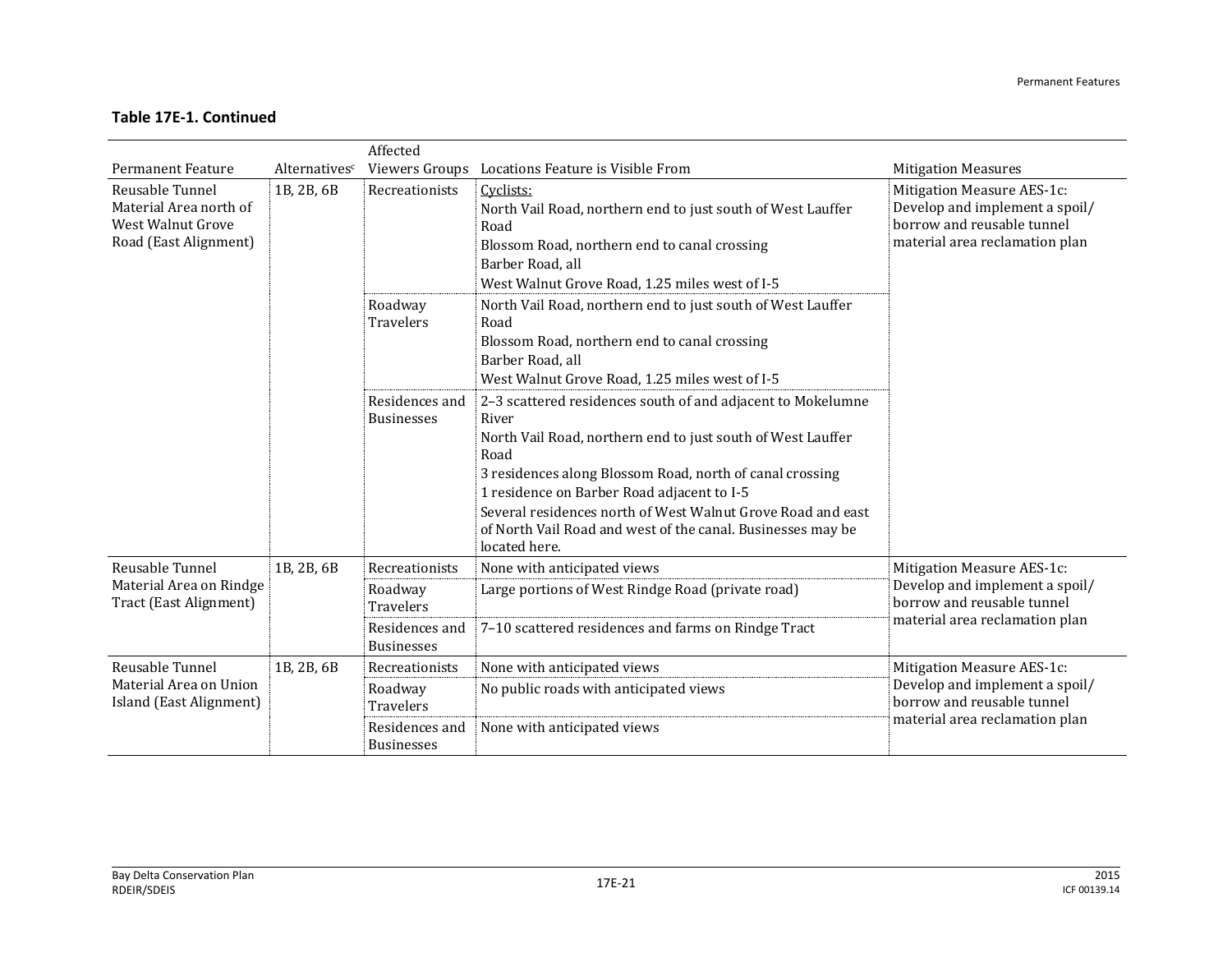|                                                                             |               | Affected                            |                                                                                                                                                 |                                                                                                                              |
|-----------------------------------------------------------------------------|---------------|-------------------------------------|-------------------------------------------------------------------------------------------------------------------------------------------------|------------------------------------------------------------------------------------------------------------------------------|
| <b>Permanent Feature</b>                                                    | Alternativesc |                                     | Viewers Groups Locations Feature is Visible From                                                                                                | <b>Mitigation Measures</b>                                                                                                   |
| Reusable Tunnel<br>Material Area near the<br>control structure south        | 1C, 2C, 6C    | Recreationists                      | Cyclists:<br>SR 84 PM 7.25-9<br>SR 220 PM 0-0.25                                                                                                | Mitigation Measure AES-1c:<br>Develop and implement a spoil/<br>borrow and reusable tunnel                                   |
| of SR 220 (West<br>Alignment)                                               |               | Roadway<br>Travelers                | SR 84 PM 7.25-9<br>SR 220 PM 0-0.25                                                                                                             | material area reclamation plan                                                                                               |
|                                                                             |               | Residences and<br><b>Businesses</b> | 1 residence or farm just east of SR 84 PM 8.5                                                                                                   |                                                                                                                              |
| Reusable Tunnel<br>Material Area north of<br>SR 12 on Brannan               | 1C, 2C, 6C    | Recreationists                      | Cyclists:<br>SR 12 PM 1.25-3<br>SR 160 PM 5.75-7.5                                                                                              | Mitigation Measure AES-1c:<br>Develop and implement a spoil/<br>borrow and reusable tunnel                                   |
| Island (West<br>Alignment)                                                  |               | Roadway<br>Travelers                | SR 12 PM 1.25-3<br>SR 160 PM 5.75-7.5                                                                                                           | material area reclamation plan                                                                                               |
|                                                                             |               | Residences and<br><b>Businesses</b> | 1 residence or farm north of SR 12 PM 1.25<br>3-4 residences or farms south of SR 160 PM 5.75-7.5                                               |                                                                                                                              |
| Reusable Tunnel<br>Material Area north of<br>Delta Road (West<br>Alignment) | 1C, 2C, 6C    | Recreationists                      | Cyclists:<br>Delta Road<br><b>Easy Street</b><br>Tule Lane<br><b>Fire Place</b><br><b>Bartels Drive</b><br><b>Blaine Lane</b><br>Ghigliazza Way | Mitigation Measure AES-1c:<br>Develop and implement a spoil/<br>borrow and reusable tunnel<br>material area reclamation plan |
|                                                                             |               | Roadway<br><b>Travelers</b>         | Delta Road<br><b>Easy Street</b><br>Tule Lane<br><b>Fire Place</b><br><b>Bartels Drive</b><br><b>Blaine Lane</b><br>Ghigliazza Way              |                                                                                                                              |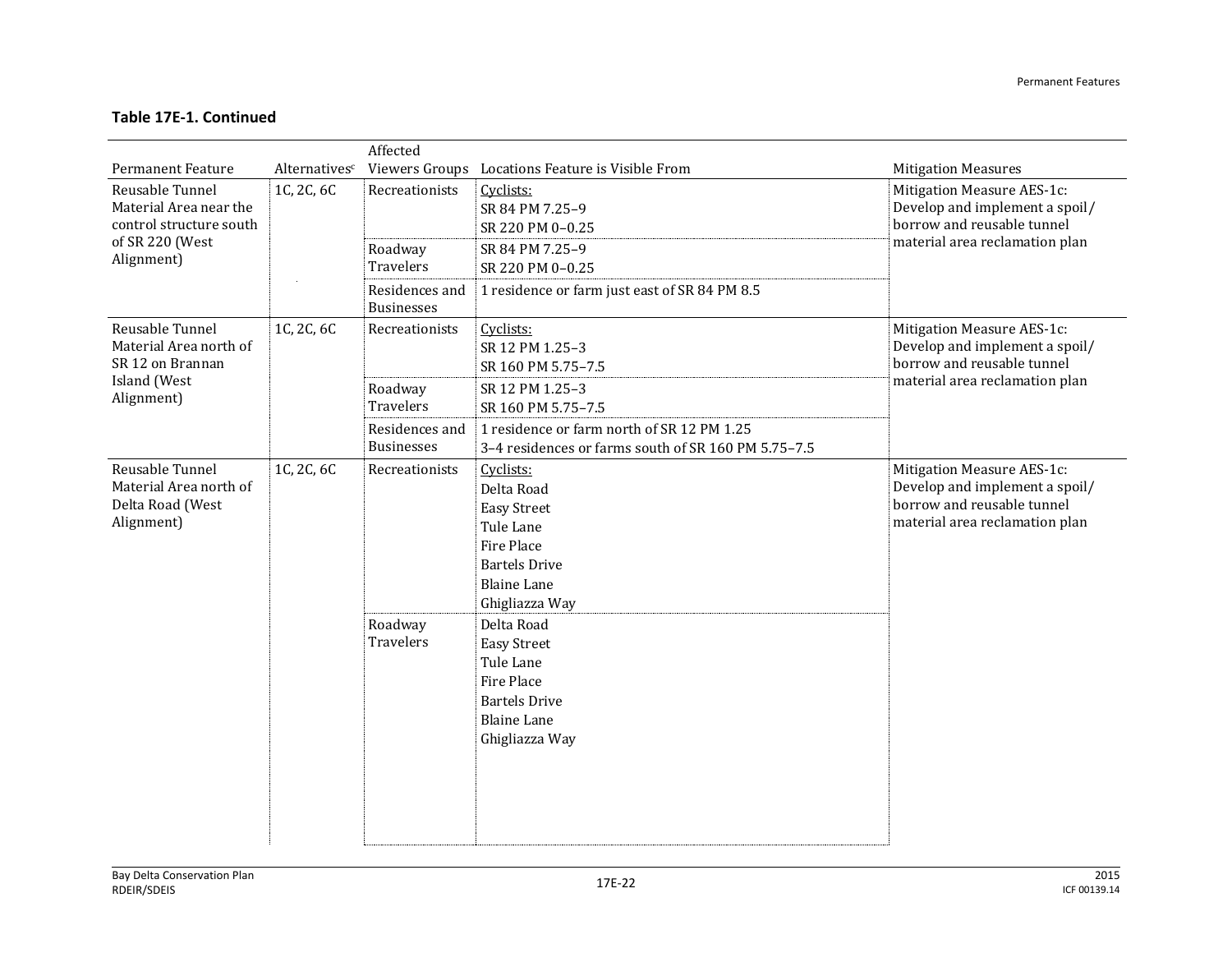|                                                                                                     |                           | Affected                            |                                                                                                                                                                                                                                                                         |                                                                                                                              |
|-----------------------------------------------------------------------------------------------------|---------------------------|-------------------------------------|-------------------------------------------------------------------------------------------------------------------------------------------------------------------------------------------------------------------------------------------------------------------------|------------------------------------------------------------------------------------------------------------------------------|
| <b>Permanent Feature</b>                                                                            | Alternativesc             |                                     | Viewers Groups Locations Feature is Visible From                                                                                                                                                                                                                        | <b>Mitigation Measures</b>                                                                                                   |
|                                                                                                     |                           | Residences and<br><b>Businesses</b> | 13 residences on Delta Road<br>12 residences or businesses on Byron Highway<br>9 residences or businesses on Poe Lane<br>7 residences or businesses on Mountain View Drive<br>2 residences or businesses on Baldocchi Court<br>5 residences or businesses on Eagle Lane |                                                                                                                              |
| Ventilation and Shaft<br>Site north of Lambert<br>Road<br>(Modified                                 | $\overline{4}$            | Recreationists                      | Cyclists:<br>Lambert Road,<br>Water-based:<br>Elk Slough and Snodgrass Slough                                                                                                                                                                                           | Mitigation Measure AES-1c:<br>Develop and implement a spoil/<br>borrow and reusable tunnel<br>material area reclamation plan |
| Pipeline/Tunnel<br>Alignment)                                                                       |                           | Roadway<br><b>Travelers</b>         | Lambert Road                                                                                                                                                                                                                                                            |                                                                                                                              |
|                                                                                                     |                           | Residences and<br><b>Businesses</b> | 1 north of Lambert Road<br>1 south of Lambert Road                                                                                                                                                                                                                      |                                                                                                                              |
| Ventilation and Shaft<br>Site northwest of Twin<br><b>Cities Road</b>                               | 1A, 2A, 3, 5,<br>6A, 7, 8 | Recreationists                      | Cyclists:<br>Vorden Road<br><b>Twin Cities Road</b>                                                                                                                                                                                                                     | Mitigation Measure AES-1c:<br>Develop and implement a spoil/<br>borrow and reusable tunnel<br>material area reclamation plan |
| (Pipeline/Tunnel<br>Alignment)                                                                      |                           | Roadway<br><b>Travelers</b>         | Vorden Road<br>Twin Cities Road                                                                                                                                                                                                                                         |                                                                                                                              |
|                                                                                                     |                           | Residences and<br><b>Businesses</b> | 1 residence/farm at Vorden Road intersection with Herzog<br>Road                                                                                                                                                                                                        |                                                                                                                              |
| Ventilation and Shaft<br>Site northern portion of<br>Tyler Island<br>(Pipeline/Tunnel<br>Alignment) | 1A, 2A, 3, 5,<br>6A, 7, 8 | Recreationists                      | Cyclists:<br>Tyler Island Road east and west of site<br><b>Brunk Road</b>                                                                                                                                                                                               | Mitigation Measure AES-1c:<br>Develop and implement a spoil/<br>borrow and reusable tunnel                                   |
|                                                                                                     |                           | Roadway<br><b>Travelers</b>         | Tyler Island Road east and west of site<br><b>Brunk Road</b>                                                                                                                                                                                                            | material area reclamation plan                                                                                               |
|                                                                                                     |                           | Residences and<br><b>Businesses</b> | 1 residence/farm east of site on Tyler Island Road<br>1 residence/farm west of site on Tyler Island Road                                                                                                                                                                |                                                                                                                              |
| <b>Ventilation and Shaft</b><br><b>Site south of Walnut</b>                                         | $\overline{4}$            | <b>Recreationists</b>               | <b>Cyclists:</b><br>Walnut Grove Road and Staten Island Road                                                                                                                                                                                                            | <b>Mitigation Measure AES-1c:</b><br>Develop and implement a spoil/                                                          |
| Grove Road<br>(Pipeline/Tunnel                                                                      |                           | Roadway<br><b>Travelers</b>         | <b>Walnut Grove Road and Staten Island Road</b>                                                                                                                                                                                                                         | borrow and reusable tunnel<br>material area reclamation plan                                                                 |
| Alignment)                                                                                          |                           | Residences and<br><b>Businesses</b> | 1 west of Staten Island Road just south of Walnut Grove Road                                                                                                                                                                                                            |                                                                                                                              |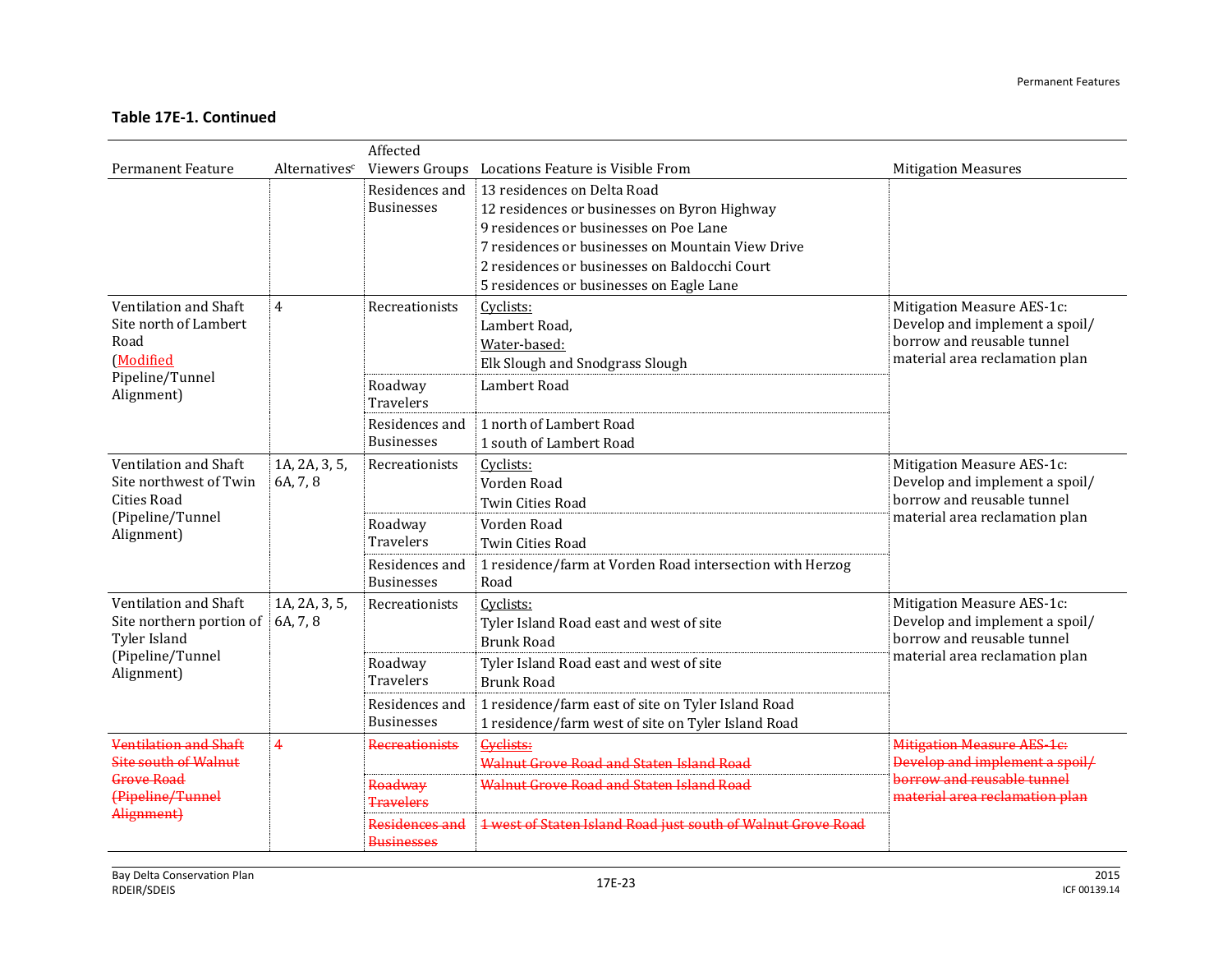|                                                                                         |                           | Affected                            |                                                                                                                                                                                                          |                                                                                                                              |
|-----------------------------------------------------------------------------------------|---------------------------|-------------------------------------|----------------------------------------------------------------------------------------------------------------------------------------------------------------------------------------------------------|------------------------------------------------------------------------------------------------------------------------------|
| <b>Permanent Feature</b>                                                                | Alternativesc             | Viewers Groups                      | Locations Feature is Visible From                                                                                                                                                                        | <b>Mitigation Measures</b>                                                                                                   |
| Ventilation and Shaft<br>Site on north Staten                                           | 4                         | Recreationists                      | Cyclists:<br>Staten Island Road and Gas Well Road                                                                                                                                                        | Mitigation Measure AES-1c:<br>Develop and implement a spoil/                                                                 |
| Island<br>(Modified Pipeline/                                                           |                           | Roadway<br><b>Travelers</b>         | Staten Island Road and Gas Well Road                                                                                                                                                                     | borrow and reusable tunnel<br>material area reclamation plan                                                                 |
| Tunnel Alignment)                                                                       |                           | Residences and<br><b>Businesses</b> | 2 at the intersection of Staten Island and Gas Well Roads<br>Several along Gas Well Road west if Staten Island Road at Eagle<br>Tree<br>1 east of Staten Island Road at the southern end of the RTM area |                                                                                                                              |
| Ventilation and Shaft<br>Site on south Staten<br>Island<br>(Modified<br>Pipeline/Tunnel | 4                         | Recreationists                      | Cyclists:<br>Staten Island Road (note, road is private here)<br>Water-based:<br>Potentially boaters on Little Potato Slough and South<br>Mokelumne River                                                 | Mitigation Measure AES-1c:<br>Develop and implement a spoil/<br>borrow and reusable tunnel<br>material area reclamation plan |
| Alignment)                                                                              |                           | Roadway<br><b>Travelers</b>         | Staten Island Road<br>SR 12 bridge crossing over Little Potato Slough                                                                                                                                    |                                                                                                                              |
|                                                                                         |                           | Residences and<br><b>Businesses</b> | None                                                                                                                                                                                                     |                                                                                                                              |
| Ventilation and Shaft<br>Site south of SR 12<br>(Pipeline/Tunnel<br>Alignment)          | 4                         | <b>Recreationists</b>               | Water-based:<br>Potentially boaters on Little Potato Slough and South<br><b>Mokelumne River</b>                                                                                                          | <b>Mitigation Measure AES-1c:</b><br>Develop and implement a spoil/<br>horrow and reusable tunnel                            |
|                                                                                         |                           | Roadway<br><b>Travelers</b>         | SR 12 PM 1.5-2.5                                                                                                                                                                                         | material area reclamation plan                                                                                               |
|                                                                                         |                           | Residences and<br><b>Businesses</b> | <b>None</b>                                                                                                                                                                                              |                                                                                                                              |
| Ventilation and Shaft<br>Site north of SR 12                                            | 1A, 2A, 3, 5,<br>6A, 7, 8 | Recreationists                      | Cyclists:<br>SR 12 PM 1.5-2.5                                                                                                                                                                            | Mitigation Measure AES-1c:<br>Develop and implement a spoil/                                                                 |
| (Pipeline/Tunnel<br>Alignment)                                                          |                           | Roadway<br><b>Travelers</b>         | SR 12 PM 1.5-2.5                                                                                                                                                                                         | borrow and reusable tunnel<br>material area reclamation plan                                                                 |
|                                                                                         |                           | Residences and<br><b>Businesses</b> | 1 residence north of SR 12 PM 2.25                                                                                                                                                                       |                                                                                                                              |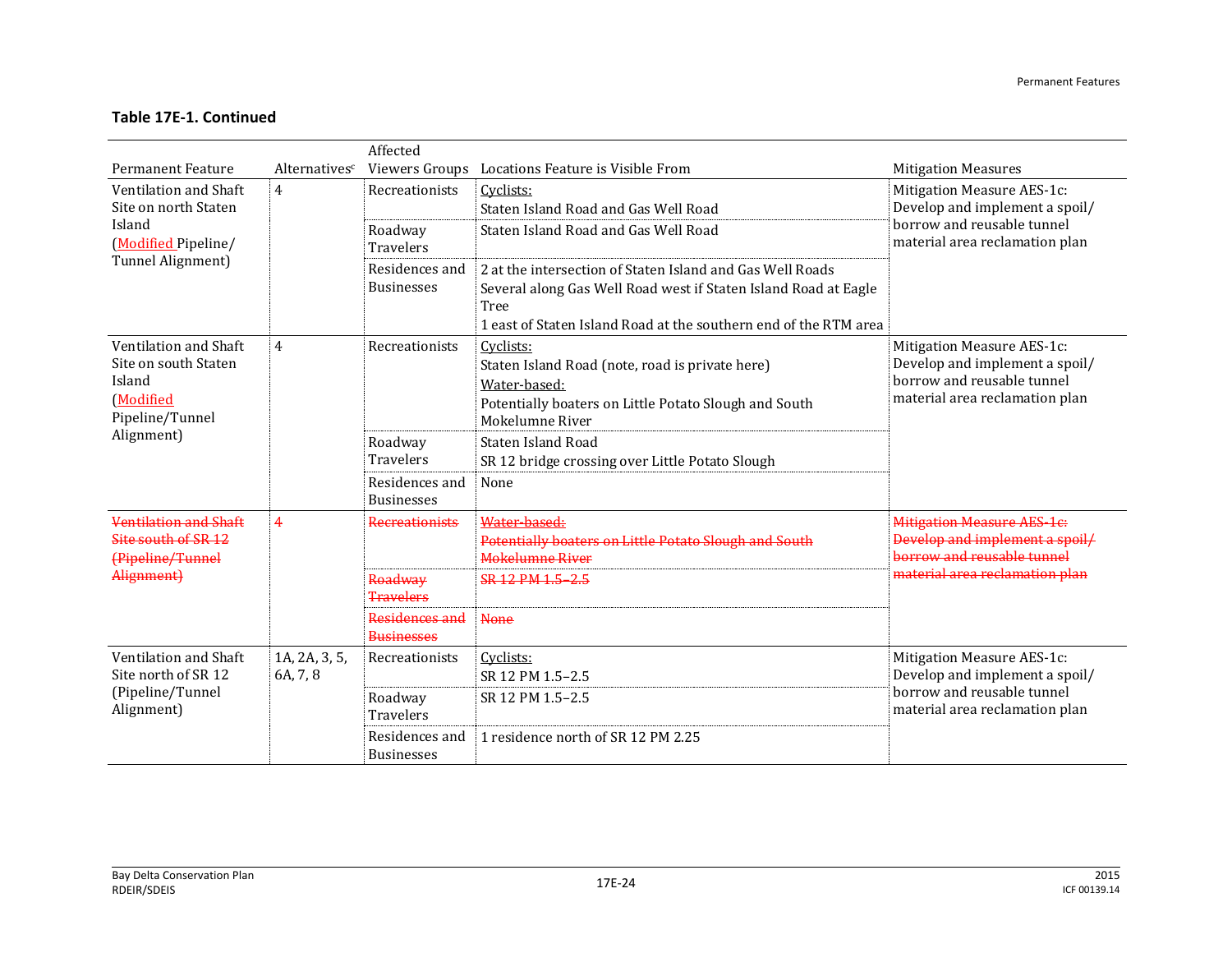|                                                           | Affected                        |                                            |                                                                                          |                                                                                            |  |  |
|-----------------------------------------------------------|---------------------------------|--------------------------------------------|------------------------------------------------------------------------------------------|--------------------------------------------------------------------------------------------|--|--|
| <b>Permanent Feature</b>                                  | Alternatives <sup>c</sup>       | Viewers Groups                             | Locations Feature is Visible From                                                        | <b>Mitigation Measures</b>                                                                 |  |  |
| Ventilation and Shaft<br>Site south of SR 12<br>(Modified | $\overline{4}$                  | Recreationists                             | Water-based:<br>Potentially boaters on Little Potato Slough and South<br>Mokelumne River | Mitigation Measure AES-1c:<br>Develop and implement a spoil/<br>borrow and reusable tunnel |  |  |
| Pipeline/Tunnel<br>Alignment)                             |                                 | Roadway<br><b>Travelers</b>                | SR 12 PM 1.5-2.5                                                                         | material area reclamation plan                                                             |  |  |
|                                                           |                                 | Residences and<br><b>Businesses</b>        | None                                                                                     |                                                                                            |  |  |
| Ventilation and Shaft<br>Site on Mandeville               | 1A, 2A, 3, 4,<br>5, 6A, 7, 8    | Recreationists                             | None with anticipated views                                                              | Mitigation Measure AES-1c:<br>Develop and implement a spoil/                               |  |  |
| Island (Pipeline/Tunnel<br>Alignment and Modified         |                                 | Roadway<br><b>Travelers</b>                | No public roads with anticipated views                                                   | borrow and reusable tunnel<br>material area reclamation plan                               |  |  |
| Pipeline/Tunnel<br>Alignment)                             |                                 | Residences and<br><b>Businesses</b>        | None with anticipated views                                                              |                                                                                            |  |  |
| Ventilation and Shaft<br>Site on the southern             | 1A, 2A, 3, 4,<br>5, 6A, 7, 8    | Recreationists                             | Cyclists:<br>South Bacon Island Road on southern end of island                           | Mitigation Measure AES-1c:<br>Develop and implement a spoil/                               |  |  |
| portion of Bacon Island<br>(Pipeline/Tunnel               |                                 | Roadway<br><b>Travelers</b>                | South Bacon Island Road on southern end of island                                        | borrow and reusable tunnel<br>material area reclamation plan                               |  |  |
| Alignment and Modified<br>Pipeline/Tunnel<br>Alignment)   |                                 | Residences and<br><b>Businesses</b>        | None with anticipated views                                                              |                                                                                            |  |  |
| Ventilation and Shaft<br>Sites north of Victoria          | 1A, 2A, 3, $4$ ,<br>5, 6A, 7, 8 | Recreationists                             | None with anticipated views                                                              | Mitigation Measure AES-1c:<br>Develop and implement a spoil/                               |  |  |
| <b>Canalsouth of SR 4</b><br>(Pipeline/Tunnel             | Roadway<br><b>Travelers</b>     | No public roads with anticipated viewsSR 4 | borrow and reusable tunnel<br>material area reclamation plan                             |                                                                                            |  |  |
| Alignment-and Modified<br>Pipeline/Tunnel<br>Alignment)   |                                 | Residences and<br><b>Businesses</b>        | None                                                                                     |                                                                                            |  |  |
| <b>Ventilation and Shaft</b>                              | $\overline{4}$                  | Recreationists                             | None with anticipated views                                                              | <b>Mitigation Measure AES-1c:</b>                                                          |  |  |
| Sites north of SR 4<br><b>Modified</b>                    |                                 | Roadway                                    | <b>SR4</b>                                                                               | Develop and implement a spoil/<br>borrow and reusable tunnel                               |  |  |
| Pipeline/Tunnel                                           |                                 | <b>Travelers</b>                           |                                                                                          | material area reclamation plan                                                             |  |  |
| Alignment)                                                |                                 | Residences and<br><b>Businesses</b>        | <b>None</b>                                                                              |                                                                                            |  |  |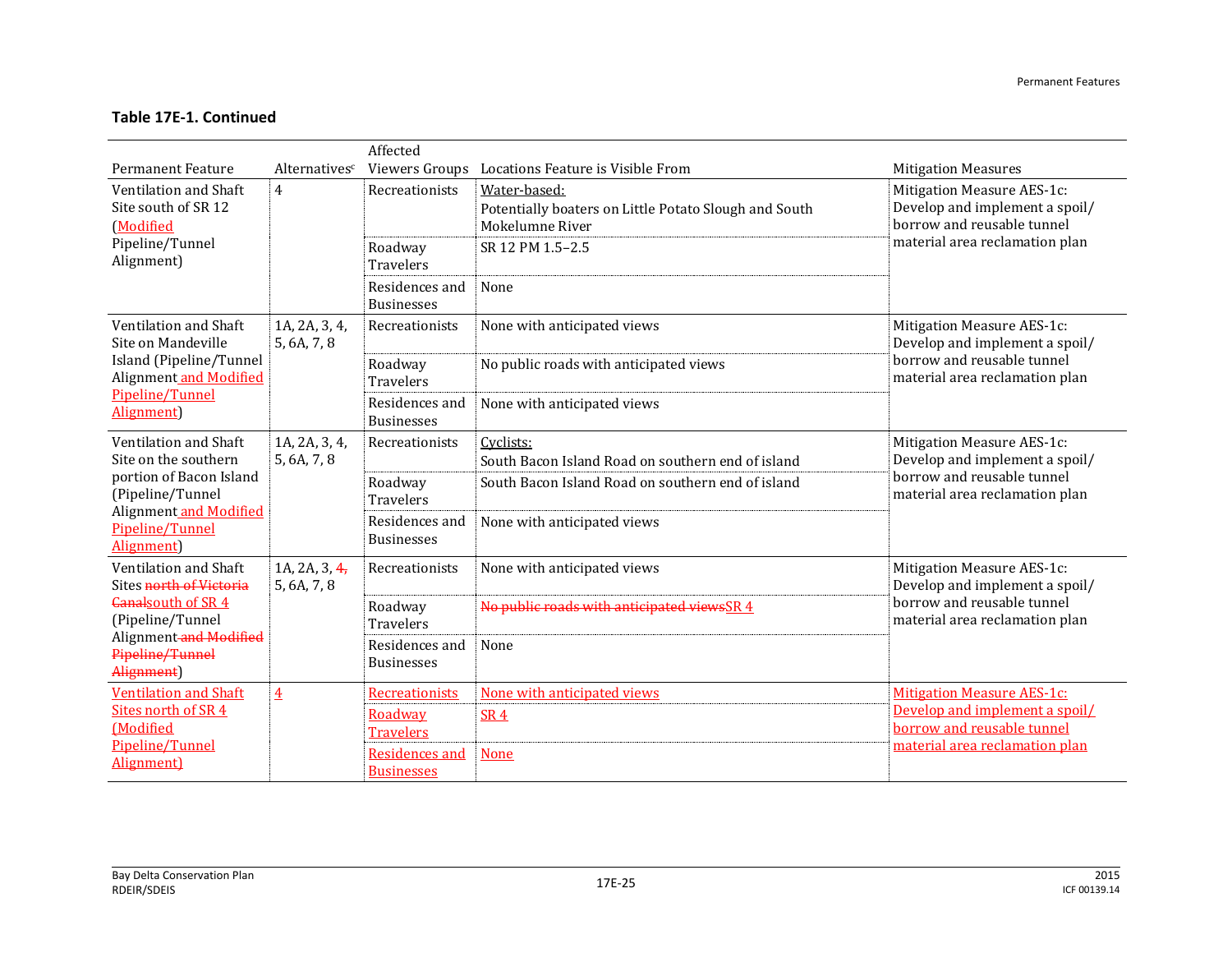|                              |               | Affected              |                                                            |                                   |
|------------------------------|---------------|-----------------------|------------------------------------------------------------|-----------------------------------|
| <b>Permanent Feature</b>     | Alternativesc | Viewers Groups        | Locations Feature is Visible From                          | <b>Mitigation Measures</b>        |
| <b>Ventilation and Shaft</b> | 4             | <b>Recreationists</b> | <b>Cyclists:</b>                                           | <b>Mitigation Measure AES-1e:</b> |
| <b>Site west of Clifton</b>  |               |                       | Byron Highway                                              | Develop and implement a spoil/    |
| <b>Court Forebay</b>         |               |                       | Western Farms Ranch Road                                   | horrow and reusable tunnel        |
| (Pipeline/Tunnel             |               |                       | Clifton Court Road                                         | material area reclamation plan    |
| Alignment)                   |               |                       | Resort Users:                                              |                                   |
|                              |               |                       | <b>Lazy M Marina</b>                                       |                                   |
|                              |               | Roadway               | <b>Byron Highway</b>                                       |                                   |
|                              |               | <b>Travelers</b>      | Western Farms Ranch Road                                   |                                   |
|                              |               |                       | Clifton Court Road                                         |                                   |
|                              |               | Residences and        | <b>Lazy M Marina</b>                                       |                                   |
|                              |               | <b>Businesses</b>     | Near Byron Inn Café                                        |                                   |
|                              |               |                       | Along Byron Hot Springs Road, near intersection with Byron |                                   |
|                              |               |                       | Highway                                                    |                                   |
| Ventilation and Shaft        | 1C, 2C, 6C    | Recreationists        | Cyclists:                                                  | Mitigation Measure AES-1c:        |
| Sites on Twitchell           |               |                       | West Twitchell Island Road                                 | Develop and implement a spoil/    |
| Island (West                 |               | Roadway               | West Twitchell Island Road                                 | borrow and reusable tunnel        |
| Alignment)                   |               | <b>Travelers</b>      |                                                            | material area reclamation plan    |
|                              |               | Residences and        | None with anticipated views                                |                                   |
|                              |               | <b>Businesses</b>     |                                                            |                                   |
| Ventilation and Shaft        | 1C, 2C, 6C    | Recreationists        | Cyclists:                                                  | Mitigation Measure AES-1c:        |
| Sites on Bethel Island       |               |                       | <b>Bethel Island Road</b>                                  | Develop and implement a spoil/    |
| (West Alignment)             |               |                       | <b>Taylor Road</b>                                         | borrow and reusable tunnel        |
|                              |               | Roadway               | Bethel Island Road                                         | material area reclamation plan    |
|                              |               | <b>Travelers</b>      | <b>Taylor Road</b>                                         |                                   |
|                              |               | Residences and        | 1 residence west of Bethel Island Road                     |                                   |
|                              |               | <b>Businesses</b>     | 2 residences on Cottage Lane                               |                                   |
|                              |               |                       | Several residences along Taylor Road                       |                                   |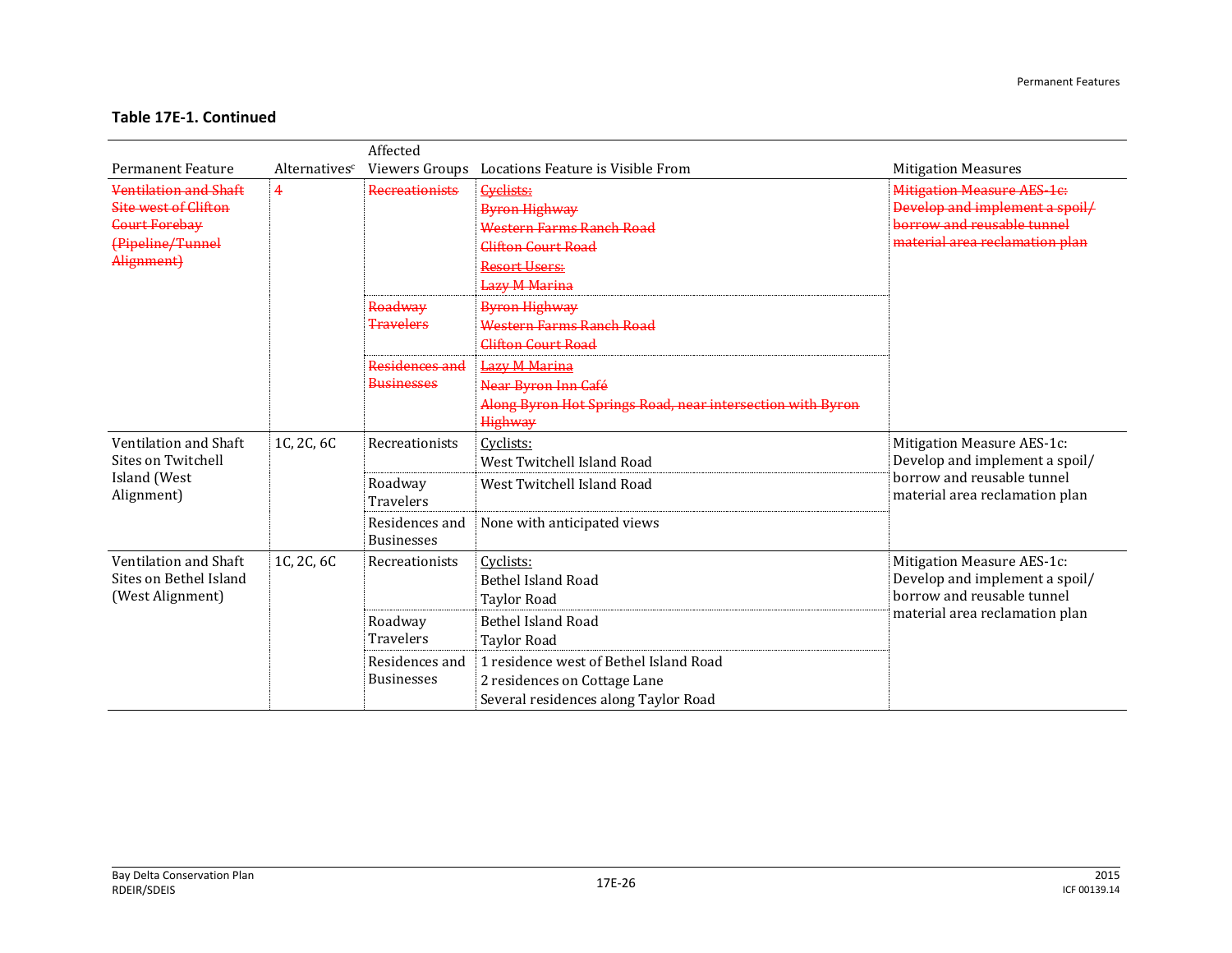|                                                                                                                                            |                           | Affected                            |                                                                                                                                                                                                                                                                                                                                                                                                                                                                                         |                                                                                                                                                                                                                                 |
|--------------------------------------------------------------------------------------------------------------------------------------------|---------------------------|-------------------------------------|-----------------------------------------------------------------------------------------------------------------------------------------------------------------------------------------------------------------------------------------------------------------------------------------------------------------------------------------------------------------------------------------------------------------------------------------------------------------------------------------|---------------------------------------------------------------------------------------------------------------------------------------------------------------------------------------------------------------------------------|
| <b>Permanent Feature</b>                                                                                                                   | Alternatives <sup>c</sup> |                                     | Viewers Groups Locations Feature is Visible From                                                                                                                                                                                                                                                                                                                                                                                                                                        | <b>Mitigation Measures</b>                                                                                                                                                                                                      |
| Canals, Pump Houses,<br>and Transmission Lines<br>between Intake 1 and<br>West Walnut Grove<br>Road, near I-5, Segment<br>(East Alignment) | 1B, 2B, 6B                | Recreationists                      | Cyclists:<br>SR 160 PM 24.25-32.75<br>CH E9, opposite SR 160 PM 27.75-27.75<br>Hood Franklin Road<br>5 <sup>th</sup> Street, near Hood Franklin Road<br>8 <sup>th</sup> Street, southern end<br>Blair Street, eastern end<br>Lambert Road, Snodgrass Slough to 1.5 miles west of I-5<br>Dierssen Road, western end to 0.5 mile west of I-5<br>Twin Cities Road, I-5 to 1.5 mile west of I-5<br><b>Barber Road</b><br>North Vail Road<br><b>Blossom Road</b>                             | Mitigation Measure AES-1e:<br>Apply aesthetic design treatments<br>to all structures to the extent<br>possible<br>Mitigation Measure AES-1g:<br>Implement best management<br>practices to implement project<br>landscaping plan |
|                                                                                                                                            |                           | Roadway<br>Travelers                | SR 160 PM 24.25-32.75<br>CH E9, opposite SR 160 PM 27.75-27.75<br>Hood Franklin Road<br>5 <sup>th</sup> Street, near Hood Franklin Road<br>8 <sup>th</sup> Street, southern end<br>Blair Street, eastern end<br>Lambert Road, Snodgrass Slough to 1.5 miles west of I-5<br>Dierssen Road, western end to 0.5 mile west of I-5<br>Twin Cities Road, I-5 to 1.5 mile west of I-5<br><b>Barber Road</b><br>North Vail Road<br><b>Blossom Road</b>                                          |                                                                                                                                                                                                                                 |
|                                                                                                                                            |                           | Residences and<br><b>Businesses</b> | 10-15 residences, businesses, or farms SR 160 PM 24.25-32.75<br>5-7 residences in Hood mobile home park<br>1-3 residences at northern end of 3rd Street<br>1-3 residences at northern end of 4th Street<br>1-3 residences at northern end of 5 <sup>th</sup> Street<br>5-8 residences along 8th Street, southern end<br>1-3 residences at eastern end of Blair Street<br>1 residence south of Lambert Road, adjacent to and east of<br>Snodgrass Slough<br>1 farm south of Lambert Road |                                                                                                                                                                                                                                 |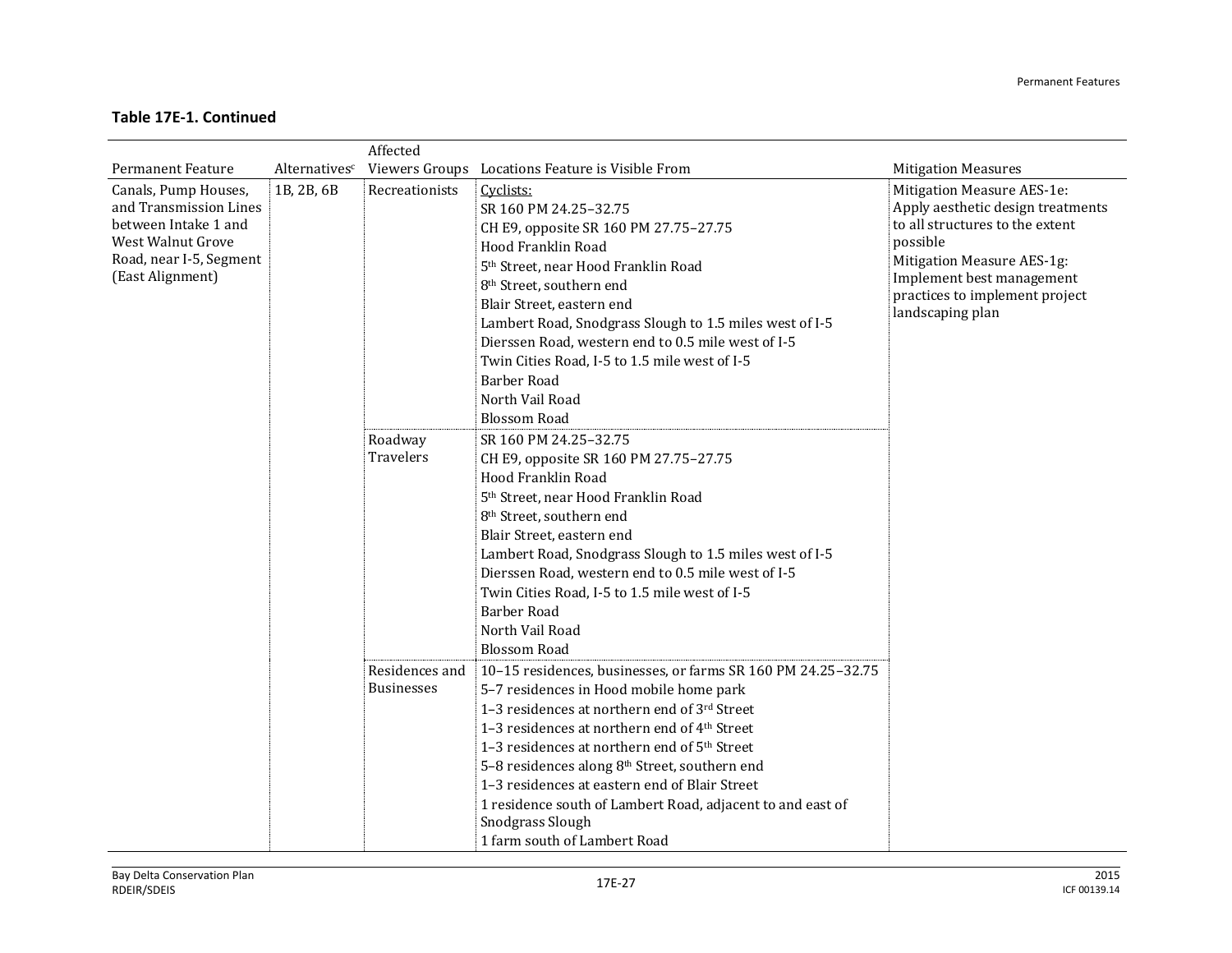|                                                                                                                         |                           | Affected             |                                                                                                                                                                                                                                                                                                                                                                                                                                                                                                                                                                                                                                                                                                                                              |                                                                                                                                                                                                                                 |
|-------------------------------------------------------------------------------------------------------------------------|---------------------------|----------------------|----------------------------------------------------------------------------------------------------------------------------------------------------------------------------------------------------------------------------------------------------------------------------------------------------------------------------------------------------------------------------------------------------------------------------------------------------------------------------------------------------------------------------------------------------------------------------------------------------------------------------------------------------------------------------------------------------------------------------------------------|---------------------------------------------------------------------------------------------------------------------------------------------------------------------------------------------------------------------------------|
| <b>Permanent Feature</b>                                                                                                | Alternatives <sup>c</sup> |                      | Viewers Groups Locations Feature is Visible From                                                                                                                                                                                                                                                                                                                                                                                                                                                                                                                                                                                                                                                                                             | <b>Mitigation Measures</b>                                                                                                                                                                                                      |
|                                                                                                                         |                           |                      | 1 residence/farm south of Twin Cities Road, 1.5 mile west of I-5                                                                                                                                                                                                                                                                                                                                                                                                                                                                                                                                                                                                                                                                             |                                                                                                                                                                                                                                 |
|                                                                                                                         |                           |                      | 1 residence west of I-5 and North of Barber Road                                                                                                                                                                                                                                                                                                                                                                                                                                                                                                                                                                                                                                                                                             |                                                                                                                                                                                                                                 |
|                                                                                                                         |                           |                      |                                                                                                                                                                                                                                                                                                                                                                                                                                                                                                                                                                                                                                                                                                                                              |                                                                                                                                                                                                                                 |
| Canals, Pump Houses,<br>and Transmission Lines<br>south of West Walnut<br><b>Grove Road Segment</b><br>(East Alignment) | 1B, 2B, 6B                | Recreationists       | 3 residences on Blossom Road<br>Cyclists:<br>West Walnut Grove Road, I-5 to 1.5 mile west of I-5<br>Blossom Road near intersection with West Walnut Grove Road<br>West Peltier Road from intersection with Blossom Road to 1<br>mile east of intersection<br>West Woodbridge Road<br>SR 12 PM 8-9.5<br>North Guard Road<br>Guard Road<br>West Eight Mile Road<br>North Rio Blanco Road<br>King Island Road<br>West McDonald Road<br><b>Inland Drive</b><br>North Holt Road<br>North of SR 4 PM 8.75-10.25<br>West Kingston School Road<br>South Inland Drive<br>SR 4 RM 8.2<br>South Tracy Boulevard<br>Calpack Road<br>Clifton Court Road, western end to 0.5 mile west of proposed<br>bridge crossing over canal alignment<br>Bonetti Road | Mitigation Measure AES-1e:<br>Apply aesthetic design treatments<br>to all structures to the extent<br>possible<br>Mitigation Measure AES-1g:<br>Implement best management<br>practices to implement project<br>landscaping plan |
|                                                                                                                         |                           | Roadway<br>Travelers | West Walnut Grove Road, I-5 to 1.5 mile west of I-5<br>West Peltier Road from intersection with Blossom Road to 1<br>mile east of intersection<br>West Woodbridge Road<br>SR 12 PM 8-9.5<br>North Guard Road<br><b>Guard Road</b><br>West Eight Mile Road                                                                                                                                                                                                                                                                                                                                                                                                                                                                                    |                                                                                                                                                                                                                                 |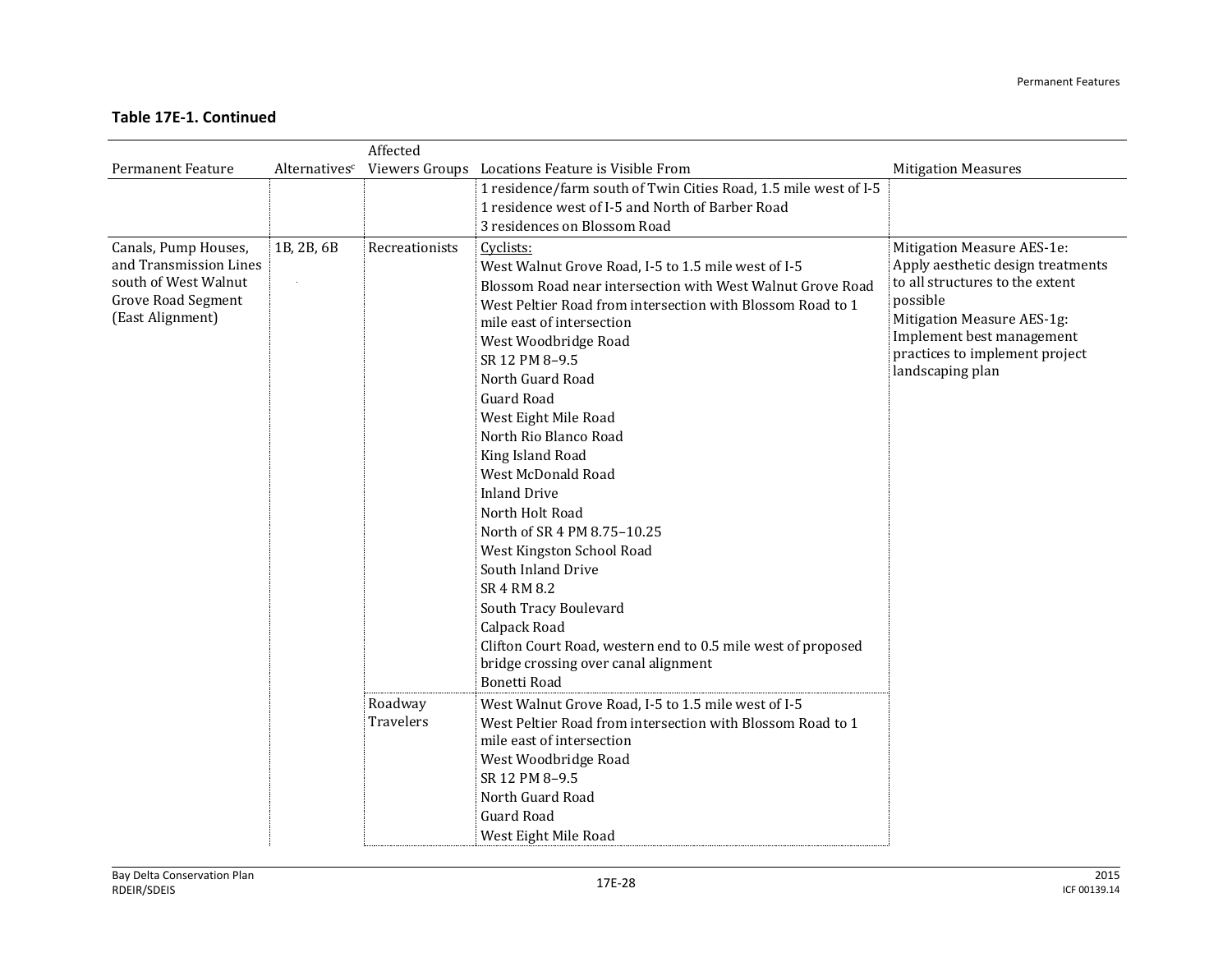|                          |               | Affected                            |                                                                                       |                            |
|--------------------------|---------------|-------------------------------------|---------------------------------------------------------------------------------------|----------------------------|
| <b>Permanent Feature</b> | Alternativesc |                                     | Viewers Groups Locations Feature is Visible From                                      | <b>Mitigation Measures</b> |
|                          |               |                                     | North Rio Blanco Road                                                                 |                            |
|                          |               |                                     | King Island Road                                                                      |                            |
|                          |               |                                     | Rindge Tract Island Road                                                              |                            |
|                          |               |                                     | West Rindge Tract Island Road                                                         |                            |
|                          |               |                                     | West McDonald Road                                                                    |                            |
|                          |               |                                     | <b>Inland Drive</b>                                                                   |                            |
|                          |               |                                     | North Holt Road                                                                       |                            |
|                          |               |                                     | North of SR 4 PM 8.75-10.25                                                           |                            |
|                          |               |                                     | West Kingston School Road                                                             |                            |
|                          |               |                                     | South Inland Drive                                                                    |                            |
|                          |               |                                     | SR 4 RM 8.2                                                                           |                            |
|                          |               |                                     | South Tracy Boulevard                                                                 |                            |
|                          |               |                                     | Calpack Road                                                                          |                            |
|                          |               |                                     | Clifton Court Road, western end to 0.5 mile west of proposed                          |                            |
|                          |               |                                     | bridge crossing over canal alignment                                                  |                            |
|                          |               |                                     | <b>Bonetti Road</b>                                                                   |                            |
|                          |               | Residences and<br><b>Businesses</b> | Clustering of residences along West Walnut Grove Road, I-5 to<br>1.5 mile west of I-5 |                            |
|                          |               |                                     | 1 residence or business south of West Woodbridge Road                                 |                            |
|                          |               |                                     | 1 residence north of SR 12 PM 7.7                                                     |                            |
|                          |               |                                     | 1 residence north of SR 12 PM 8.3                                                     |                            |
|                          |               |                                     | 1 business northwest of North Guard Road                                              |                            |
|                          |               |                                     | 1 residence east of North Guard Road                                                  |                            |
|                          |               |                                     | 1 residence west of Guard Road                                                        |                            |
|                          |               |                                     | 3-6 residences/farm on King Island Road north of West Eight                           |                            |
|                          |               |                                     | Mile Road                                                                             |                            |
|                          |               |                                     | 1 residence/farm north of Bacon Island Road south of West<br>Eight Mile Road          |                            |
|                          |               |                                     | 1 residence/farm on King Island Road south of West Eight Mile                         |                            |
|                          |               |                                     | Road                                                                                  |                            |
|                          |               |                                     | Paradise Point Marina                                                                 |                            |
|                          |               |                                     | 1-2 residences/farms south of Rindge Tract Island Road                                |                            |
|                          |               |                                     | 1-2 residences/farms north of West Rindge Tract Island Road                           |                            |
|                          |               |                                     | <b>Business east of Inland Drive</b>                                                  |                            |
|                          |               |                                     | School west of North Holt Road                                                        |                            |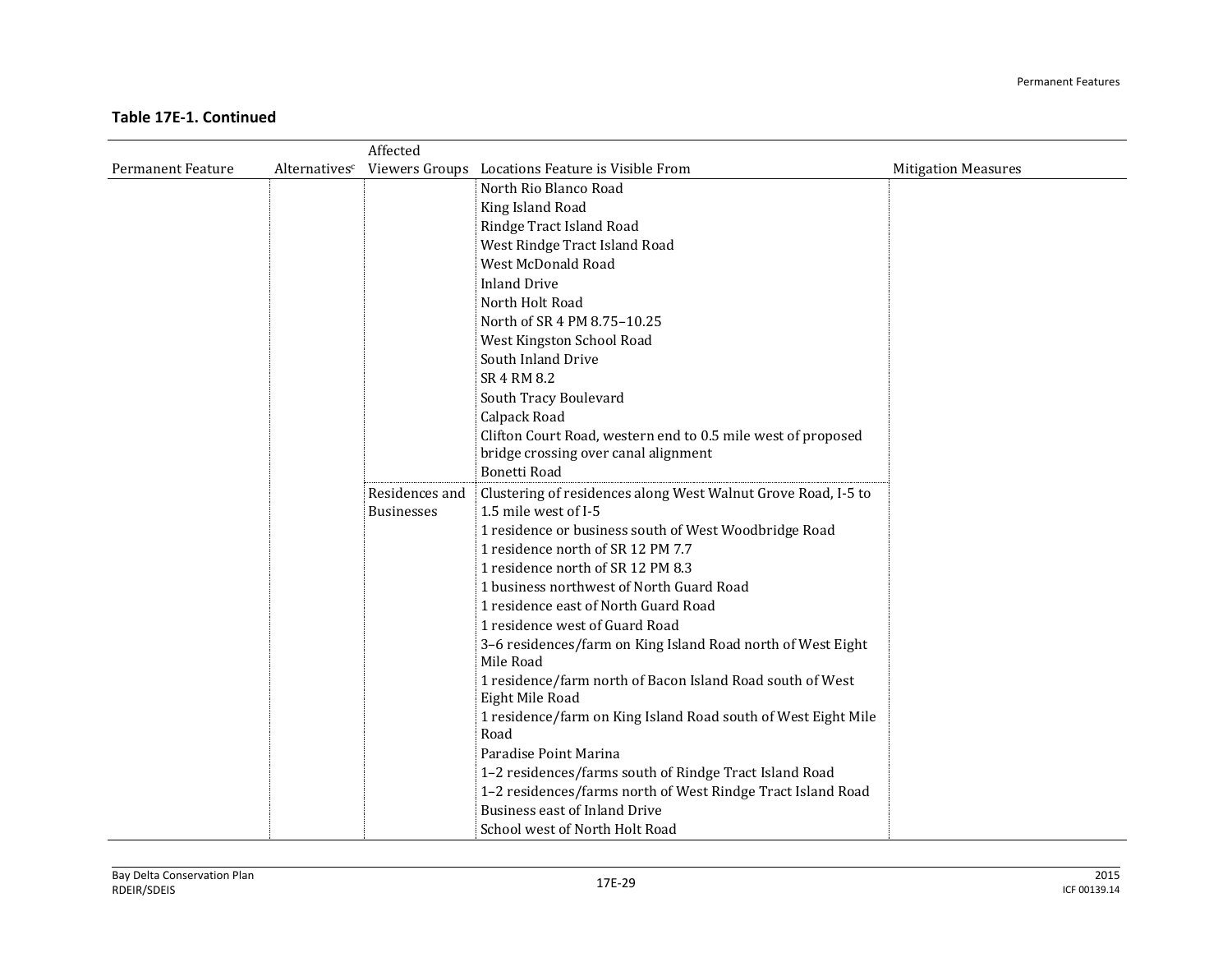|                                                                                        |               | Affected                                      |                                                                                                                                                                                                                                                                                                                                                                                                                                                                                                                                                       |                                                                                                                                                                                                                                 |
|----------------------------------------------------------------------------------------|---------------|-----------------------------------------------|-------------------------------------------------------------------------------------------------------------------------------------------------------------------------------------------------------------------------------------------------------------------------------------------------------------------------------------------------------------------------------------------------------------------------------------------------------------------------------------------------------------------------------------------------------|---------------------------------------------------------------------------------------------------------------------------------------------------------------------------------------------------------------------------------|
| <b>Permanent Feature</b>                                                               | Alternativesc |                                               | Viewers Groups Locations Feature is Visible From                                                                                                                                                                                                                                                                                                                                                                                                                                                                                                      | <b>Mitigation Measures</b>                                                                                                                                                                                                      |
|                                                                                        |               |                                               | Residences and businesses north and south of SR 4 PM 8.75 and<br>north of PM 9.6<br>1 residence north of bridge on West Kingston School Road<br>1 business on South Inland Drive<br>1 residence near Middle River on South Tracy Boulevard<br>3 residences or farms along Calpack Road<br>1-5 residences or farms north and south of western end of<br><b>Clifton Court Road</b>                                                                                                                                                                      |                                                                                                                                                                                                                                 |
| Canals, Pump Houses,<br>and Transmission Lines<br>northern Segment<br>(West Alignment) | 1C, 2C, 6C    | Recreationists<br>Roadway<br><b>Travelers</b> | Cyclists:<br>SR 160 PM 24.50-29.5<br>CH E9, opposite SR 160 PM 24.50 29.5<br>SR 84 PM Solano 7.75-Yolo 7<br>CR 144<br>CR 142<br>CR 149<br><b>CR 150</b><br>CR 161<br>SR 220 PM 0.00-1.5<br>Water-Based:<br>Miner's Slough within SR 84 PM 7.25-8.00<br>Sacramento River within SR 160 PM 26.50-27.25<br>Sutter Slough<br>Park Users:<br><b>Accessing Clarksburg Fishing Access</b><br>SR 160 PM 26.50-27.25<br>CH E9 within PM opposite SR 160<br>SR 84 PM Solano 7.75-Yolo 7<br>CR 144<br>CR 142<br>CR 149<br>CR 150<br>CR 161<br>SR 220 PM 0.00-1.5 | Mitigation Measure AES-1e:<br>Apply aesthetic design treatments<br>to all structures to the extent<br>possible<br>Mitigation Measure AES-1g:<br>Implement best management<br>practices to implement project<br>landscaping plan |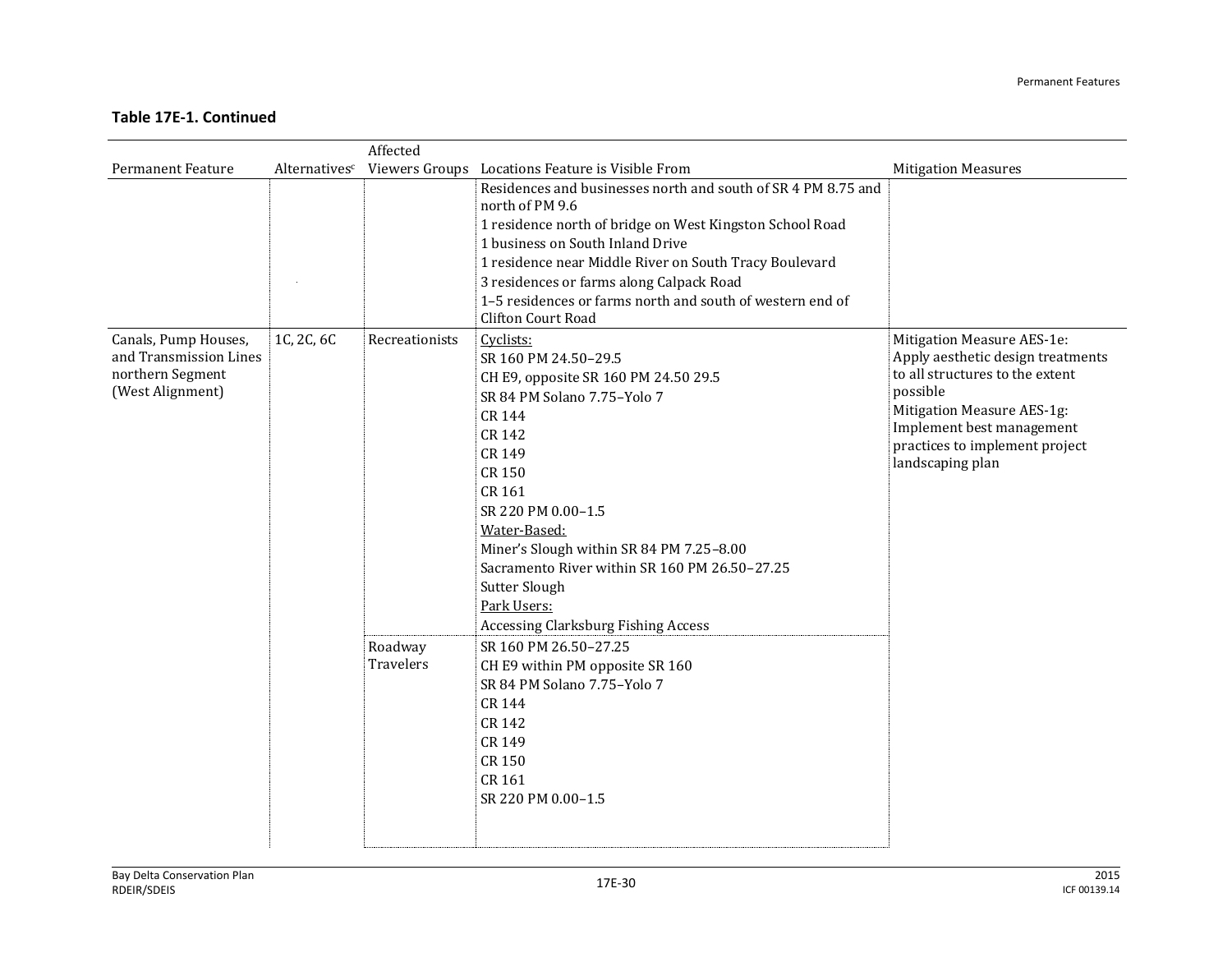|                                                                                        |                | Affected              |                                                                                                                                                     |                                                                                                                                                                                                                                 |
|----------------------------------------------------------------------------------------|----------------|-----------------------|-----------------------------------------------------------------------------------------------------------------------------------------------------|---------------------------------------------------------------------------------------------------------------------------------------------------------------------------------------------------------------------------------|
| <b>Permanent Feature</b>                                                               | Alternativesc  |                       | Viewers Groups Locations Feature is Visible From                                                                                                    | <b>Mitigation Measures</b>                                                                                                                                                                                                      |
|                                                                                        |                | Residences and        | 2 residences or farms on Jefferson Boulevard PM 4.75-6.50                                                                                           |                                                                                                                                                                                                                                 |
|                                                                                        |                | <b>Businesses</b>     | 1 residence or farm on Waukeena Road                                                                                                                |                                                                                                                                                                                                                                 |
|                                                                                        |                |                       | 10-16 residences, businesses, or farms on CR 144                                                                                                    |                                                                                                                                                                                                                                 |
|                                                                                        |                |                       | 15-25 residences or farms on CH E9                                                                                                                  |                                                                                                                                                                                                                                 |
|                                                                                        |                |                       | 3 residences or farms SR 84 PM 1.25-1.75                                                                                                            |                                                                                                                                                                                                                                 |
|                                                                                        |                |                       | 1 residence or farm on SR 84 PM 0.25                                                                                                                |                                                                                                                                                                                                                                 |
|                                                                                        |                |                       | 1 residence or farm on SR 84 PM 7.75                                                                                                                |                                                                                                                                                                                                                                 |
|                                                                                        |                |                       | 1 residence or farm on SR 220 PM 1.25                                                                                                               |                                                                                                                                                                                                                                 |
| <b>Canals north and south</b>                                                          | $\overline{4}$ | Recreationists        | Cyclists, Runners, Pedestrians:                                                                                                                     | <b>Mitigation Measure AES-1e:</b>                                                                                                                                                                                               |
| of Byron Highway                                                                       |                |                       | <b>Herdlyn Road</b>                                                                                                                                 | Apply aesthetic design treatments                                                                                                                                                                                               |
| <b>Modified</b>                                                                        |                |                       | <b>Byron Highway from North Bruns Way to Mountain House Road</b>                                                                                    | to all structures to the extent                                                                                                                                                                                                 |
| Pipeline/Tunnel                                                                        |                | Roadway               | <b>Herdlyn Road</b>                                                                                                                                 | possible                                                                                                                                                                                                                        |
| Alignment)                                                                             |                | <b>Travelers</b>      | <b>Byron Highway from North Bruns Road to Mountain House</b>                                                                                        | <b>Mitigation Measure AES-1g:</b>                                                                                                                                                                                               |
|                                                                                        |                |                       | <b>Bruns Road</b>                                                                                                                                   | <b>Implement best management</b>                                                                                                                                                                                                |
|                                                                                        |                | <b>Residences and</b> | 1 residence/business south of Byron Highway and west of Delta                                                                                       | practices to implement project<br>landscaping plan                                                                                                                                                                              |
|                                                                                        |                | <b>Businesses</b>     | Mendota Canal                                                                                                                                       |                                                                                                                                                                                                                                 |
| Canals, Pump Houses,<br>and Transmission Lines<br>southern Segment<br>(West Alignment) | 1C, 2C, 6C     | Recreationists        | Cyclists:<br>SR 84 PM 9.25-10.25 and PM 42.75-45.75<br>Sycamore Drive<br><b>Elevator Road</b><br>East Cypress Road<br>Mahoney Lane<br>Cow Poke Lane | Mitigation Measure AES-1e:<br>Apply aesthetic design treatments<br>to all structures to the extent<br>possible<br>Mitigation Measure AES-1g:<br>Implement best management<br>practices to implement project<br>landscaping plan |
|                                                                                        |                |                       | Tule Lane<br>Fire Place                                                                                                                             |                                                                                                                                                                                                                                 |
|                                                                                        |                |                       | Delta Road                                                                                                                                          |                                                                                                                                                                                                                                 |
|                                                                                        |                |                       | <b>Byron Highway</b>                                                                                                                                |                                                                                                                                                                                                                                 |
|                                                                                        |                |                       | Poe Lane                                                                                                                                            |                                                                                                                                                                                                                                 |
|                                                                                        |                |                       | <b>Mountain View Drive</b>                                                                                                                          |                                                                                                                                                                                                                                 |
|                                                                                        |                |                       | Baldocchi Court                                                                                                                                     |                                                                                                                                                                                                                                 |
|                                                                                        |                |                       | Eagle Lane<br>Mountain View Drive and Ironhorse Road near intersection                                                                              |                                                                                                                                                                                                                                 |
|                                                                                        |                |                       | with Byron Highway<br>Birchfield Road                                                                                                               |                                                                                                                                                                                                                                 |
|                                                                                        |                |                       | Crystal Lane                                                                                                                                        |                                                                                                                                                                                                                                 |
|                                                                                        |                |                       |                                                                                                                                                     |                                                                                                                                                                                                                                 |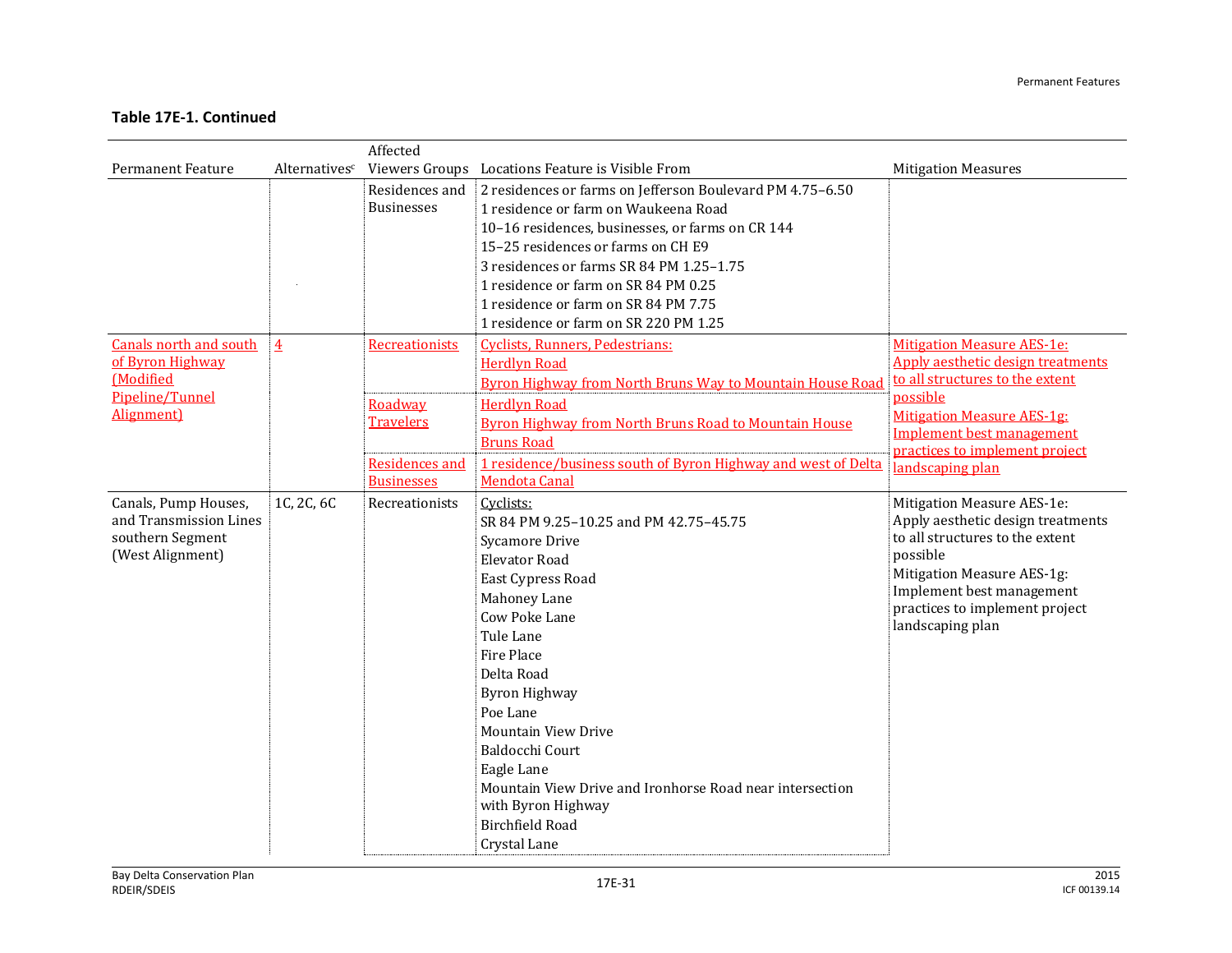|                          |               | Affected  |                                                  |                            |
|--------------------------|---------------|-----------|--------------------------------------------------|----------------------------|
| <b>Permanent Feature</b> | Alternativesc |           | Viewers Groups Locations Feature is Visible From | <b>Mitigation Measures</b> |
|                          |               |           | Orwood Road                                      |                            |
|                          |               |           | <b>Bixler Road</b>                               |                            |
|                          |               |           | <b>Chestnut Street</b>                           |                            |
|                          |               |           | <b>Balfour Road</b>                              |                            |
|                          |               |           | <b>Brentwood Boulevard</b>                       |                            |
|                          |               |           | Point of Timber Road                             |                            |
|                          |               |           | CR J4                                            |                            |
|                          |               |           | <b>Bypass Road</b>                               |                            |
|                          |               |           | Marsh Creek Road                                 |                            |
|                          |               |           | Ellisa Lane                                      |                            |
|                          |               |           | Fertado Lane                                     |                            |
|                          |               |           | Valley Oak Drive                                 |                            |
|                          |               |           | Taylor Lane                                      |                            |
|                          |               |           | Kellogg Creek Road                               |                            |
|                          |               |           | Regatta Drive                                    |                            |
|                          |               |           | South Coral Street                               |                            |
|                          |               |           | Coastal Court                                    |                            |
|                          |               |           | Seagull Court                                    |                            |
|                          |               |           | <b>Byer Road</b>                                 |                            |
|                          |               |           | Rancho Sereno Road                               |                            |
|                          |               |           | Water-Based:                                     |                            |
|                          |               |           | Miner's Slough within SR 84 PM 9.25-10.25        |                            |
|                          |               |           | Rock Slough                                      |                            |
|                          |               |           | Private Clubs:                                   |                            |
|                          |               |           | Approach to Veale Pheasant Club                  |                            |
|                          |               |           | Approach to Hunting Club                         |                            |
|                          |               | Roadway   | SR 84 PM 9.25-10.25 and PM 42.75-45.75           |                            |
|                          |               | Travelers | <b>Sycamore Drive</b>                            |                            |
|                          |               |           | <b>Elevator Road</b>                             |                            |
|                          |               |           | East Cypress Road                                |                            |
|                          |               |           | Mahoney Lane                                     |                            |
|                          |               |           | Cow Poke Lane                                    |                            |
|                          |               |           | Tule Lane                                        |                            |
|                          |               |           | Fire Place                                       |                            |
|                          |               |           | Delta Road                                       |                            |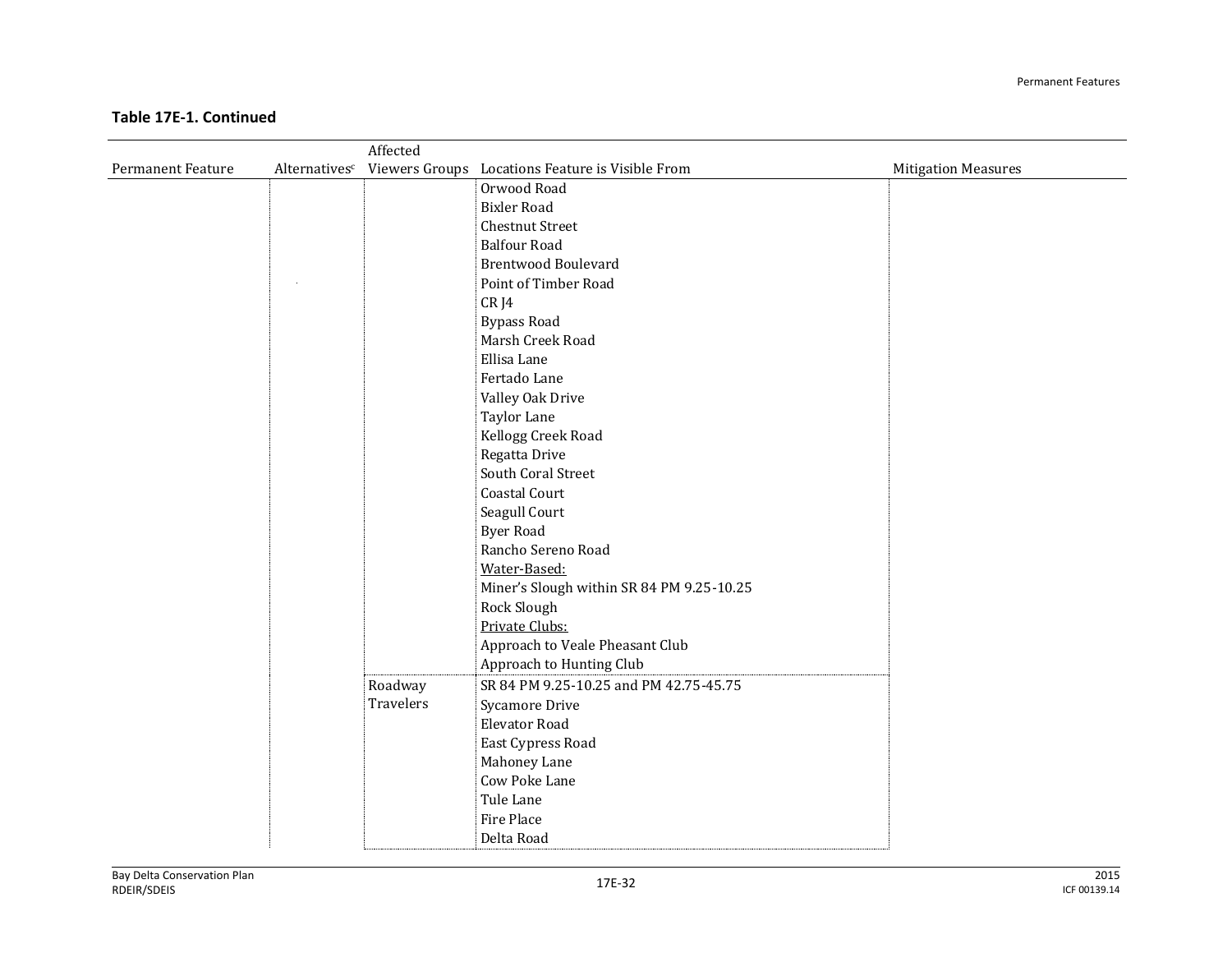|                          |               | Affected          |                                                             |                            |
|--------------------------|---------------|-------------------|-------------------------------------------------------------|----------------------------|
| <b>Permanent Feature</b> | Alternativesc |                   | Viewers Groups Locations Feature is Visible From            | <b>Mitigation Measures</b> |
|                          |               |                   | <b>Byron Highway</b>                                        |                            |
|                          |               |                   | Poe Lane                                                    |                            |
|                          |               |                   | <b>Mountain View Drive</b>                                  |                            |
|                          |               |                   | Baldocchi Court                                             |                            |
|                          |               |                   | Eagle Lane                                                  |                            |
|                          |               |                   | Mountain View Drive and Ironhorse Road near intersection    |                            |
|                          |               |                   | with Byron Highway                                          |                            |
|                          |               |                   | <b>Birchfield Road</b>                                      |                            |
|                          |               |                   | Crystal Lane                                                |                            |
|                          |               |                   | Orwood Road                                                 |                            |
|                          |               |                   | <b>Bixler Road</b>                                          |                            |
|                          |               |                   | <b>Chestnut Street</b>                                      |                            |
|                          |               |                   | <b>Balfour Road</b>                                         |                            |
|                          |               |                   | <b>Brentwood Boulevard</b>                                  |                            |
|                          |               |                   | Point of Timber Road                                        |                            |
|                          |               |                   | CR J4                                                       |                            |
|                          |               |                   | <b>Bypass Road</b>                                          |                            |
|                          |               |                   | Marsh Creek Road                                            |                            |
|                          |               |                   | Ellisa Lane                                                 |                            |
|                          |               |                   | Fertado Lane                                                |                            |
|                          |               |                   | Valley Oak Drive                                            |                            |
|                          |               |                   | Taylor Lane                                                 |                            |
|                          |               |                   | Kellogg Creek Road                                          |                            |
|                          |               |                   | Regatta Drive                                               |                            |
|                          |               |                   | South Coral Street                                          |                            |
|                          |               |                   | Coastal Court                                               |                            |
|                          |               |                   | Seagull Court                                               |                            |
|                          |               |                   | <b>Byer Road</b>                                            |                            |
|                          |               |                   | Rancho Sereno Road                                          |                            |
|                          |               | Residences and    | 3 residences or farms and 1 business on SR 84 PM 9.25-10.25 |                            |
|                          |               | <b>Businesses</b> | and PM 42.75-45.75                                          |                            |
|                          |               |                   | 7-10 residences on Sycamore Drive                           |                            |
|                          |               |                   | 16 residences or businesses on East Cypress Road            |                            |
|                          |               |                   | 3 residences or farms on Tule Lane                          |                            |
|                          |               |                   | 3 residences or farms on Fire Place                         |                            |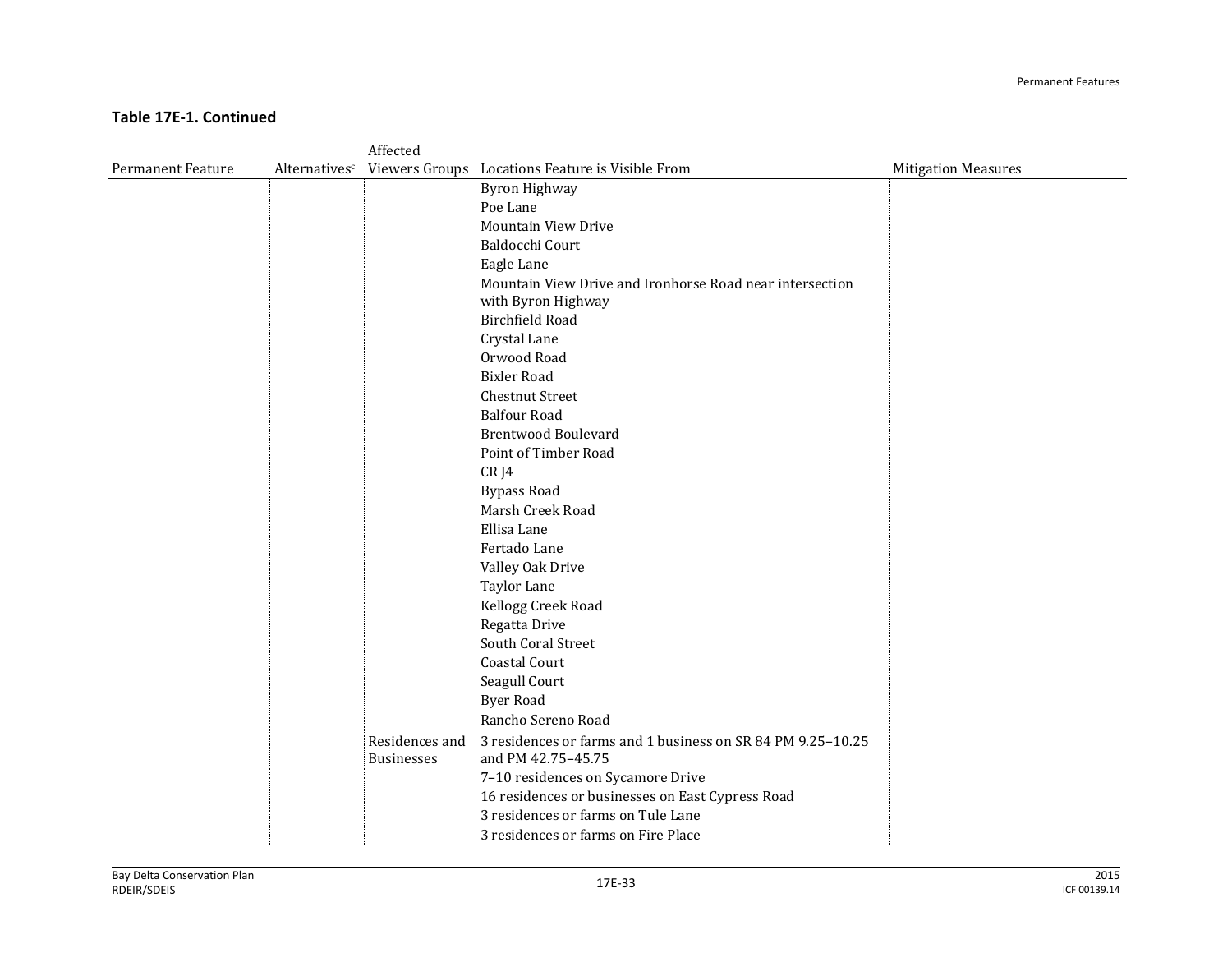|                          |               | Affected |                                                          |                            |
|--------------------------|---------------|----------|----------------------------------------------------------|----------------------------|
| <b>Permanent Feature</b> | Alternativesc |          | Viewers Groups Locations Feature is Visible From         | <b>Mitigation Measures</b> |
|                          |               |          | 13 residences on Delta Road                              |                            |
|                          |               |          | 40-55 residences or businesses on Byron Highway          |                            |
|                          |               |          | 9 residences or businesses on Poe Lane                   |                            |
|                          |               |          | 7 residences or businesses on Mountain View Drive        |                            |
|                          |               |          | 2 residences or businesses on Baldocchi Court            |                            |
|                          |               |          | 8 residences on Eagle Lane                               |                            |
|                          |               |          | 3 residences on Sunset Road                              |                            |
|                          |               |          | 5 residences on Birchfield Road                          |                            |
|                          |               |          | 4 residences on Crystal Lane                             |                            |
|                          |               |          | 6 residences or businesses on Orwood Road                |                            |
|                          |               |          | 14 residences on Bixler Road                             |                            |
|                          |               |          | 1 Fire Station on Bixler Road                            |                            |
|                          |               |          | 6 residences, businesses, or institutions on Bixler Road |                            |
|                          |               |          | 1 residence on Chestnut Street                           |                            |
|                          |               |          | 10 residences or businesses on Balfour Road              |                            |
|                          |               |          | 2 residences on Hathorne Court                           |                            |
|                          |               |          | 1 residence on Point of Timber Road                      |                            |
|                          |               |          | 1 residences on Coronado Court                           |                            |
|                          |               |          | 2 businesses on CR J4                                    |                            |
|                          |               |          | 3 residences or businesses on Bypass Road                |                            |
|                          |               |          | 15 residences or businesses on Marsh Creek Road          |                            |
|                          |               |          | 4 residences on Ellisa Lane                              |                            |
|                          |               |          | 15 residences on Fertado Lane                            |                            |
|                          |               |          | 5 residences on Valley Oak Drive                         |                            |
|                          |               |          | 4 residences or businesses on Byron Highway              |                            |
|                          |               |          | 5-10 residences or businesses on Taylor Lane             |                            |
|                          |               |          | 3 residences on Kellogg Creek Road                       |                            |
|                          |               |          | 3-5 residences on Regatta Drive                          |                            |
|                          |               |          | 3-5 residences on South Coral Street                     |                            |
|                          |               |          | 3-5 residences on Coastal Court                          |                            |
|                          |               |          | 3-5 residences on Seagull Court                          |                            |
|                          |               |          | 11 businesses on Taylor Lane                             |                            |
|                          |               |          | 4 residences on Byer Road                                |                            |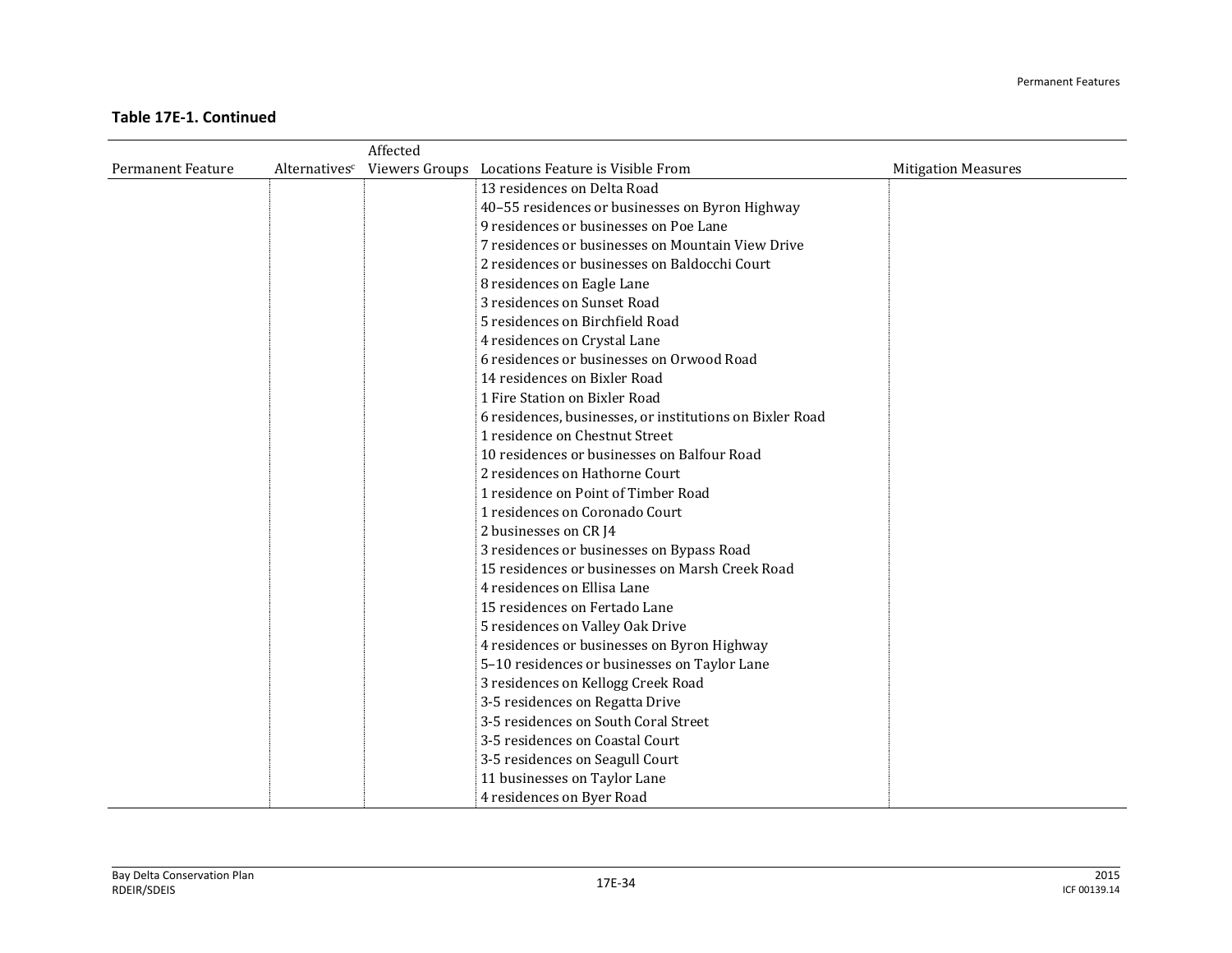|                                                           |                           | Affected                            |                                                                                                                                                         |                                                                                                                                              |
|-----------------------------------------------------------|---------------------------|-------------------------------------|---------------------------------------------------------------------------------------------------------------------------------------------------------|----------------------------------------------------------------------------------------------------------------------------------------------|
| <b>Permanent Feature</b>                                  | Alternatives <sup>c</sup> |                                     | Viewers Groups Locations Feature is Visible From                                                                                                        | <b>Mitigation Measures</b>                                                                                                                   |
| Bridge on residential<br>access road south of             | 1B, 2B, 6B                | Recreationists                      | Cyclists:<br>SR 160 PM 27.75-28.75                                                                                                                      | Mitigation Measure AES-1e:<br>Apply aesthetic design treatments                                                                              |
| Intake 2, west of North<br>Stone Lake (East<br>Alignment) |                           | Roadway<br>Travelers                | SR 160 PM 27.75-28.75                                                                                                                                   | to all structures to the extent<br>possible<br>Mitigation Measure AES-1g:                                                                    |
|                                                           |                           | Residences and<br><b>Businesses</b> | Along SR 160 PM 27.75-28.75                                                                                                                             | Implement best management<br>practices to implement project<br>landscaping plan                                                              |
| Bridge on Hood<br>Franklin Road (East<br>Alignment)       | 1B, 2B, 6B                | Recreationists                      | Cyclists:<br>Hood Franklin Road<br>5 <sup>th</sup> Street, near Hood Franklin Road<br>8 <sup>th</sup> Street, southern end<br>Blair Street, eastern end | Mitigation Measure AES-1e:<br>Apply aesthetic design treatments<br>to all structures to the extent<br>possible<br>Mitigation Measure AES-1g: |
|                                                           |                           | Roadway<br>Travelers                | Hood Franklin Road<br>5 <sup>th</sup> Street, near Hood Franklin Road<br>8th Street, southern end<br>Blair Street, eastern end                          | Implement best management<br>practices to implement project<br>landscaping plan                                                              |
|                                                           |                           | Residences and<br><b>Businesses</b> | 5th Street, near Hood Franklin Road<br>8 <sup>th</sup> Street, southern end<br>Blair Street, eastern end                                                |                                                                                                                                              |
| Bridge on Lambert<br>Road (East Alignment)                | 1B, 2B, 6B                | Recreationists                      | Cyclists:<br>Lambert Road, Snodgrass Slough to 1.5 miles west of I-5                                                                                    | Mitigation Measure AES-1e:<br>Apply aesthetic design treatments                                                                              |
|                                                           |                           | Roadway<br><b>Travelers</b>         | Lambert Road, Snodgrass Slough to 1.5 miles west of I-5                                                                                                 | to all structures to the extent<br>possible                                                                                                  |
|                                                           |                           | Residences and<br><b>Businesses</b> | Residence south of Lambert Road, adjacent to and east of<br>Snodgrass Slough                                                                            | Mitigation Measure AES-1g:<br>Implement best management<br>practices to implement project<br>landscaping plan                                |
| Bridge on Dierssen<br>Road (East Alignment)               | 1B, 2B, 6B                | Recreationists                      | Cyclists:<br>Dierssen Road, western end to 0.5 mile west of I-5                                                                                         | Mitigation Measure AES-1e:<br>Apply aesthetic design treatments<br>to all structures to the extent<br>possible                               |
|                                                           |                           | Roadway<br><b>Travelers</b>         | Dierssen Road, western end to 0.5 mile west of I-5                                                                                                      |                                                                                                                                              |
|                                                           |                           | Residences and<br><b>Businesses</b> | None                                                                                                                                                    | Mitigation Measure AES-1g:<br>Implement best management<br>practices to implement project<br>landscaping plan                                |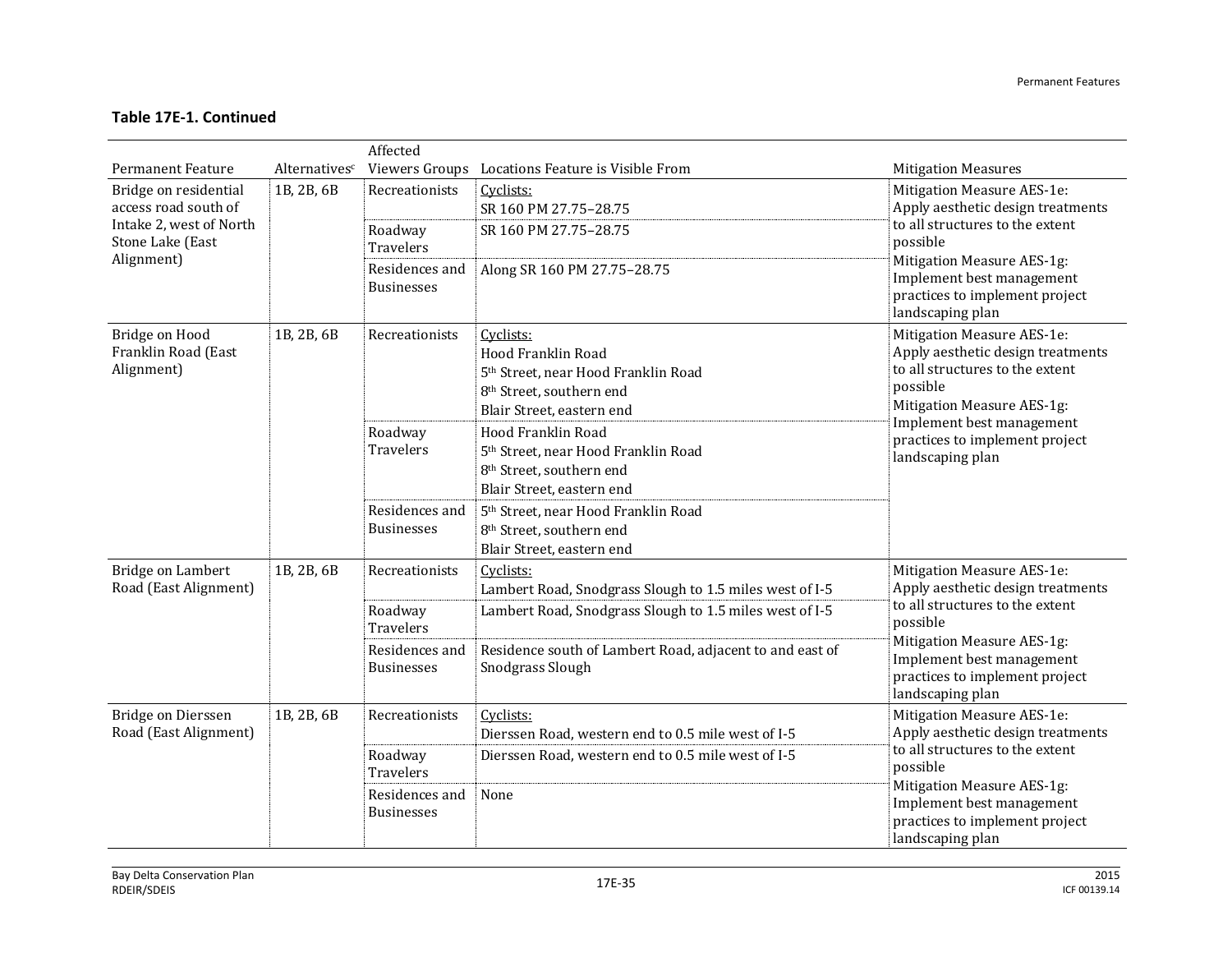|                                                         |                           | Affected                            |                                                                                                                                |                                                                                                                |
|---------------------------------------------------------|---------------------------|-------------------------------------|--------------------------------------------------------------------------------------------------------------------------------|----------------------------------------------------------------------------------------------------------------|
| <b>Permanent Feature</b>                                | Alternatives <sup>c</sup> |                                     | Viewers Groups Locations Feature is Visible From                                                                               | <b>Mitigation Measures</b>                                                                                     |
| <b>Bridge on Twin Cities</b>                            | 1B, 2B, 6B                | Recreationists                      | Cyclists:                                                                                                                      | Mitigation Measure AES-1e: Apply                                                                               |
| Road (East Alignment)                                   |                           |                                     | Twin Cities Road, I-5 to 1.5 mile west of I-5                                                                                  | aesthetic design treatments to all                                                                             |
|                                                         |                           | Roadway<br><b>Travelers</b>         | Twin Cities Road, I-5 to 1.5 mile west of I-5                                                                                  | structures to the extent possible<br>Mitigation Measure AES-1g:                                                |
|                                                         |                           | Residences and<br><b>Businesses</b> | 1 residence/farm south of Twin Cities Road, 1.5 mile west of I-5                                                               | Implement best management<br>practices to implement project<br>landscaping plan                                |
| Bridge on West Barber<br>Road (East Alignment)          | 1B, 2B, 6B                | Recreationists                      | Cyclists:<br><b>Barber Road</b><br>Northern end of North Vail Road<br>Northern end of Blossom Road                             | Mitigation Measure AES-1e:<br>Apply aesthetic design treatments<br>to all structures to the extent<br>possible |
|                                                         |                           | Roadway<br><b>Travelers</b>         | <b>Barber Road</b><br>Northern end of North Vail Road<br>Northern end of Blossom Road                                          | Mitigation Measure AES-1g:<br>Implement best management<br>practices to implement project<br>landscaping plan  |
|                                                         |                           | Residences and<br><b>Businesses</b> | 1 residence west of I-5 and North of Barber Road<br>1 residence west of Blossom Road                                           |                                                                                                                |
| Bridge on West Walnut<br>Grove Road (East<br>Alignment) | 1B, 2B, 6B                | Recreationists                      | Cyclists:<br>West Walnut Grove Road, I-5 to 1.5 mile west of I-5<br>Blossom Road near intersection with West Walnut Grove Road | Mitigation Measure AES-1e:<br>Apply aesthetic design treatments<br>to all structures to the extent             |
|                                                         |                           | Roadway<br><b>Travelers</b>         | West Walnut Grove Road, I-5 to 1.5 mile west of I-5                                                                            | possible<br>Mitigation Measure AES-1g:                                                                         |
|                                                         |                           | Residences and<br><b>Businesses</b> | Clustering of residences along West Walnut Grove Road, I-5 to<br>1.5 mile west of I-5                                          | Implement best management<br>practices to implement project<br>landscaping plan                                |
| Bridge on West Peltier<br>Road (East Alignment)         | 1B, 2B, 6B                | Recreationists                      | Cyclists:<br>West Peltier Road from intersection with Blossom Road to 1<br>mile east of intersection                           | Mitigation Measure AES-1e:<br>Apply aesthetic design treatments<br>to all structures to the extent             |
|                                                         |                           | Roadway<br><b>Travelers</b>         | West Peltier Road from intersection with Blossom Road to 1<br>mile east of intersection                                        | possible<br>Mitigation Measure AES-1g:                                                                         |
|                                                         |                           | Residences and<br><b>Businesses</b> | None                                                                                                                           | Implement best management<br>practices to implement project<br>landscaping plan                                |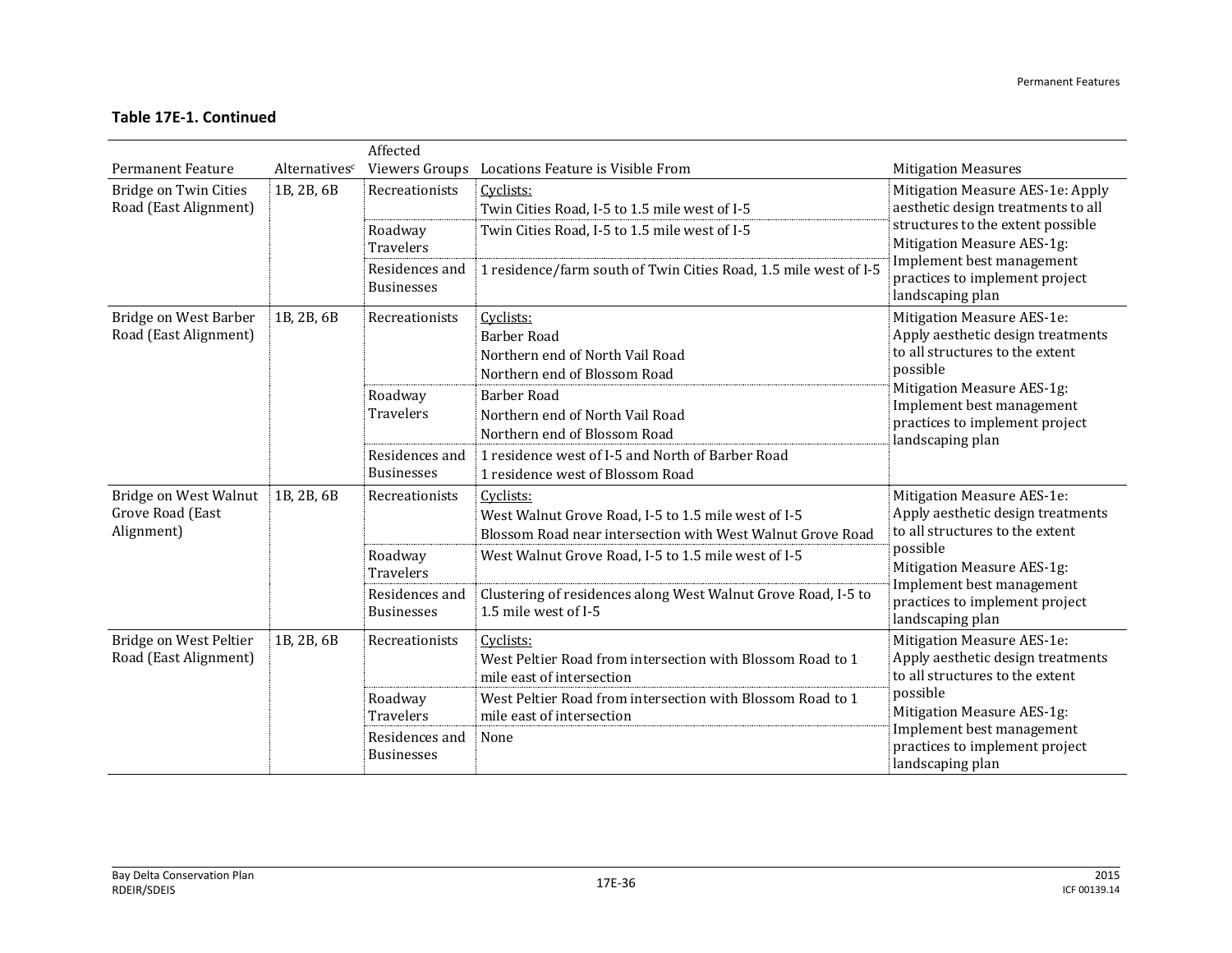|                                                              |               | Affected                            |                                                                                                                                                  |                                                                                                                |
|--------------------------------------------------------------|---------------|-------------------------------------|--------------------------------------------------------------------------------------------------------------------------------------------------|----------------------------------------------------------------------------------------------------------------|
| <b>Permanent Feature</b>                                     | Alternativesc |                                     | Viewers Groups Locations Feature is Visible From                                                                                                 | <b>Mitigation Measures</b>                                                                                     |
| <b>Bridge on West</b><br>Woodbridge Road (East<br>Alignment) | 1B, 2B, 6B    | Recreationists                      | Cyclists:<br>West Woodbridge Road                                                                                                                | Mitigation Measure AES-1e:<br>Apply aesthetic design treatments<br>to all structures to the extent             |
|                                                              |               | Roadway<br>Travelers                | West Woodbridge Road                                                                                                                             | possible<br>Mitigation Measure AES-1g:                                                                         |
|                                                              |               | Residences and<br><b>Businesses</b> | 1 residence or business south of West Woodbridge Road                                                                                            | Implement best management<br>practices to implement project<br>landscaping plan                                |
| Bridge on SR 12 (East<br>Alignment)                          | 1B, 2B, 6B    | Recreationists                      | Cyclists:<br>SR 12 PM 8-9.5<br>North Guard Road<br>Guard Road                                                                                    | Mitigation Measure AES-1e:<br>Apply aesthetic design treatments<br>to all structures to the extent<br>possible |
|                                                              |               | Roadway<br>Travelers                | SR 12 PM 8-9.5<br>North Guard Road<br><b>Guard Road</b>                                                                                          | Mitigation Measure AES-1g:<br>Implement best management<br>practices to implement project<br>landscaping plan  |
|                                                              |               | Residences and<br><b>Businesses</b> | 1 residence north of SR 12 PM 7.7<br>1 residence north of SR 12 PM 8.3<br>1 residence east of North Guard Road<br>1 residence west of Guard Road |                                                                                                                |
| Bridge on Guard Road<br>(East Alignment)                     | 1B, 2B, 6B    | Recreationists                      | Cyclists:<br><b>Guard Road</b>                                                                                                                   | Mitigation Measure AES-1e:<br>Apply aesthetic design treatments                                                |
|                                                              |               | Roadway<br><b>Travelers</b>         | <b>Guard Road</b>                                                                                                                                | to all structures to the extent<br>possible                                                                    |
|                                                              |               | Residences and<br><b>Businesses</b> | 1 residence west of Guard Road                                                                                                                   | Mitigation Measure AES-1g:<br>Implement best management<br>practices to implement project<br>landscaping plan  |
| Bridge on West Eight<br>Mile Road (East<br>Alignment)        | 1B, 2B, 6B    | Recreationists                      | Cyclists:<br>West Eight Mile Road<br>North Rio Blanco Road<br>King Island Road                                                                   | Mitigation Measure AES-1e:<br>Apply aesthetic design treatments<br>to all structures to the extent<br>possible |
|                                                              |               | Roadway<br><b>Travelers</b>         | West Eight Mile Road<br>North Rio Blanco Road<br>King Island Road                                                                                | Mitigation Measure AES-1g:<br>Implement best management<br>practices to implement project<br>landscaping plan  |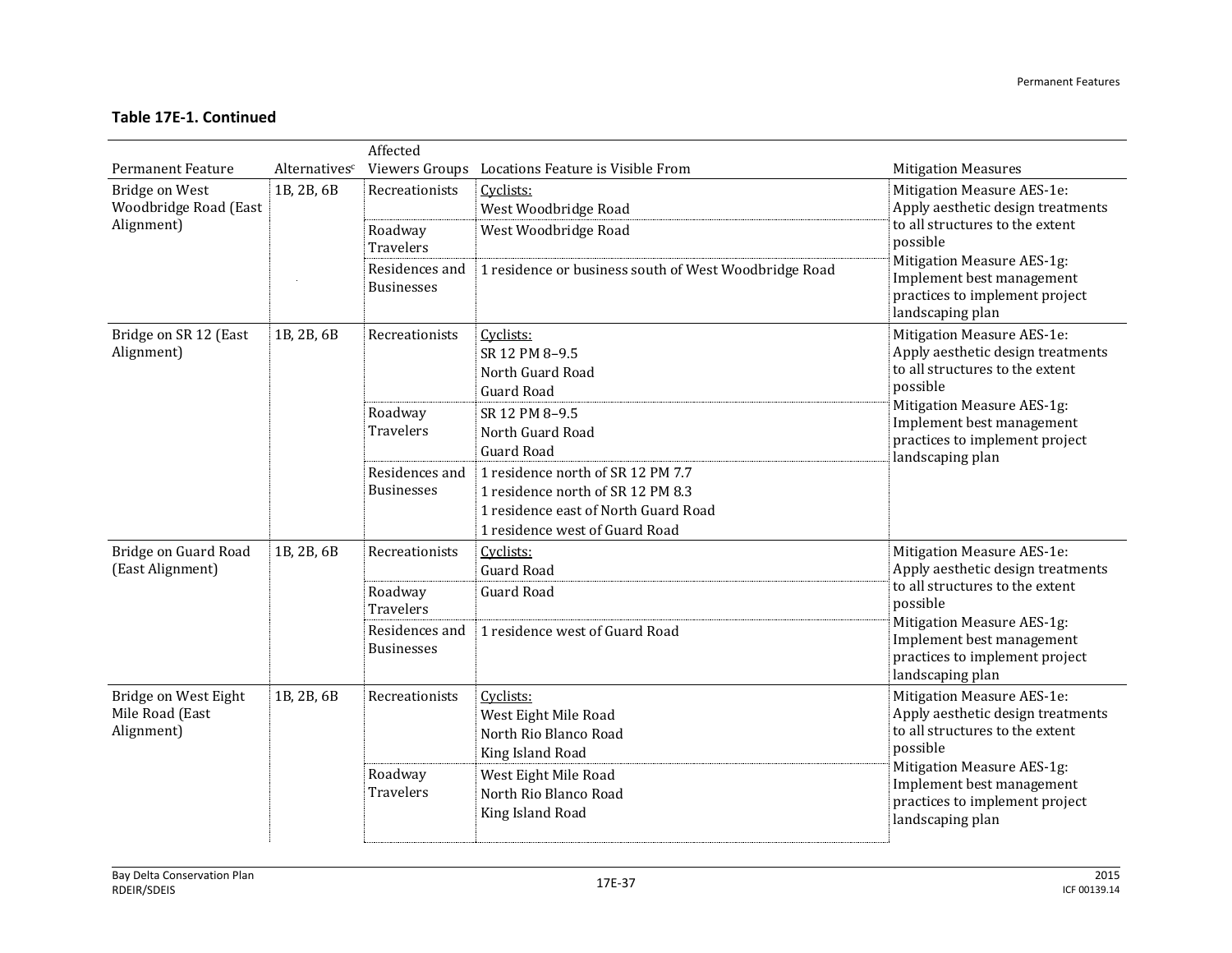|                                                            |               | Affected                            |                                                                                                                                                   |                                                                                                                                              |
|------------------------------------------------------------|---------------|-------------------------------------|---------------------------------------------------------------------------------------------------------------------------------------------------|----------------------------------------------------------------------------------------------------------------------------------------------|
| <b>Permanent Feature</b>                                   | Alternativesc |                                     | Viewers Groups Locations Feature is Visible From                                                                                                  | <b>Mitigation Measures</b>                                                                                                                   |
|                                                            |               | Residences and<br><b>Businesses</b> | 1-3 residences/farm on King Island Road north of West Eight<br>Mile Road<br>1 residence/farm on King Island Road south of West Eight Mile<br>Road |                                                                                                                                              |
| Bridge on West<br>McDonald Road (East<br>Alignment)        | 1B, 2B, 6B    | Recreationists                      | Cyclists:<br>West McDonald Road<br><b>Inland Drive</b><br>North Holt Road                                                                         | Mitigation Measure AES-1e:<br>Apply aesthetic design treatments<br>to all structures to the extent<br>possible<br>Mitigation Measure AES-1g: |
|                                                            |               | Roadway<br><b>Travelers</b>         | West McDonald Road<br><b>Inland Drive</b><br>North Holt Road                                                                                      | Implement best management<br>practices to implement project<br>landscaping plan                                                              |
|                                                            |               | Residences and<br><b>Businesses</b> | <b>Business east of Inland Drive</b><br>School west of North Holt Road                                                                            |                                                                                                                                              |
| Bridge on SR 4 (East<br>Alignment)                         | 1B, 2B, 6B    | Recreationists                      | Cyclists:<br>North of SR 4 PM 8.75-10.25                                                                                                          | Mitigation Measure AES-1e:<br>Apply aesthetic design treatments                                                                              |
|                                                            |               | Roadway<br><b>Travelers</b>         | North of SR 4 PM 8.75-10.25                                                                                                                       | to all structures to the extent<br>possible                                                                                                  |
|                                                            |               | Residences and<br><b>Businesses</b> | Residences and businesses north and south of SR 4 PM 8.75 and<br>north of PM 9.6                                                                  | Mitigation Measure AES-1g:<br>Implement best management<br>practices to implement project<br>landscaping plan                                |
| Bridge on West<br>Kingston School Road<br>(East Alignment) | 1B, 2B, 6B    | Recreationists                      | Cyclists:<br>West Kingston School Road<br>South Inland Drive<br>SR 4 PM 8.2                                                                       | Mitigation Measure AES-1e:<br>Apply aesthetic design treatments<br>to all structures to the extent<br>possible                               |
|                                                            |               | Roadway<br><b>Travelers</b>         | West Kingston School Road<br>South Inland Drive<br>SR 4 PM 8.2                                                                                    | Mitigation Measure AES-1g:<br>Implement best management<br>practices to implement project<br>landscaping plan                                |
|                                                            |               | Residences and<br><b>Businesses</b> | 1 residence north of bridge on West Kingston School Road<br>1 business on South Inland Drive                                                      |                                                                                                                                              |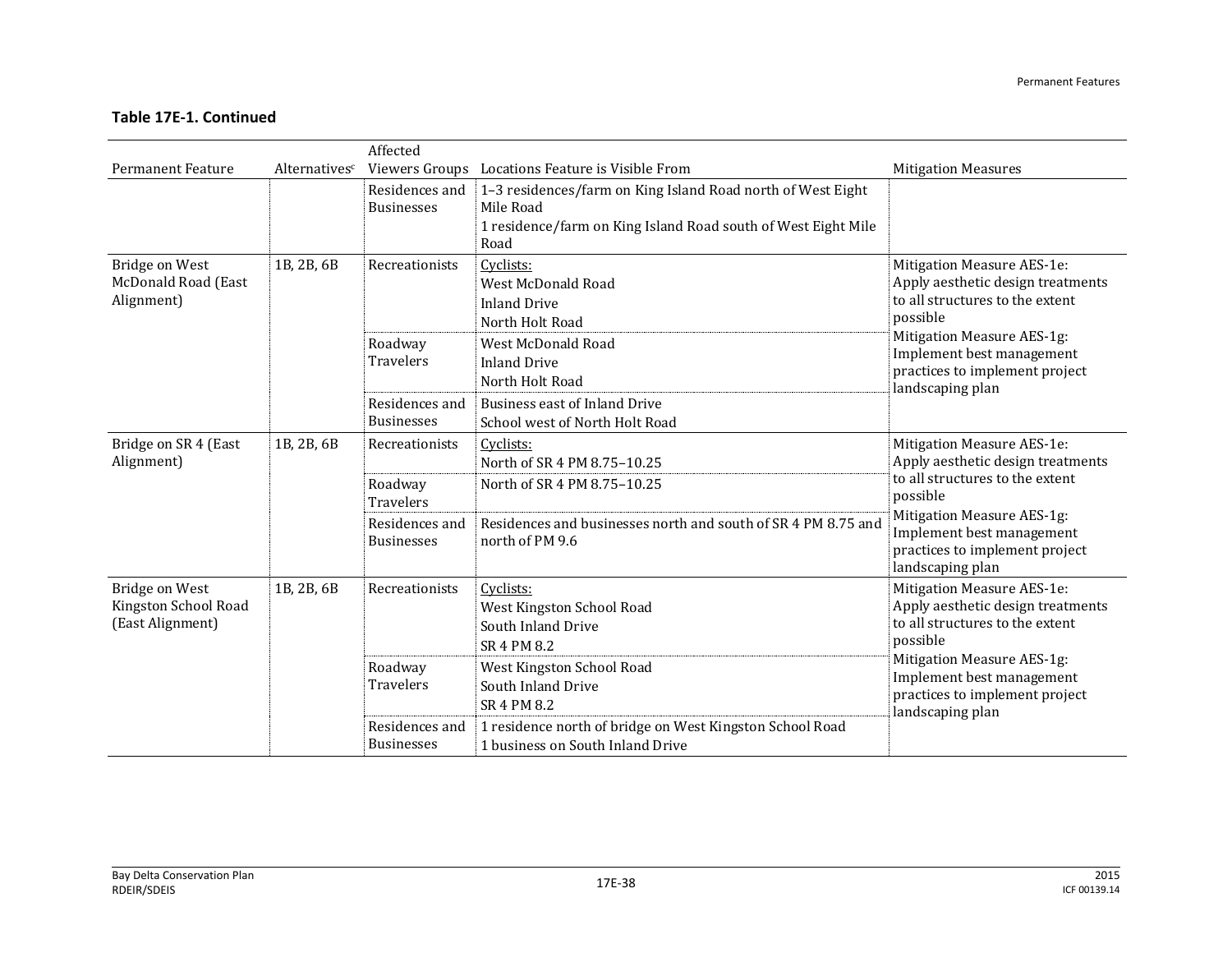|                                                                 |               | Affected                                      |                                                                                                                                                                                                                                                        |                                                                                                                                                                                                                                 |
|-----------------------------------------------------------------|---------------|-----------------------------------------------|--------------------------------------------------------------------------------------------------------------------------------------------------------------------------------------------------------------------------------------------------------|---------------------------------------------------------------------------------------------------------------------------------------------------------------------------------------------------------------------------------|
| <b>Permanent Feature</b>                                        | Alternativesc |                                               | Viewers Groups Locations Feature is Visible From                                                                                                                                                                                                       | <b>Mitigation Measures</b>                                                                                                                                                                                                      |
| Bridge on South Tracy<br><b>Boulevard</b> (East<br>Alignment)   | 1B, 2B, 6B    | Recreationists<br>Roadway<br><b>Travelers</b> | Cyclists:<br>South Tracy Boulevard<br>South Tracy Boulevard                                                                                                                                                                                            | Mitigation Measure AES-1e:<br>Apply aesthetic design treatments<br>to all structures to the extent<br>possible                                                                                                                  |
|                                                                 |               | Residences and<br><b>Businesses</b>           | 1 residence near Middle River on South Tracy Boulevard                                                                                                                                                                                                 | Mitigation Measure AES-1g:<br>Implement best management<br>practices to implement project<br>landscaping plan                                                                                                                   |
| Bridge on Cal Pack Road 1B, 2B, 6B<br>(East Alignment)          |               | Recreationists                                | Cyclists:<br>Calpack Road                                                                                                                                                                                                                              | Mitigation Measure AES-1e:<br>Apply aesthetic design treatments                                                                                                                                                                 |
|                                                                 |               | Roadway<br><b>Travelers</b>                   | Calpack Road                                                                                                                                                                                                                                           | to all structures to the extent<br>possible                                                                                                                                                                                     |
|                                                                 |               | Residences and<br><b>Businesses</b>           | 3 residences or farms along Calpack Road                                                                                                                                                                                                               | Mitigation Measure AES-1g:<br>Implement best management<br>practices to implement project<br>landscaping plan                                                                                                                   |
| Bridge on Clifton Court<br>Road (East Alignment)                | 1B, 2B, 6B    | Recreationists                                | Cyclists:<br>Clifton Court Road, western end to 0.5 mile west of proposed<br>bridge crossing over canal alignment<br><b>Bonetti Road</b>                                                                                                               | Mitigation Measure AES-1e:<br>Apply aesthetic design treatments<br>to all structures to the extent<br>possible                                                                                                                  |
|                                                                 |               | Roadway<br>Travelers                          | Clifton Court Road, western end to 0.5 mile west of proposed<br>bridge crossing over canal alignment<br><b>Bonetti Road</b>                                                                                                                            | Mitigation Measure AES-1g:<br>Implement best management<br>practices to implement project<br>landscaping plan                                                                                                                   |
|                                                                 |               | Residences and<br><b>Businesses</b>           | 1-5 residences or farms north and south of western end of<br><b>Clifton Court Road</b>                                                                                                                                                                 |                                                                                                                                                                                                                                 |
| Bridge on CR 142 and<br>Roadway Realignment<br>(West Alignment) | 1C, 2C, 6C    | Recreationists                                | Cyclists:<br>SR 160 PM 26.50-27.25<br>CH E9 within PM opposite SR 160<br><b>CR 144</b><br><b>CR 142</b><br>Park Users:<br><b>Accessing Clarksburg Fishing Access</b><br>Water-Based:<br>Sacramento River within SR 160 PM 26.50-27.25<br>Sutter Slough | Mitigation Measure AES-1e:<br>Apply aesthetic design treatments<br>to all structures to the extent<br>possible<br>Mitigation Measure AES-1g:<br>Implement best management<br>practices to implement project<br>landscaping plan |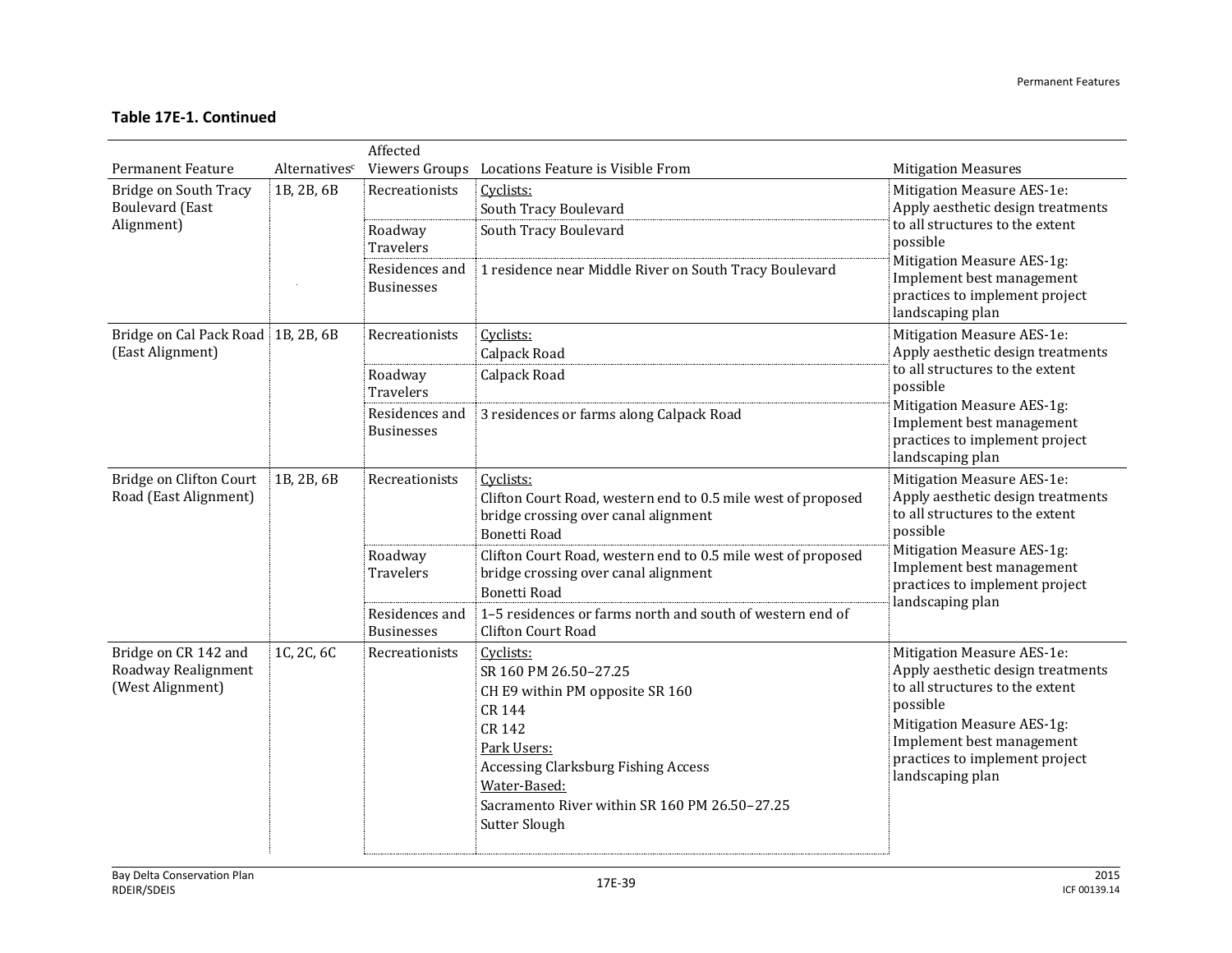|                                                 |               | Affected                            |                                                                                                                   |                                                                                                                                                                                                                                 |
|-------------------------------------------------|---------------|-------------------------------------|-------------------------------------------------------------------------------------------------------------------|---------------------------------------------------------------------------------------------------------------------------------------------------------------------------------------------------------------------------------|
| <b>Permanent Feature</b>                        | Alternativesc |                                     | Viewers Groups Locations Feature is Visible From                                                                  | <b>Mitigation Measures</b>                                                                                                                                                                                                      |
|                                                 |               | Roadway<br><b>Travelers</b>         | SR 160 PM 26.50 - 27.25<br>CH E9 within PM opposite SR 160<br><b>CR 144</b><br>CR 142                             |                                                                                                                                                                                                                                 |
|                                                 |               | Residences and<br><b>Businesses</b> | 2 residences or farms on CR 144<br>5 residences or farms on CH E9                                                 |                                                                                                                                                                                                                                 |
| Bridge on CR 158 (West 1C, 2C, 6C<br>Alignment) |               | Recreationists                      | Cyclists:<br>SR 84 PM 1.25-2.5<br><b>CR150</b><br>CR 149                                                          | Mitigation Measure AES-1c:<br>Develop and implement a spoil/<br>borrow and reusable tunnel<br>material area reclamation plan                                                                                                    |
|                                                 |               | Roadway<br><b>Travelers</b>         | SR 84 PM 1.25-2.5<br>CR 150<br>CR 149                                                                             |                                                                                                                                                                                                                                 |
|                                                 |               | Residences and<br><b>Businesses</b> | 3 residences or farms SR 84 PM 1.25-1.75                                                                          |                                                                                                                                                                                                                                 |
| Bridge on CR 161 (West 1C, 2C, 6C<br>Alignment) |               | Recreationists                      | Cyclists:<br>SR 84 PM Solano 13.25 - Yolo 0.25<br>CR 161                                                          | Mitigation Measure AES-1e:<br>Apply aesthetic design treatments<br>to all structures to the extent                                                                                                                              |
|                                                 |               | Roadway<br>Travelers                | SR 84 PM Solano 13.25 - Yolo 0.25<br>CR 161                                                                       | possible<br>Mitigation Measure AES-1g:                                                                                                                                                                                          |
|                                                 |               | Residences and<br><b>Businesses</b> | 1 residence or farm on SR 84 PM 0.25                                                                              | Implement best management<br>practices to implement project<br>landscaping plan                                                                                                                                                 |
| Bridge on SR 220 (West 1C, 2C, 6C<br>Alignment) |               | Recreationists                      | Cyclists:<br>SR 84 PM 7.25-8.00<br>SR 220 PM 0.00-1.5<br>Water-Based:<br>Miner's Slough within SR 84 PM 7.25-8.00 | Mitigation Measure AES-1e:<br>Apply aesthetic design treatments<br>to all structures to the extent<br>possible<br>Mitigation Measure AES-1g:<br>Implement best management<br>practices to implement project<br>landscaping plan |
|                                                 |               | Roadway<br><b>Travelers</b>         | SR 84 PM 7.25-8.00<br>SR 220 PM 0.00-1.5                                                                          |                                                                                                                                                                                                                                 |
|                                                 |               | Residences and<br><b>Businesses</b> | 1 residence or farm on SR 84 PM 7.75<br>1 residence or farm on SR 220 PM 1.25                                     |                                                                                                                                                                                                                                 |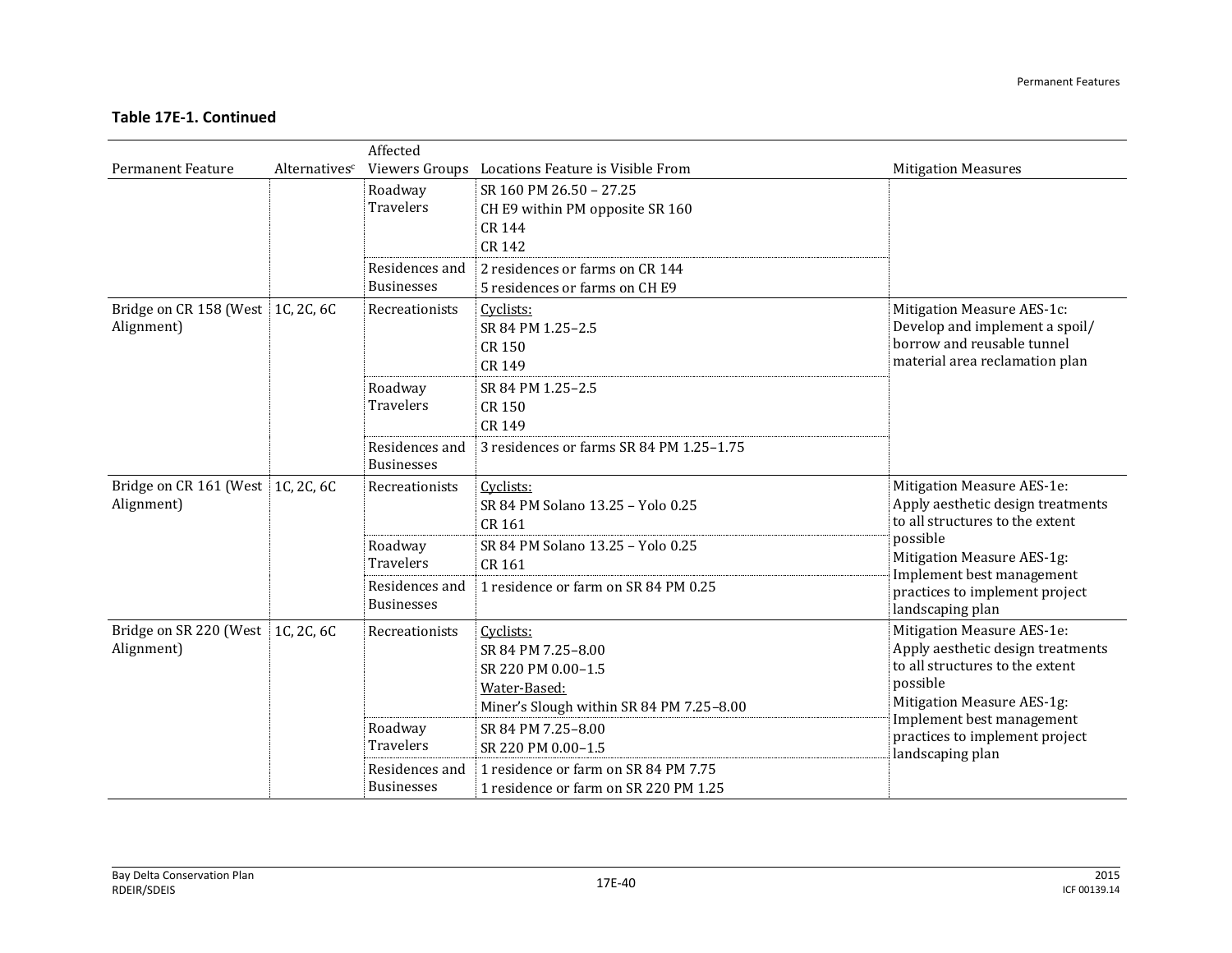|                                                             |               | Affected                                      |                                                                                                                                                                                                                                                           |                                                                                                                                                                                                                                 |                                                                                                    |
|-------------------------------------------------------------|---------------|-----------------------------------------------|-----------------------------------------------------------------------------------------------------------------------------------------------------------------------------------------------------------------------------------------------------------|---------------------------------------------------------------------------------------------------------------------------------------------------------------------------------------------------------------------------------|----------------------------------------------------------------------------------------------------|
| <b>Permanent Feature</b>                                    | Alternativesc |                                               | Viewers Groups Locations Feature is Visible From                                                                                                                                                                                                          | <b>Mitigation Measures</b>                                                                                                                                                                                                      |                                                                                                    |
| Bridge on SR 4 (Taylor<br>Lane) (West Alignment)            | 1C, 2C, 6C    | Recreationists<br>Roadway<br><b>Travelers</b> | Cyclists:<br>SR 4 PM 44.00-45.50<br>CRI4<br><b>Byron Highway</b><br>Taylor Lane<br>Kellogg Creek Road<br>Regatta Drive<br>South Coral Street<br><b>Coastal Court</b><br>Seagull Court<br>SR 4 PM 44.00-45.50<br>CR <sub>J</sub> 4<br><b>Byron Highway</b> | Mitigation Measure AES-1e:<br>Apply aesthetic design treatments<br>to all structures to the extent<br>possible<br>Mitigation Measure AES-1g:<br>Implement best management<br>practices to implement project<br>landscaping plan |                                                                                                    |
|                                                             |               | Residences and                                | <b>Taylor Lane</b><br>Kellogg Creek Road<br>Regatta Drive<br>South Coral Street<br><b>Coastal Court</b><br>Seagull Court<br>4 residences or businesses on Byron Highway                                                                                   |                                                                                                                                                                                                                                 |                                                                                                    |
|                                                             |               | <b>Businesses</b>                             | 5-10 residences or businesses on Taylor Lane<br>3 residences on Kellogg Creek Road<br>3-5 residences on Regatta Drive<br>3-5 residences on South Coral Street<br>3-5 residences on Coastal Court<br>3-5 residences on Seagull Court                       |                                                                                                                                                                                                                                 |                                                                                                    |
| Bridge on Jefferson<br><b>Boulevard</b> (West<br>Alignment) | 1C, 2C, 6C    |                                               | Recreationists                                                                                                                                                                                                                                            | Cyclists:<br>SR 84 (Jefferson Boulevard) PM 4.75-6.50                                                                                                                                                                           | Mitigation Measure AES-1e:<br>Apply aesthetic design treatments<br>to all structures to the extent |
|                                                             |               | Roadway<br>Travelers                          | SR 84 (Jefferson Boulevard) PM 4.75-6.50                                                                                                                                                                                                                  | possible<br>Mitigation Measure AES-1g:                                                                                                                                                                                          |                                                                                                    |
|                                                             |               | Residences and<br><b>Businesses</b>           | 2 residences or farms on Jefferson Boulevard PM 4.75-6.50<br>1 residence or farm on Waukeena Road                                                                                                                                                         | Implement best management<br>practices to implement project<br>landscaping plan                                                                                                                                                 |                                                                                                    |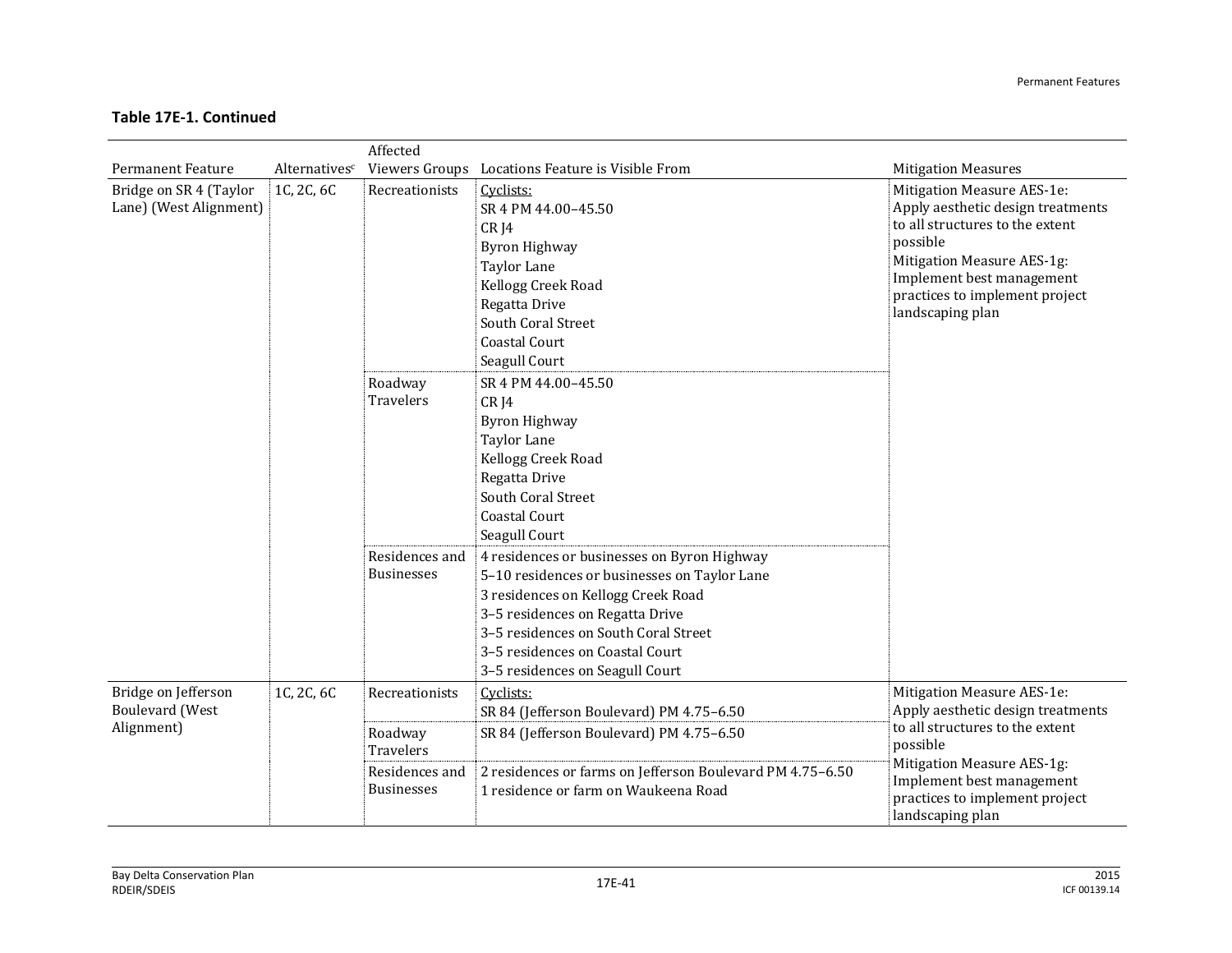|                                             |               | Affected                                                           |                                                                                                                                                                                                                                                                                                                                                                                          |                                                                                                                                                                                                                                 |
|---------------------------------------------|---------------|--------------------------------------------------------------------|------------------------------------------------------------------------------------------------------------------------------------------------------------------------------------------------------------------------------------------------------------------------------------------------------------------------------------------------------------------------------------------|---------------------------------------------------------------------------------------------------------------------------------------------------------------------------------------------------------------------------------|
| <b>Permanent Feature</b>                    | Alternativesc |                                                                    | Viewers Groups Locations Feature is Visible From                                                                                                                                                                                                                                                                                                                                         | <b>Mitigation Measures</b>                                                                                                                                                                                                      |
| Bridge on Elevator<br>Road (West Alignment) | 1C, 2C, 6C    | Recreationists                                                     | Cyclists:<br>SR 84 PM 9.25-10.25<br><b>Elevator Road</b><br>Water-Based:<br>Miner's Slough within SR 84 PM 9.25-10.25                                                                                                                                                                                                                                                                    | Mitigation Measure AES-1e:<br>Apply aesthetic design treatments<br>to all structures to the extent<br>possible<br>Mitigation Measure AES-1g:<br>Implement best management                                                       |
|                                             |               | Roadway<br><b>Travelers</b><br>Residences and                      | SR 84 PM 9.25-10.25<br><b>Elevator Road</b><br>Three residences or farms on SR 84 PM 9.25-9.75                                                                                                                                                                                                                                                                                           | practices to implement project<br>landscaping plan                                                                                                                                                                              |
|                                             |               | <b>Businesses</b>                                                  | One business on SR 84 PM 9.75                                                                                                                                                                                                                                                                                                                                                            |                                                                                                                                                                                                                                 |
| Bridge on Delta Road<br>(West Alignment)    | 1C, 2C, 6C    | Recreationists                                                     | Cyclists:<br>Delta Road<br><b>Byron Highway</b><br>Poe Lane<br><b>Mountain View Drive</b><br>Baldocchi Court<br>Eagle Lane<br>Private Clubs:<br>Approach to Veale Pheasant Club<br>Water-Based:<br>Rock Slough                                                                                                                                                                           | Mitigation Measure AES-1e:<br>Apply aesthetic design treatments<br>to all structures to the extent<br>possible<br>Mitigation Measure AES-1g:<br>Implement best management<br>practices to implement project<br>landscaping plan |
|                                             |               | Roadway<br><b>Travelers</b><br>Residences and<br><b>Businesses</b> | Delta Road<br><b>Byron Highway</b><br>Poe Lane<br><b>Mountain View Drive</b><br>Baldocchi Court<br>Eagle Lane<br>13 Residences on Delta Road<br>12 Residences or businesses on Byron Highway<br>9 Residences or businesses on Poe Lane<br>7 Residences or businesses on Mountain View Drive<br>2 Residences or businesses on Baldocchi Court<br>5 Residences or businesses on Eagle Lane |                                                                                                                                                                                                                                 |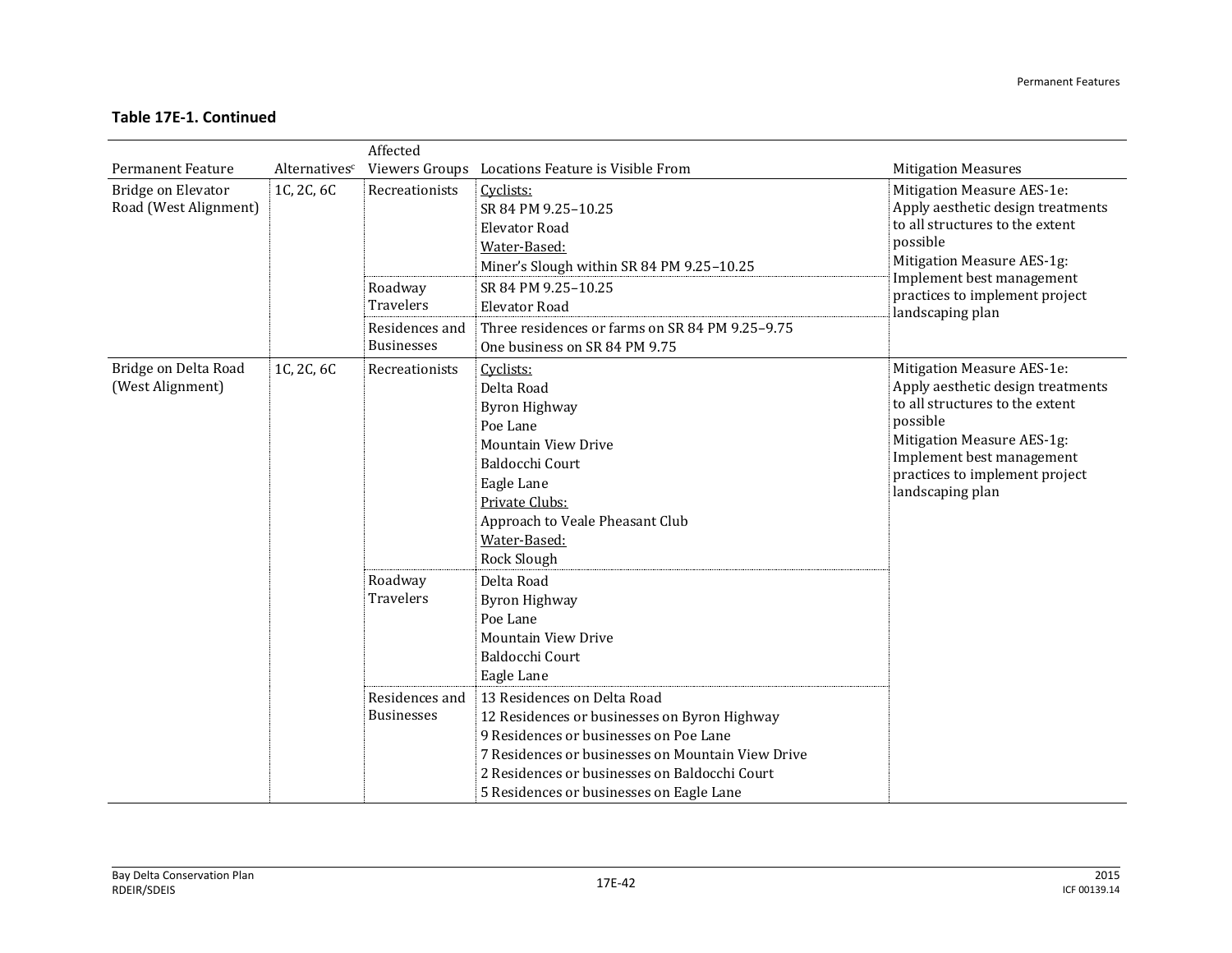|                                            |               | Affected                                      |                                                                                                                                                                                                                   |                                                                                                                                                                                                                                 |
|--------------------------------------------|---------------|-----------------------------------------------|-------------------------------------------------------------------------------------------------------------------------------------------------------------------------------------------------------------------|---------------------------------------------------------------------------------------------------------------------------------------------------------------------------------------------------------------------------------|
| <b>Permanent Feature</b>                   | Alternativesc |                                               | Viewers Groups Locations Feature is Visible From                                                                                                                                                                  | <b>Mitigation Measures</b>                                                                                                                                                                                                      |
| Bridge on Orwood Road<br>(West Alignment)  | 1C, 2C, 6C    | Recreationists<br>Roadway<br><b>Travelers</b> | Cyclists:<br>Byron Highway<br>Birchfield Road<br>Crystal Lane<br>Orwood Road<br><b>Bixler Road</b><br>Byron Highway<br><b>Birchfield Road</b><br>Crystal Lane<br>Orwood Road                                      | Mitigation Measure AES-1e:<br>Apply aesthetic design treatments<br>to all structures to the extent<br>possible<br>Mitigation Measure AES-1g:<br>Implement best management<br>practices to implement project<br>landscaping plan |
|                                            |               | Residences and<br><b>Businesses</b>           | <b>Bixler Road</b><br>3 residences or businesses on Byron Highway<br>5 residences on Birchfield Road<br>4r residences on Crystal Lane<br>6 residences or businesses on Orwood Road<br>2 residences on Bixler Road |                                                                                                                                                                                                                                 |
| Bridge on Balfour Road<br>(West Alignment) | 1C, 2C, 6C    | Recreationists<br>Roadway<br><b>Travelers</b> | Cyclists:<br><b>Chestnut Street</b><br><b>Byron Highway</b><br><b>Balfour Road</b><br><b>Bixler Road</b><br><b>Chestnut Street</b><br><b>Byron Highway</b><br><b>Balfour Road</b>                                 | Mitigation Measure AES-1e:<br>Apply aesthetic design treatments<br>to all structures to the extent<br>possible<br>Mitigation Measure AES-1g:<br>Implement best management<br>practices to implement project<br>landscaping plan |
|                                            |               | Residences and<br><b>Businesses</b>           | <b>Bixler Road</b><br>1 residence on Chestnut Street<br>5 residences or businesses on Byron Highway<br>10 residences or businesses on Balfour Road<br>2 residences on Hathorne Court                              |                                                                                                                                                                                                                                 |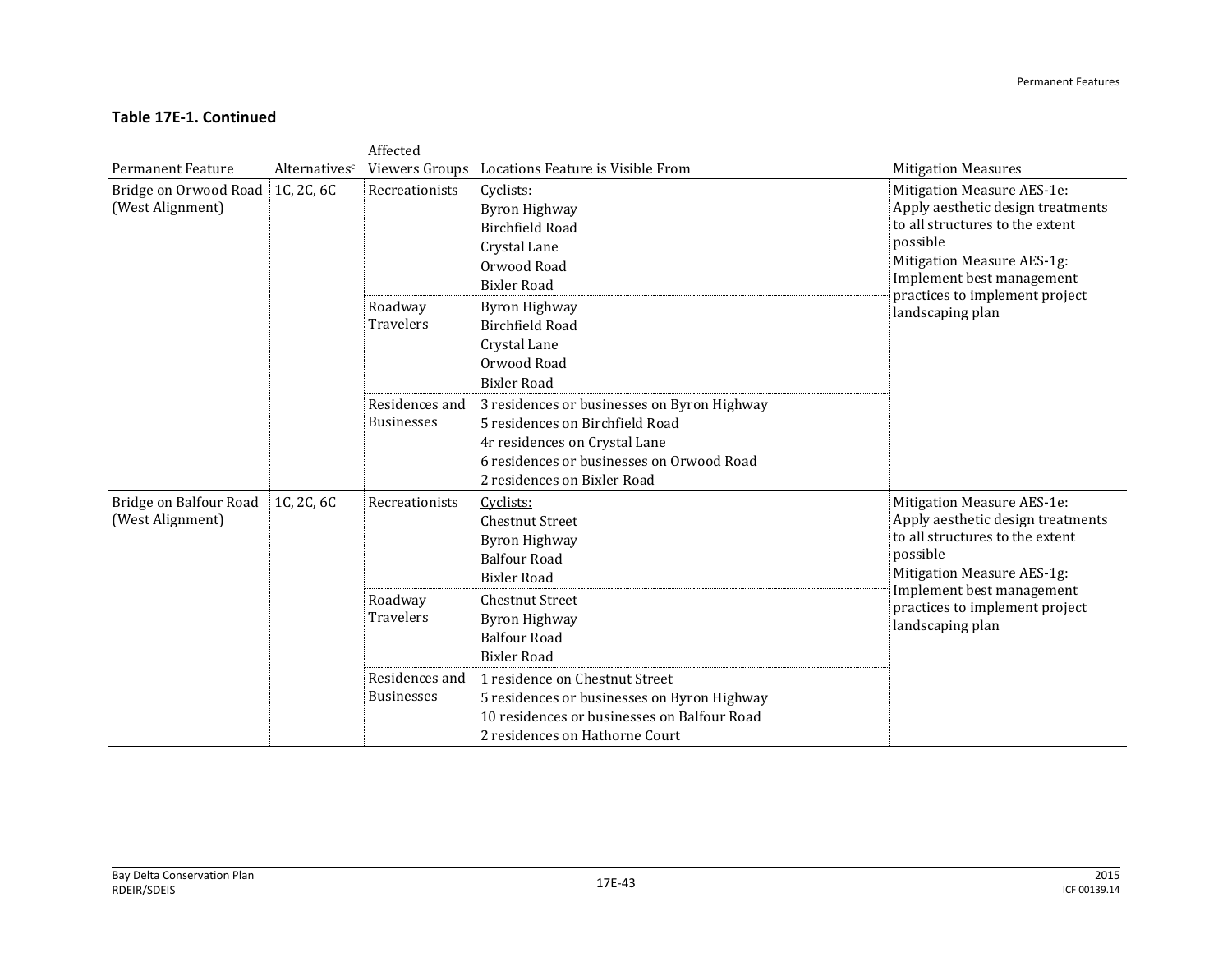|                                                       |               | Affected                               |                                                                                                                                                                                                                                           |                                                                                                                                                                                                                                 |
|-------------------------------------------------------|---------------|----------------------------------------|-------------------------------------------------------------------------------------------------------------------------------------------------------------------------------------------------------------------------------------------|---------------------------------------------------------------------------------------------------------------------------------------------------------------------------------------------------------------------------------|
| <b>Permanent Feature</b>                              | Alternativesc |                                        | Viewers Groups Locations Feature is Visible From                                                                                                                                                                                          | <b>Mitigation Measures</b>                                                                                                                                                                                                      |
| Bridge on Point of<br>Timber Road (West<br>Alignment) | 1C, 2C, 6C    | Recreationists<br>Roadway<br>Travelers | Cyclists:<br>SR 4 PM 42.75-43.50<br><b>Byron Highway</b><br><b>Brentwood Boulevard</b><br>Point of Timber Road<br><b>Bixler Road</b><br>SR 4 PM 42.75-43.50<br><b>Byron Highway</b><br><b>Brentwood Boulevard</b><br>Point of Timber Road | Mitigation Measure AES-1e:<br>Apply aesthetic design treatments<br>to all structures to the extent<br>possible<br>Mitigation Measure AES-1g:<br>Implement best management<br>practices to implement project<br>landscaping plan |
|                                                       |               | Residences and<br><b>Businesses</b>    | <b>Bixler Road</b><br>11 residences or businesses on Byron Highway<br>1 residence on Point of Timber Road<br>1 Fire Station on Bixler Road<br>1 residences on Coronado Court                                                              |                                                                                                                                                                                                                                 |
| Bridge on Marsh Creek<br>Road (West Alignment)        | 1C, 2C, 6C    | Recreationists                         | Cyclists:<br>SR 4 PM 43.50-45.00<br>CRJ4<br>Byron Highway<br><b>Bypass Road</b><br>Marsh Creek Road<br>Ellisa Lane<br>Fertado Lane<br><b>Bixler Road</b><br>Valley Oak Drive                                                              | Mitigation Measure AES-1e:<br>Apply aesthetic design treatments<br>to all structures to the extent<br>possible<br>Mitigation Measure AES-1g:<br>Implement best management<br>practices to implement project<br>landscaping plan |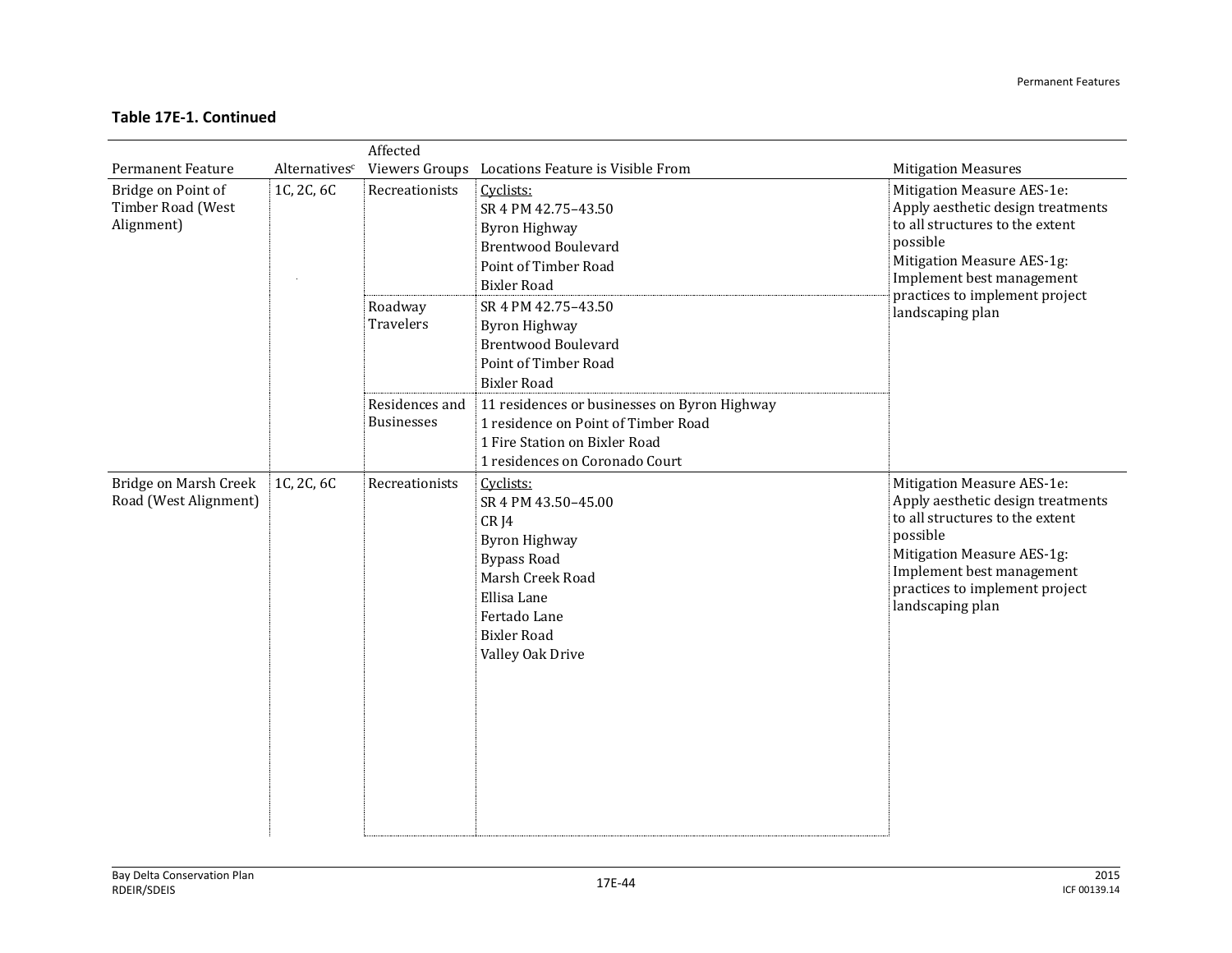|                          |               | Affected          |                                                  |                                                             |
|--------------------------|---------------|-------------------|--------------------------------------------------|-------------------------------------------------------------|
| <b>Permanent Feature</b> | Alternativesc |                   | Viewers Groups Locations Feature is Visible From | <b>Mitigation Measures</b>                                  |
|                          |               | Roadway           | SR 4 PM 43.50-45.00                              |                                                             |
|                          |               | Travelers         | CRJ4                                             |                                                             |
|                          |               |                   | <b>Byron Highway</b>                             |                                                             |
|                          |               |                   | <b>Bypass Road</b>                               |                                                             |
|                          |               |                   | Marsh Creek Road                                 |                                                             |
|                          |               |                   | Ellisa Lane                                      |                                                             |
|                          |               |                   | Fertado Lane                                     |                                                             |
|                          |               |                   | Fertada Lane                                     |                                                             |
|                          |               |                   | <b>Bixler Road</b>                               |                                                             |
|                          |               |                   | Valley Oak Drive                                 |                                                             |
|                          |               | Residences and    | 2 businesses on CR J4                            |                                                             |
|                          |               | <b>Businesses</b> | 10 residences or businesses on Byron Highway     |                                                             |
|                          |               |                   | 3 residences or businesses on Bypass Road        |                                                             |
|                          |               |                   | 15 residences or businesses on Marsh Creek Road  |                                                             |
|                          |               |                   | 4 residences on Ellisa Lane                      |                                                             |
|                          |               |                   | 15 residences on Fertado Lane                    |                                                             |
|                          |               |                   | 12 residences or businesses on Bixler Road       |                                                             |
|                          |               |                   | 5 residences on Valley Oak Drive                 |                                                             |
| Bridge on Bixler Road    | 1C, 2C, 6C    | Recreationists    | Cyclists:                                        | Mitigation Measure AES-1e:                                  |
| (West Alignment)         |               |                   | SR 4 PM 45.00-45.75                              | Apply aesthetic design treatments                           |
|                          |               |                   | <b>Taylor Lane</b>                               | to all structures to the extent                             |
|                          |               |                   | <b>Bixler Road</b>                               | possible                                                    |
|                          |               |                   | Kellogg Creek Road                               | Mitigation Measure AES-1g:                                  |
|                          |               |                   | <b>Byer Road</b>                                 | Implement best management<br>practices to implement project |
|                          |               |                   | Rancho Sereno Road                               | landscaping plan                                            |
|                          |               | Roadway           | SR 4 PM 45.00-45.75                              |                                                             |
|                          |               | Travelers         | Taylor Lane                                      |                                                             |
|                          |               |                   | <b>Bixler Road</b>                               |                                                             |
|                          |               |                   | Kellogg Creek Road                               |                                                             |
|                          |               |                   | <b>Byer Road</b>                                 |                                                             |
|                          |               |                   | Rancho Sereno Road                               |                                                             |
|                          |               |                   |                                                  |                                                             |
|                          |               |                   |                                                  |                                                             |
|                          |               |                   |                                                  |                                                             |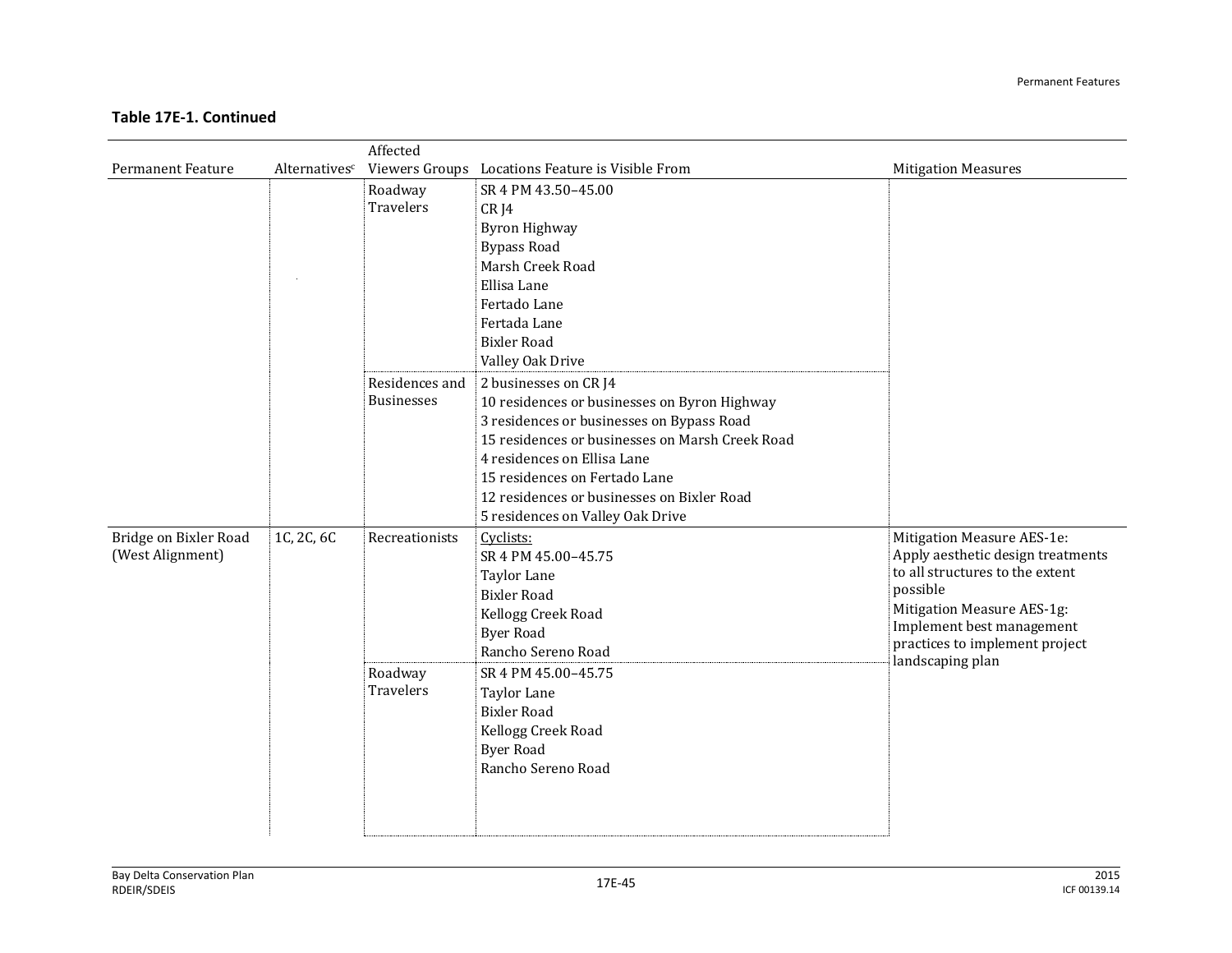|                                             |                           | Affected                            |                                                                                                                                                                                                                                                      |                                                                                                                                                                                                             |
|---------------------------------------------|---------------------------|-------------------------------------|------------------------------------------------------------------------------------------------------------------------------------------------------------------------------------------------------------------------------------------------------|-------------------------------------------------------------------------------------------------------------------------------------------------------------------------------------------------------------|
| <b>Permanent Feature</b>                    | Alternatives <sup>c</sup> |                                     | Viewers Groups Locations Feature is Visible From                                                                                                                                                                                                     | <b>Mitigation Measures</b>                                                                                                                                                                                  |
|                                             |                           | Residences and<br><b>Businesses</b> | 11 businesses on Taylor Lane<br>6 residences, businesses, or institutions on Bixler Road<br>4 residences on Byer Road                                                                                                                                |                                                                                                                                                                                                             |
| Bridge on Cow Poke<br>Lane (West Alignment) | 1C, 2C, 6C                | Recreationists                      | Cyclists:<br>East Cypress Road<br>Mahoney Lane<br>Cow Poke Lane<br>Tule Lane<br>Fire Place                                                                                                                                                           | Mitigation Measure AES-1e:<br>Apply aesthetic design treatments<br>to all structures to the extent<br>possible<br>Mitigation Measure AES-1g:<br>Implement best management<br>practices to implement project |
|                                             |                           | Roadway<br><b>Travelers</b>         | East Cypress Road<br>Mahoney Lane<br>Cow Poke Lane<br>Tule Lane<br>Fire Place                                                                                                                                                                        | landscaping plan                                                                                                                                                                                            |
|                                             |                           | Residences and<br><b>Businesses</b> | 16 residences or businesses on East Cypress Road<br>3 residences or farms on Tule Lane<br>3 residences or farms on Fire Place                                                                                                                        |                                                                                                                                                                                                             |
| Bridge on Eagle Lane<br>(West Alignment)    | 1C, 2C, 6C                | Recreationists                      | Cyclists:<br>Eagle Lane from Byron Highway to proposed canal alignment<br>Byron Highway from Eagle Lane to Delta Road<br>Mountain View Drive and Ironhorse Road near intersection<br>with Byron Highway<br>Private Club:<br>Approach to Hunting Club | Mitigation Measure AES-1e:<br>Apply aesthetic design treatments<br>to all structures to the extent<br>possible<br>Mitigation Measure AES-1g:<br>Implement best management<br>practices to implement project |
|                                             |                           | Roadway<br><b>Travelers</b>         | Eagle Lane from Byron Highway to proposed canal alignment<br>Byron Highway from Eagle Lane to Delta Road<br>Mountain View Drive and Ironhorse Road near intersection<br>with Byron Highway                                                           | landscaping plan                                                                                                                                                                                            |
|                                             |                           | Residences and<br><b>Businesses</b> | 8 residences on Eagle Lane<br>10 residences on Byron Highway<br>3 residences on Sunset Road                                                                                                                                                          |                                                                                                                                                                                                             |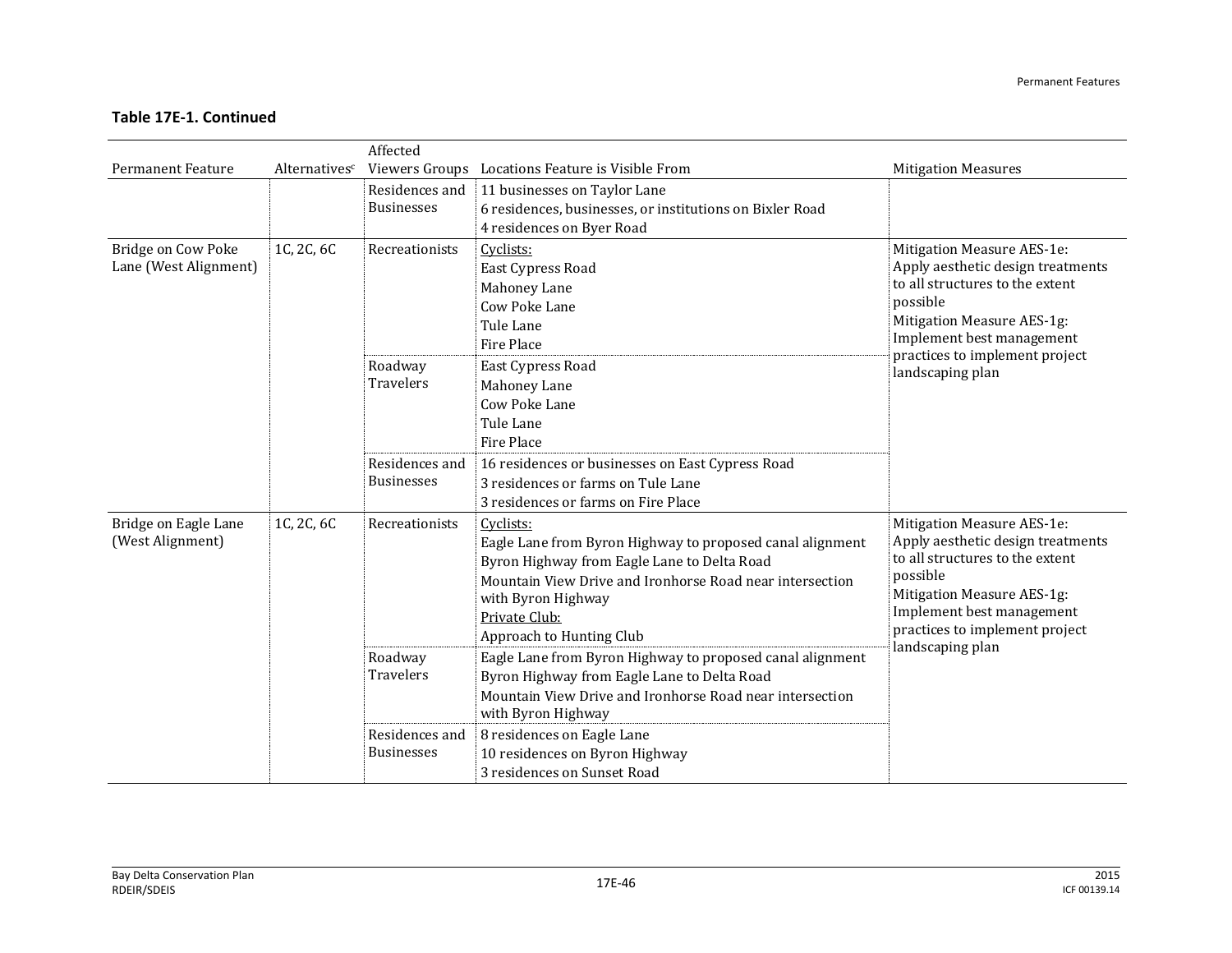|                                                                                                 |                           | Affected                                                           |                                                                                                                                                                                                                                                                                                                                                                                                                                                                                     |                                                                                                                                                                                                                                 |
|-------------------------------------------------------------------------------------------------|---------------------------|--------------------------------------------------------------------|-------------------------------------------------------------------------------------------------------------------------------------------------------------------------------------------------------------------------------------------------------------------------------------------------------------------------------------------------------------------------------------------------------------------------------------------------------------------------------------|---------------------------------------------------------------------------------------------------------------------------------------------------------------------------------------------------------------------------------|
| <b>Permanent Feature</b>                                                                        | Alternatives <sup>c</sup> |                                                                    | Viewers Groups Locations Feature is Visible From                                                                                                                                                                                                                                                                                                                                                                                                                                    | <b>Mitigation Measures</b>                                                                                                                                                                                                      |
| Bridge on Byron<br>Highway (West<br>Alignment)                                                  | 1C, 2C, 6C                | Recreationists                                                     | Cyclists:<br><b>Byron Highway</b><br><b>Holey Road</b><br>North Bruns Way<br><b>Bruns Road</b><br><b>Resort Users:</b><br>Lazy M Marina<br>Park Users:<br><b>Clifton Court Forebay</b>                                                                                                                                                                                                                                                                                              | Mitigation Measure AES-1e:<br>Apply aesthetic design treatments<br>to all structures to the extent<br>possible<br>Mitigation Measure AES-1g:<br>Implement best management<br>practices to implement project<br>landscaping plan |
|                                                                                                 |                           | Roadway<br><b>Travelers</b><br>Residences and<br><b>Businesses</b> | <b>Byron Highway</b><br><b>Holey Road</b><br>North Bruns Way<br><b>Bruns Road</b><br>2 residences or farms on North Bruns Way<br>1 residence or farm on Bruns Road                                                                                                                                                                                                                                                                                                                  |                                                                                                                                                                                                                                 |
| On-bank fish screens<br>near Locke and Walnut<br>Grove (Through<br>Delta/Separate<br>Corridors) | $\mathbf{q}$              | Recreationists                                                     | Cyclists:<br>SR 160 PM 13.25-15.25<br>River Road, opposite PM SR 160 14-15.25<br>Isleton Road, opposite PM SR 160 13.25-14<br>Roads in Grand Island Estates and Walnut Grove at intersection<br>with SR 160 and River Road<br>Water-based:<br>Along SR 160 PM 13.25-15.25                                                                                                                                                                                                           | Mitigation Measure AES-1e:<br>Apply aesthetic design treatments<br>to all structures to the extent<br>possible<br>Mitigation Measure AES-1g:<br>Implement best management<br>practices to implement project<br>landscaping plan |
|                                                                                                 |                           | Roadway<br><b>Travelers</b><br>Residences and<br><b>Businesses</b> | SR 160 PM 13.25-15.25<br>River Road, opposite PM SR 160 14-15.25<br>Isleton Road, opposite PM SR 160 13.25-14<br>Roads in Grand Island Estates and Walnut Grove at intersection<br>with SR 160 and River Road<br>Concentration of residences and businesses along:<br>SR 160 PM 13.25-15.25<br>River Road, opposite PM SR 160 14-15.25<br>Isleton Road, opposite PM SR 160 13.25-14<br>Roads in Grand Island Estates and Walnut Grove at intersection<br>with SR 160 and River Road |                                                                                                                                                                                                                                 |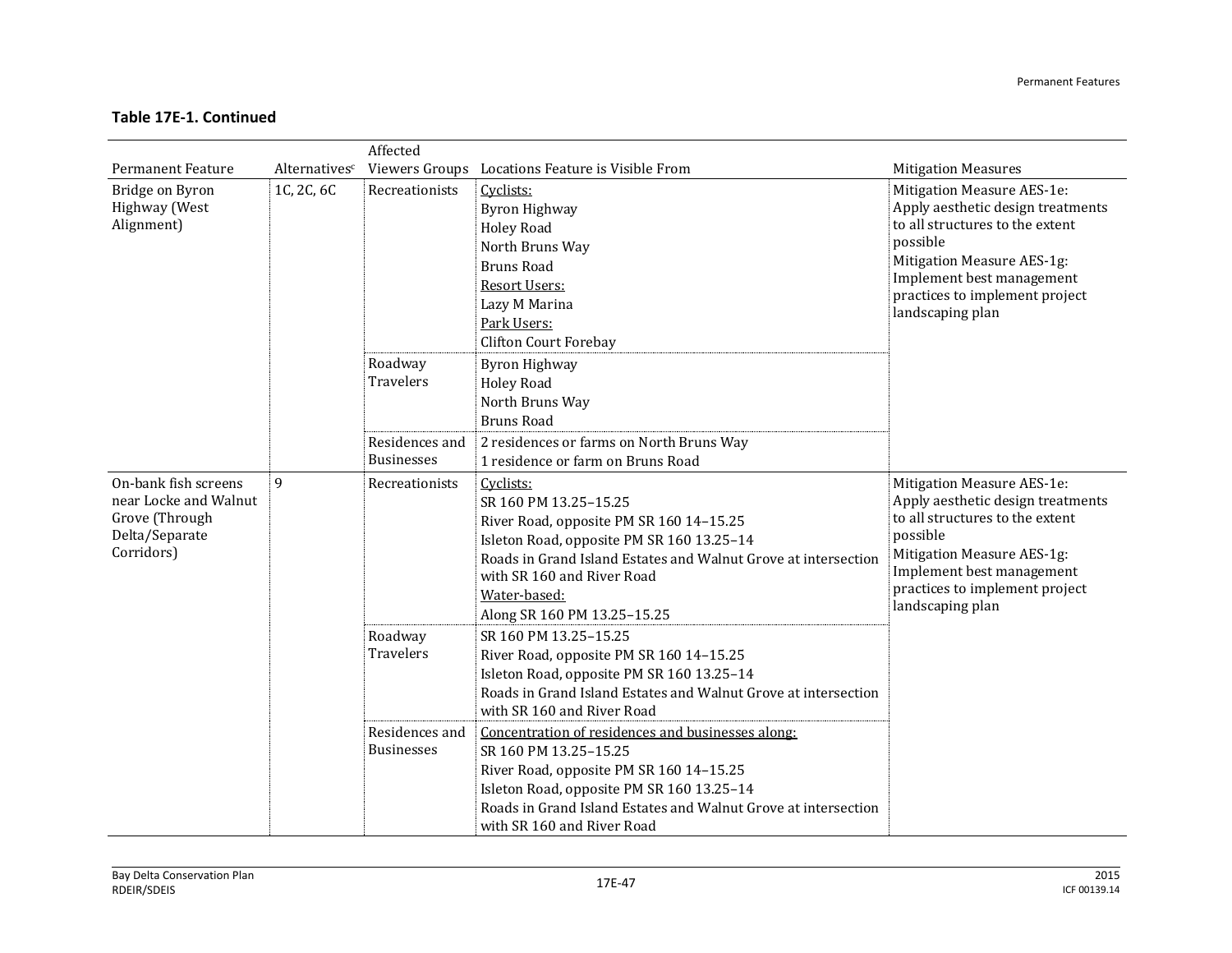|                                                                                                                                                   |                    | Affected                                                                             |                                                                                                                                                                                                                                                                                                                           |                                                                                                                                                                                                                                                               |
|---------------------------------------------------------------------------------------------------------------------------------------------------|--------------------|--------------------------------------------------------------------------------------|---------------------------------------------------------------------------------------------------------------------------------------------------------------------------------------------------------------------------------------------------------------------------------------------------------------------------|---------------------------------------------------------------------------------------------------------------------------------------------------------------------------------------------------------------------------------------------------------------|
| <b>Permanent Feature</b><br>Operable Barrier and<br>12 kV Transmission<br>Lines on The Meadows<br>Slough (Through<br>Delta/Separate<br>Corridors) | Alternativesc<br>9 | Recreationists<br>Roadway<br>Travelers<br>Residences and<br><b>Businesses</b>        | Viewers Groups Locations Feature is Visible From<br>Cyclists:<br>SR 160 PM 15-15.25<br>River Road, opposite PM SR 160 15-15.25<br>Water-based:<br>Along SR 160 PM 13.25-15.25<br>SR 160 PM 15-15.25<br>River Road, opposite PM SR 160 15-15.25<br>Concentration of residences and businesses along:<br>SR 160 PM 15-15.25 | <b>Mitigation Measures</b><br>Mitigation Measure AES-1e:<br>Apply aesthetic design treatments<br>to all structures to the extent<br>possible<br>Mitigation Measure AES-1g:<br>Implement best management<br>practices to implement project<br>landscaping plan |
| Operable Barrier and<br>12 kV Transmission<br><b>Lines on Snodgrass</b><br>Slough (Through<br>Delta/Separate<br>Corridors)                        | 9                  | Recreationists<br>Roadway<br><b>Travelers</b><br>Residences and<br><b>Businesses</b> | River Road, opposite PM SR 160 15-15.25<br>Cyclists/Hikers:<br><b>Using Levee Road</b><br>Water-based:<br>On Snodgrass Slough<br>None<br>None                                                                                                                                                                             | Mitigation Measure AES-1e:<br>Apply aesthetic design treatments<br>to all structures to the extent<br>possible<br>Mitigation Measure AES-1g:<br>Implement best management<br>practices to implement project<br>landscaping plan                               |
| Operable Barrier and<br>12 kV Transmission<br>Lines on Delta Cross<br>Channel (Through<br>Delta/Separate<br>Corridors)                            | $\mathbf{q}$       | Recreationists<br>Roadway<br><b>Travelers</b>                                        | Cyclists:<br>SR 160 PM 14.25-14.5<br>River Road, opposite PM SR 160 14.25-14.5<br>Levee Road<br>Water-based:<br>Along SR 160 PM 13.25-15.25<br>Delta Cross Channel<br>Park:<br>Off of Levee Road<br>SR 160 PM 14.25-14.5<br>River Road, opposite PM SR 160 14.25-14.5<br>Levee Road                                       | Mitigation Measure AES-1e:<br>Apply aesthetic design treatments<br>to all structures to the extent<br>possible<br>Mitigation Measure AES-1g:<br>Implement best management<br>practices to implement project<br>landscaping plan                               |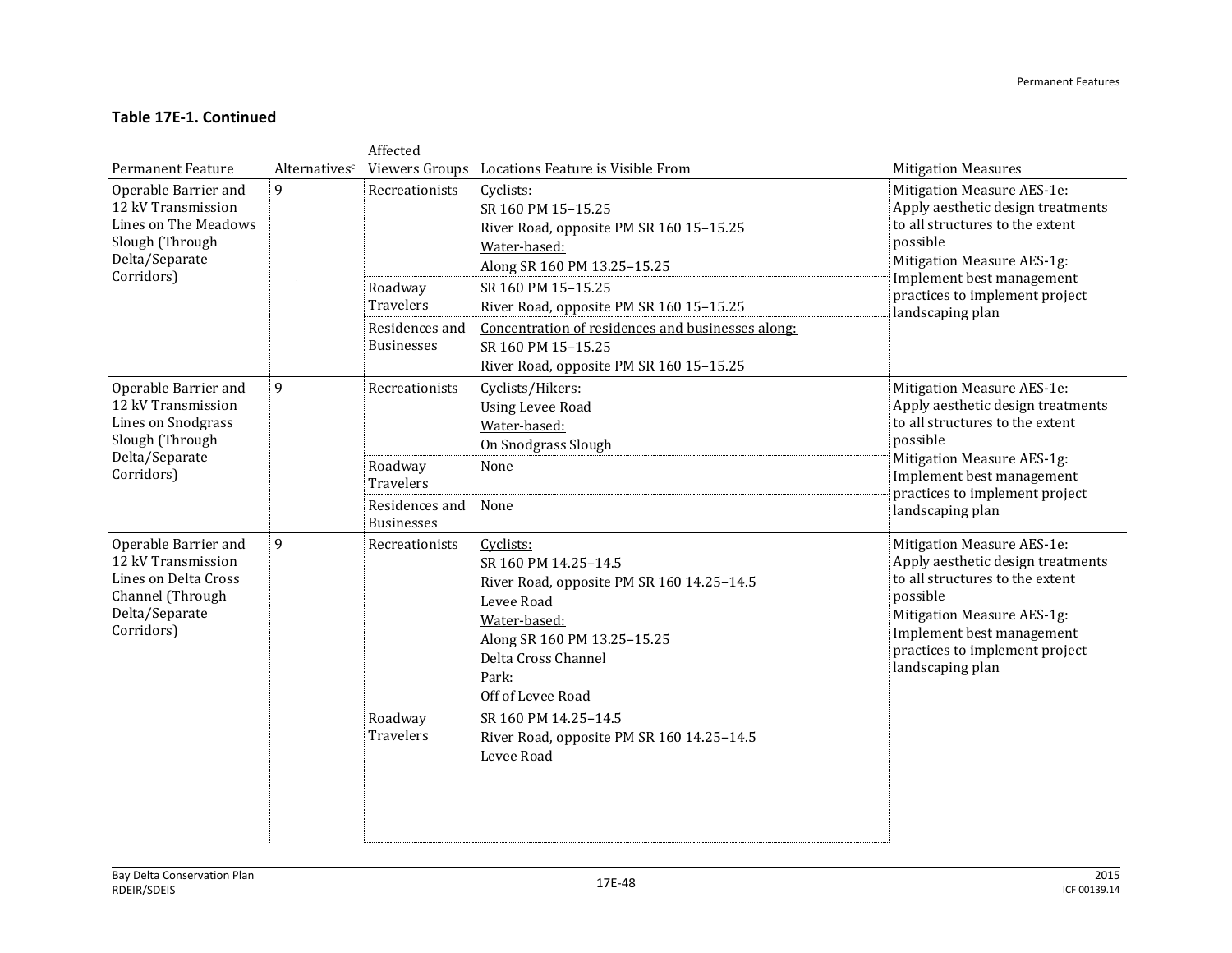|                              |               | Affected          |                                                                |                                                             |
|------------------------------|---------------|-------------------|----------------------------------------------------------------|-------------------------------------------------------------|
| <b>Permanent Feature</b>     | Alternativesc |                   | Viewers Groups Locations Feature is Visible From               | <b>Mitigation Measures</b>                                  |
|                              |               | Residences and    | Concentration of residences and businesses along:              |                                                             |
|                              |               | <b>Businesses</b> | SR 160 PM 13.25-15.25                                          |                                                             |
|                              |               |                   | River Road, opposite PM SR 160 14-15.25                        |                                                             |
|                              |               |                   | Isleton Road, opposite PM SR 160 13.25-14                      |                                                             |
|                              |               |                   | Roads in Grand Island Estates and Walnut Grove at intersection |                                                             |
|                              |               |                   | with SR 160 and River Road                                     |                                                             |
| Operable Barrier and         | 9             | Recreationists    | Cyclists:                                                      | Mitigation Measure AES-1e:                                  |
| 12 kV Transmission           |               |                   | River Road                                                     | Apply aesthetic design treatments                           |
| Lines on Georgiana           |               |                   | <b>Isleton Road</b>                                            | to all structures to the extent                             |
| Slough (Through              |               |                   | Andrus Island Road                                             | possible                                                    |
| Delta/Separate<br>Corridors) |               |                   | Levee Road                                                     | Mitigation Measure AES-1g:<br>Implement best management     |
|                              |               |                   | Water-based:                                                   | practices to implement project                              |
|                              |               |                   | Along SR 160 PM 14-14.10                                       | landscaping plan                                            |
|                              |               |                   | Georgiana Slough                                               |                                                             |
|                              |               | Roadway           | <b>River Road</b>                                              |                                                             |
|                              |               | <b>Travelers</b>  | <b>Isleton Road</b>                                            |                                                             |
|                              |               |                   | Andrus Island Road                                             |                                                             |
|                              |               | Residences and    | 1 boat house west of River Road, south of bridge               |                                                             |
|                              |               | <b>Businesses</b> | 2 residences west of River Road, north of bridge               |                                                             |
| Operable Barrier and         | 9             | Recreationists    | Water-based:                                                   | Mitigation Measure AES-1e:                                  |
| 12 kV Transmission           |               |                   | On Mokolumne River                                             | Apply aesthetic design treatments                           |
| Lines on Mokolumne           |               | Roadway           | None                                                           | to all structures to the extent                             |
| River (Through               |               | <b>Travelers</b>  |                                                                | possible                                                    |
| Delta/Separate<br>Corridors) |               | Residences and    | None                                                           | Mitigation Measure AES-1g:                                  |
|                              |               | <b>Businesses</b> |                                                                | Implement best management<br>practices to implement project |
|                              |               |                   |                                                                | landscaping plan                                            |
|                              |               |                   |                                                                |                                                             |
|                              |               |                   |                                                                |                                                             |
|                              |               |                   |                                                                |                                                             |
|                              |               |                   |                                                                |                                                             |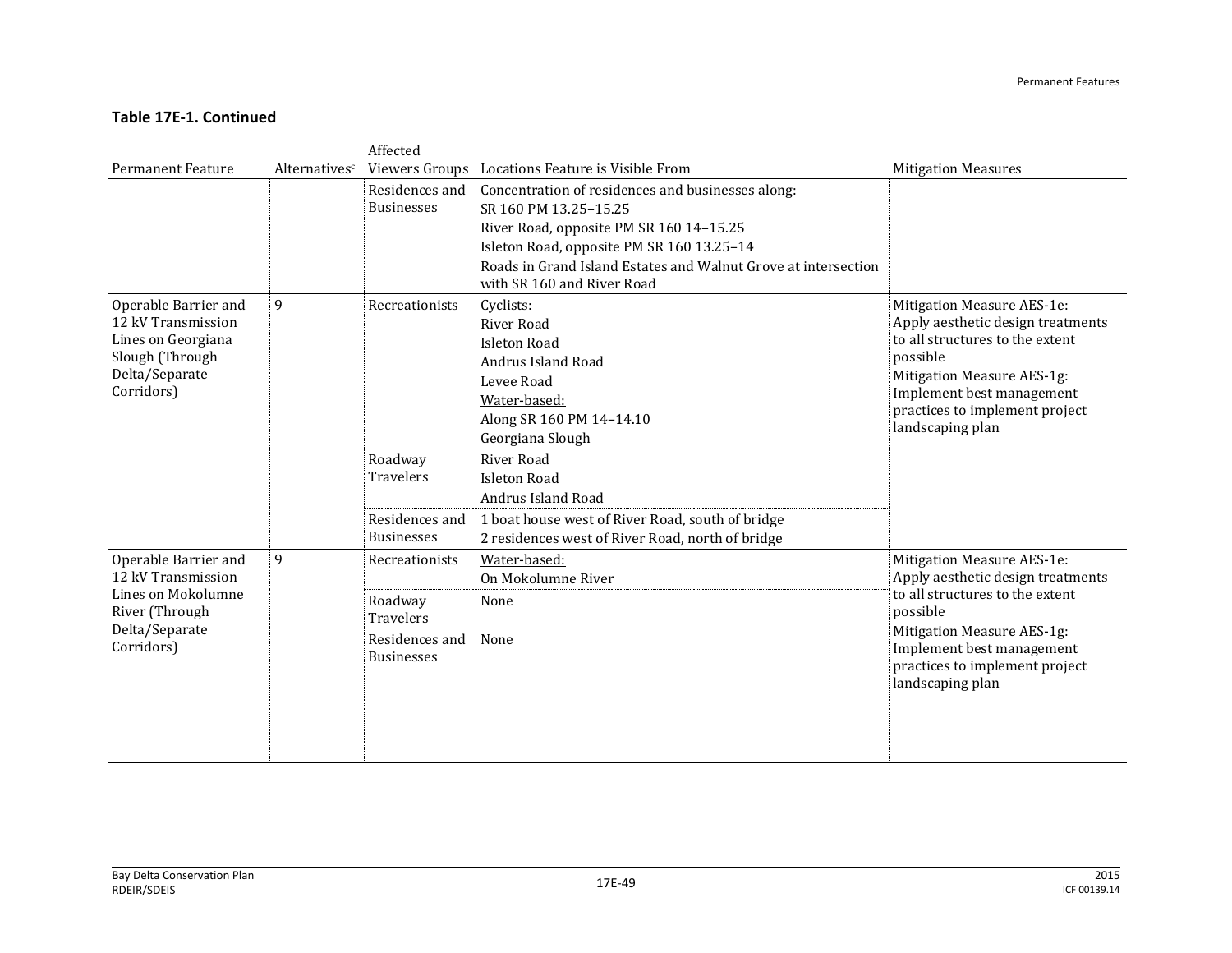|                                                                                                    |               | Affected                               |                                                                                                               |                                                                                                                                                                                                                                                                                                                                                                                 |
|----------------------------------------------------------------------------------------------------|---------------|----------------------------------------|---------------------------------------------------------------------------------------------------------------|---------------------------------------------------------------------------------------------------------------------------------------------------------------------------------------------------------------------------------------------------------------------------------------------------------------------------------------------------------------------------------|
| <b>Permanent Feature</b>                                                                           | Alternativesc |                                        | Viewers Groups Locations Feature is Visible From                                                              | <b>Mitigation Measures</b>                                                                                                                                                                                                                                                                                                                                                      |
| $\mathbf{q}$<br>Operable Barrier and<br>12 kV Transmission<br>Lines on Fisherman's                 |               | Recreationists                         | Water-based:<br>San Joaquin River<br>Fisherman's Cut                                                          | Mitigation Measure AES-1e:<br>Apply aesthetic design treatments<br>to all structures to the extent                                                                                                                                                                                                                                                                              |
| Cut (Through Delta/<br>Separate Corridors)                                                         |               | Roadway<br><b>Travelers</b>            | None                                                                                                          | possible<br>Mitigation Measure AES-1g:<br>Implement best management                                                                                                                                                                                                                                                                                                             |
|                                                                                                    |               | Residences and<br><b>Businesses</b>    | 6-10 houses, boat homes, or cabins on Bradford Island along<br>Fisherman's Cut                                | practices to implement project<br>landscaping plan                                                                                                                                                                                                                                                                                                                              |
| Operable Barrier,<br>Pumping Plant, and 12<br>kV Transmission Lines                                | $\mathbf{q}$  | Recreationists                         | Water-based:<br>San Joaquin River<br>Old River                                                                | Mitigation Measure AES-1e:<br>Apply aesthetic design treatments<br>to all structures to the extent                                                                                                                                                                                                                                                                              |
| on the Head of Old<br>River (Franks Tract)<br>(Through                                             |               | Roadway<br>Travelers<br>Residences and | None<br>None                                                                                                  | possible<br>Mitigation Measure AES-1g:<br>Implement best management                                                                                                                                                                                                                                                                                                             |
| Delta/Separate<br>Corridors)                                                                       |               | <b>Businesses</b>                      |                                                                                                               | practices to implement project<br>landscaping plan                                                                                                                                                                                                                                                                                                                              |
| Operable Barrier and<br>12 kV Transmission<br>Lines on Old River                                   | 9             | Recreationists                         | Water-based:<br>Middle River<br><b>Connection Slough</b>                                                      | Mitigation Measure AES-1e:<br>Apply aesthetic design treatments<br>to all structures to the extent<br>possible<br>Mitigation Measure AES-1g:<br>Implement best management<br>practices to implement project<br>landscaping plan<br>Mitigation Measure AES-1e:<br>Apply aesthetic design treatments<br>to all structures to the extent<br>possible<br>Mitigation Measure AES-1g: |
| connection to Middle<br>River (Connection                                                          |               | Roadway<br><b>Travelers</b>            | South Bacon Island Road                                                                                       |                                                                                                                                                                                                                                                                                                                                                                                 |
| Slough) (Through<br>Delta/Separate<br>Corridors)                                                   |               | Residences and<br><b>Businesses</b>    | 1 residence northwest of barrier on Mandeville Island                                                         |                                                                                                                                                                                                                                                                                                                                                                                 |
| Operable Barrier and<br>12 kV Transmission<br>Lines on Railroad Cut<br>(Through)<br>Delta/Separate | $\mathbf{q}$  | Recreationists                         | Cyclists:<br><b>Bacon Island Road</b><br>Water-based:<br>Middle River<br><b>Connection Slough</b>             |                                                                                                                                                                                                                                                                                                                                                                                 |
| Corridors)                                                                                         |               | Roadway<br>Travelers                   | <b>Bacon Island Road</b>                                                                                      | Implement best management<br>practices to implement project<br>landscaping plan                                                                                                                                                                                                                                                                                                 |
|                                                                                                    |               | Residences and<br><b>Businesses</b>    | Bullfrog Landing Marina on Bacon Island Road<br>Several residences/farm on Bacon Island north of Railroad Cut |                                                                                                                                                                                                                                                                                                                                                                                 |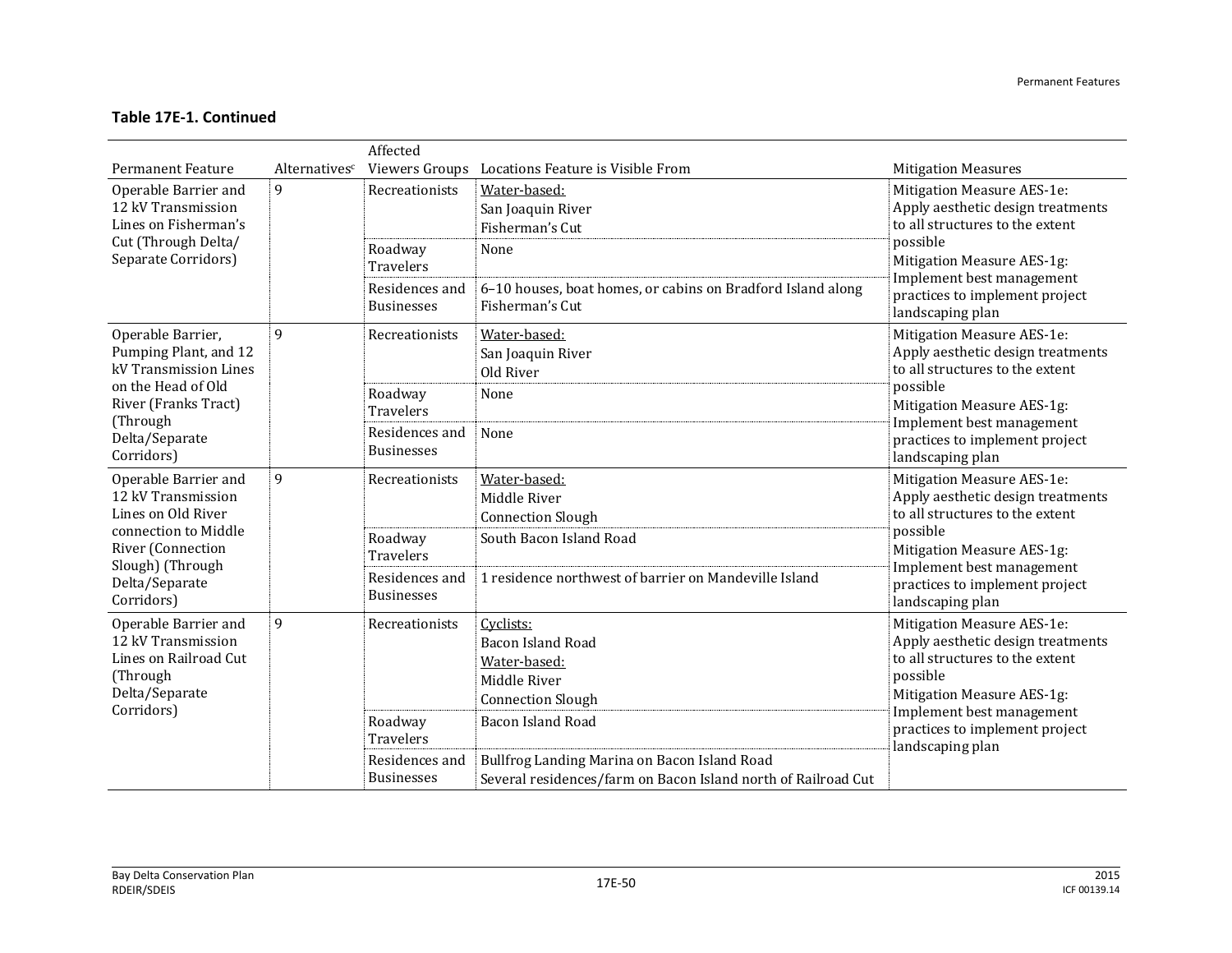|                                                                                                                          | Affected                  |                                                                    |                                                                                                                                            |                                                                                                                                                                                                                                 |  |  |
|--------------------------------------------------------------------------------------------------------------------------|---------------------------|--------------------------------------------------------------------|--------------------------------------------------------------------------------------------------------------------------------------------|---------------------------------------------------------------------------------------------------------------------------------------------------------------------------------------------------------------------------------|--|--|
| <b>Permanent Feature</b>                                                                                                 | Alternatives <sup>c</sup> |                                                                    | Viewers Groups Locations Feature is Visible From                                                                                           | <b>Mitigation Measures</b>                                                                                                                                                                                                      |  |  |
| Operable Barrier and<br>12 kV Transmission<br>Lines on Woodward<br>Canal (Through<br>Delta/Separate                      | $\mathbf{q}$              | Recreationists<br>Roadway<br><b>Travelers</b>                      | Water-based:<br>Middle River<br><b>Woodward Canal</b><br>Woodward Island Road                                                              | Mitigation Measure AES-1e:<br>Apply aesthetic design treatments<br>to all structures to the extent<br>possible<br>Mitigation Measure AES-1g:                                                                                    |  |  |
| Corridors)                                                                                                               |                           | Residences and<br><b>Businesses</b>                                | 1 residence or farm on Bacon Island Road across from barrier                                                                               | Implement best management<br>practices to implement project<br>landscaping plan                                                                                                                                                 |  |  |
| 9<br>Operable Barrier and<br>12 kV Transmission<br>Lines on Threemile<br>Slough (Through<br>Delta/Separate<br>Corridors) |                           | Recreationists                                                     | Water-based:<br>Threemile Slough<br>Sacramento River<br>Park:<br>Brannan Island SRA along Threemile Slough                                 | Mitigation Measure AES-1e:<br>Apply aesthetic design treatments<br>to all structures to the extent<br>possible<br>Mitigation Measure AES-1g:<br>Implement best management<br>practices to implement project<br>landscaping plan |  |  |
|                                                                                                                          |                           | Roadway<br><b>Travelers</b><br>Residences and<br><b>Businesses</b> | SR 160 PM 7-7.25. bridge over Threemile Slough<br>1 residence and 1 residence and farm or business south of<br>Sherman Island East Le Road |                                                                                                                                                                                                                                 |  |  |
| Operable Barrier,<br>Pumping Plant, and 12                                                                               | $\mathbf{q}$              | Recreationists                                                     | Water-based:<br>Middle River                                                                                                               | Mitigation Measure AES-1e:<br>Apply aesthetic design treatments                                                                                                                                                                 |  |  |
| kV Transmission Lines<br>on Middle River (South<br>of SR 4) (Through                                                     |                           | Roadway<br><b>Travelers</b>                                        | South Klein Road                                                                                                                           | to all structures to the extent<br>possible                                                                                                                                                                                     |  |  |
| Delta/Separate<br>Corridors)                                                                                             |                           | Residences and<br><b>Businesses</b>                                | 1 residence or farm south of South Klein Road                                                                                              | Mitigation Measure AES-1g:<br>Implement best management<br>practices to implement project<br>landscaping plan                                                                                                                   |  |  |
| Operable Barrier and<br>12 kV Transmission<br>Lines on Victoria Canal<br>(Through<br>Delta/Separate<br>Corridors)        | $\mathbf{q}$              | Recreationists                                                     | Water-based:<br>Old River<br>Victoria Canal                                                                                                | Mitigation Measure AES-1e:<br>Apply aesthetic design treatments<br>to all structures to the extent                                                                                                                              |  |  |
|                                                                                                                          |                           | Roadway<br><b>Travelers</b>                                        | None                                                                                                                                       | possible<br>Mitigation Measure AES-1g:<br>Implement best management                                                                                                                                                             |  |  |
|                                                                                                                          |                           | Residences and<br><b>Businesses</b>                                | None                                                                                                                                       | practices to implement project<br>landscaping plan                                                                                                                                                                              |  |  |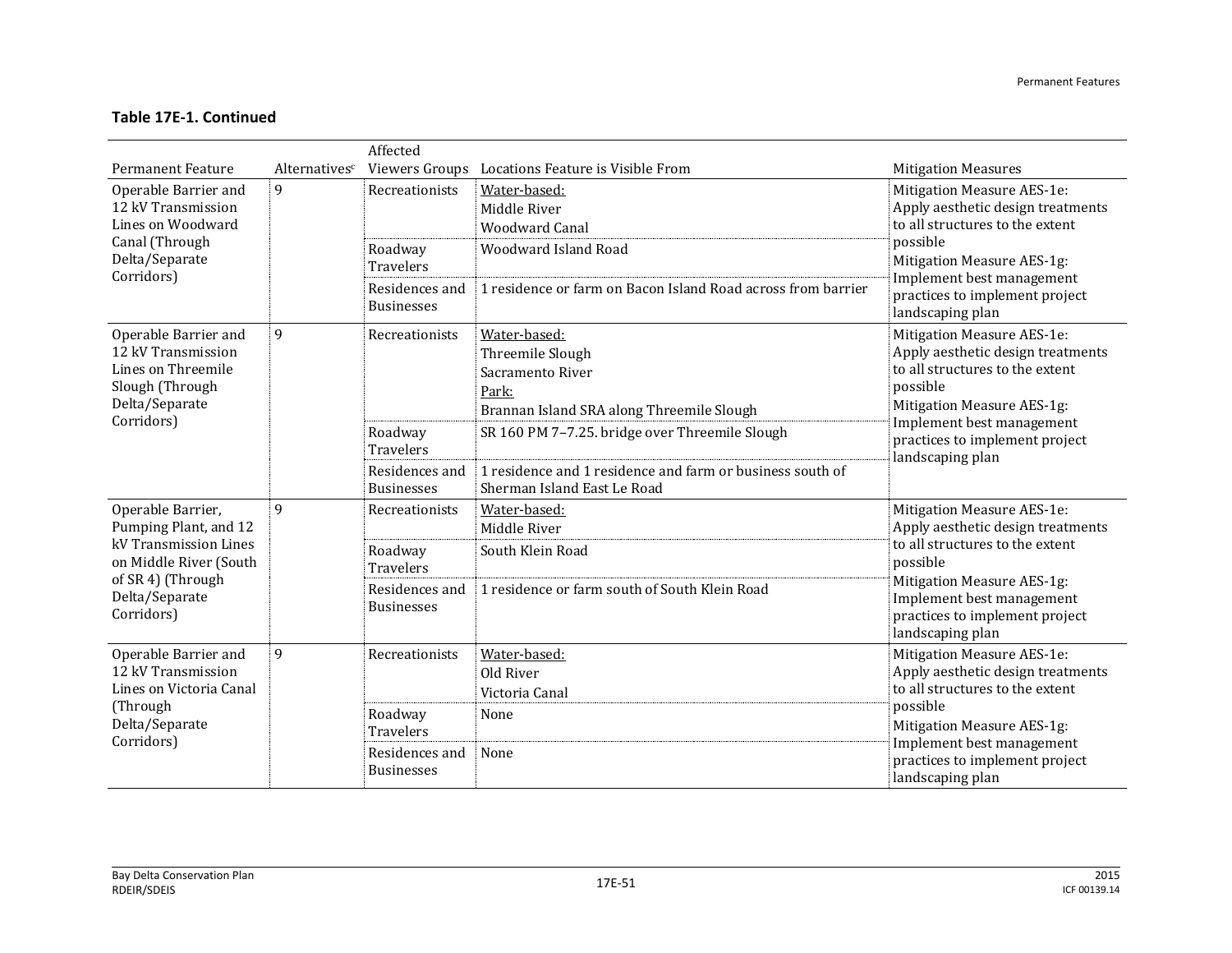|                                                                                                                                                       |                           | Affected                                                                             |                                                                                                                                                                                                                                                                                                     |                                                                                                                                                                                                                                                    |
|-------------------------------------------------------------------------------------------------------------------------------------------------------|---------------------------|--------------------------------------------------------------------------------------|-----------------------------------------------------------------------------------------------------------------------------------------------------------------------------------------------------------------------------------------------------------------------------------------------------|----------------------------------------------------------------------------------------------------------------------------------------------------------------------------------------------------------------------------------------------------|
| <b>Permanent Feature</b>                                                                                                                              | Alternativesc             | Viewers Groups                                                                       | Locations Feature is Visible From                                                                                                                                                                                                                                                                   | <b>Mitigation Measures</b>                                                                                                                                                                                                                         |
| Operable Barrier,<br>Pumping Plant, and 12<br>kV Transmission Lines<br>on San Joaquin River,<br>near Lathrop (Through<br>Delta/Separate<br>Corridors) | 9                         | Recreationists<br>Roadway<br><b>Travelers</b><br>Residences and<br><b>Businesses</b> | Water-based:<br>San Joaquin River<br>Old River<br>Cohen Road<br>None                                                                                                                                                                                                                                | Mitigation Measure AES-1e:<br>Apply aesthetic design treatments<br>to all structures to the extent<br>possible<br>Mitigation Measure AES-1g:<br>Implement best management<br>practices to implement project<br>landscaping plan                    |
| 69 kV Transmission<br>Lines <sup>g</sup> between Intake 1<br>and Intermediate<br>Forebay<br>(Pipeline/Tunnel<br>Alignment)                            | 1A, 2A, 3, 5,<br>6A, 7, 8 | Recreationists<br>Roadway<br>Travelers                                               | Cyclists:<br>SR 160 PM 23.75-32.75<br>Lambert Road, from intersection with SR 160 to Elk Slough<br>Water-based:<br>SR 160 PM 23.75-29.75<br>SR 160 PM 23.75-32.75<br>Hood Franklin Road near intersection with SR 160<br>Scribner Road<br>Lambert Road, from intersection with SR 160 to Elk Slough | Mitigation Measure AES-1a:<br>Locate new transmission lines and<br>access routes to minimize the<br>removal of trees and shrubs and<br>pruning needed to accommodate<br>transmission lines and<br>underground transmission lines<br>where feasible |
|                                                                                                                                                       |                           | Residences and<br><b>Businesses</b>                                                  | Along SR 160 PM 23.75-32.75<br>CH E9 opposite SR 160 PM 23.75-32.75                                                                                                                                                                                                                                 |                                                                                                                                                                                                                                                    |
| 69 kV Transmission<br>Liness between Intake 2<br>and Intake 5 (Alignment<br>Pipeline/Tunnel<br>Alignment)                                             | $\overline{4}$            | Recreationists                                                                       | Cyclists:<br>SR 160 PM 23.75-32.75<br>Lambert Road, from intersection with SR 160 to Elk Slough<br>Water-based:<br>SR 160 PM 23.75-29.75                                                                                                                                                            | Mitigation Measure AES-1a:<br>Locate new transmission lines and<br>access routes to minimize the<br>removal of trees and shrubs and<br>pruning needed to accommodate<br>transmission lines and                                                     |
|                                                                                                                                                       |                           | Roadway<br><b>Travelers</b><br>Residences and<br><b>Businesses</b>                   | SR 160 PM 23.75-32.75<br>Hood Franklin Road near intersection with SR 160<br>Scribner Road<br>Lambert Road, from intersection with SR 160 to Elk Slough<br>Along SR 160 PM 23.75-32.75<br>CH E9 opposite SR 160 PM 23.75-32.75                                                                      | underground transmission lines<br>where feasible                                                                                                                                                                                                   |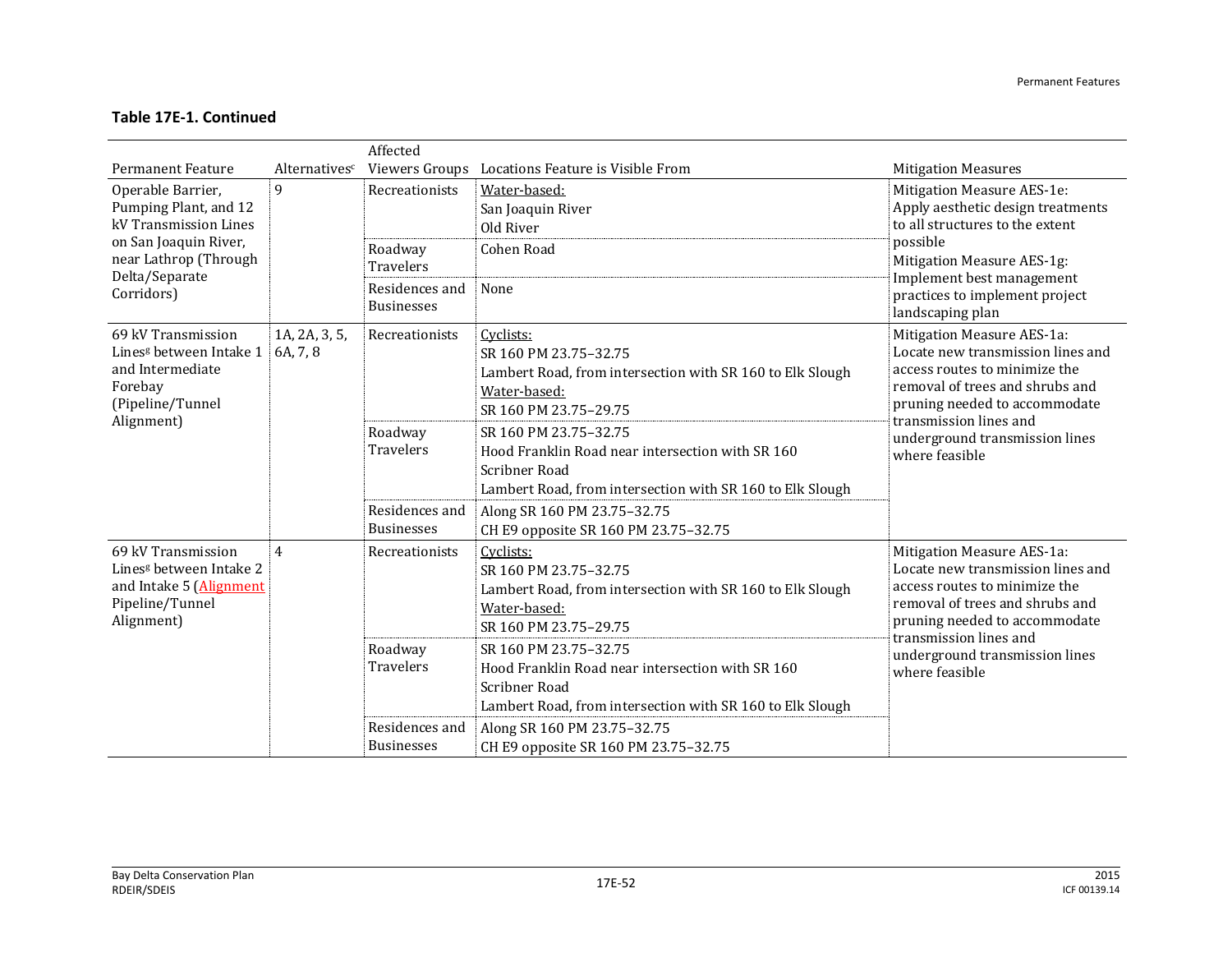#### Permanent Features

|                          |               | Affected       |                                                          |                                   |
|--------------------------|---------------|----------------|----------------------------------------------------------|-----------------------------------|
| <b>Permanent Feature</b> | Alternativesc |                | Viewers Groups Locations Feature is Visible From         | <b>Mitigation Measures</b>        |
| 230 kV Transmission      | 1A, 2A, 3, 5, | Recreationists | Cyclists:                                                | Mitigation Measure AES-1a:        |
| Lines Intermediate       | 6A, 7, 8      |                | Lambert Road                                             | Locate new transmission lines and |
| Forebay to Byron Tract   |               |                | Russell Road                                             | access routes to minimize the     |
| Forebay (North-South     |               |                | Vouvray Lane                                             | removal of trees and shrubs and   |
| option)                  |               |                | Herzog Road                                              | pruning needed to accommodate     |
| (Pipeline/Tunnel         |               |                | Alfalfa Plant Road                                       | transmission lines and            |
| Alignment)               |               |                | Vorden Road                                              | underground transmission lines    |
|                          |               |                | Twin Cities Road                                         | where feasible                    |
|                          |               |                | River Road, opposite SR 160 PM 15.5-16.5 and 12.5-13.5   |                                   |
|                          |               |                | SR 160 PM 15.5-16.5 and 12.5-13.5                        |                                   |
|                          |               |                | Andrus Island Road                                       |                                   |
|                          |               |                | SR 12 PM 2-3                                             |                                   |
|                          |               |                | Venice Island Road                                       |                                   |
|                          |               |                | South Bacon Island Road                                  |                                   |
|                          |               |                | Mandeville Island Road                                   |                                   |
|                          |               |                | SR 4 PM 0-1.75                                           |                                   |
|                          |               |                | Kelsoe Road                                              |                                   |
|                          |               |                | Lindemann Road                                           |                                   |
|                          |               |                | Herdlyn Road                                             |                                   |
|                          |               |                | <b>Byron Highway</b>                                     |                                   |
|                          |               |                | <b>Bruns Road</b>                                        |                                   |
|                          |               |                | Water-based:                                             |                                   |
|                          |               |                | Sacramento River along SR 160 PM 15.5-16.5 and 12.5-13.5 |                                   |
|                          |               |                | Georgiana Slough                                         |                                   |
|                          |               |                | North Fork Mokelumne River                               |                                   |
|                          |               |                | South Fork Mokelumne River                               |                                   |
|                          |               |                | <b>Lindsey Slough</b>                                    |                                   |
|                          |               |                | San Joaquin River                                        |                                   |
|                          |               |                | Old River                                                |                                   |
|                          |               |                | Middle River                                             |                                   |
|                          |               |                | Railroad Cut                                             |                                   |
|                          |               |                | <b>Woodward Canal</b>                                    |                                   |
|                          |               |                | <b>West Canal</b>                                        |                                   |
|                          |               |                | Victoria Canal                                           |                                   |
|                          |               |                | Fabian and Bell Canal                                    |                                   |
|                          |               |                | <b>Grant Line Canal</b>                                  |                                   |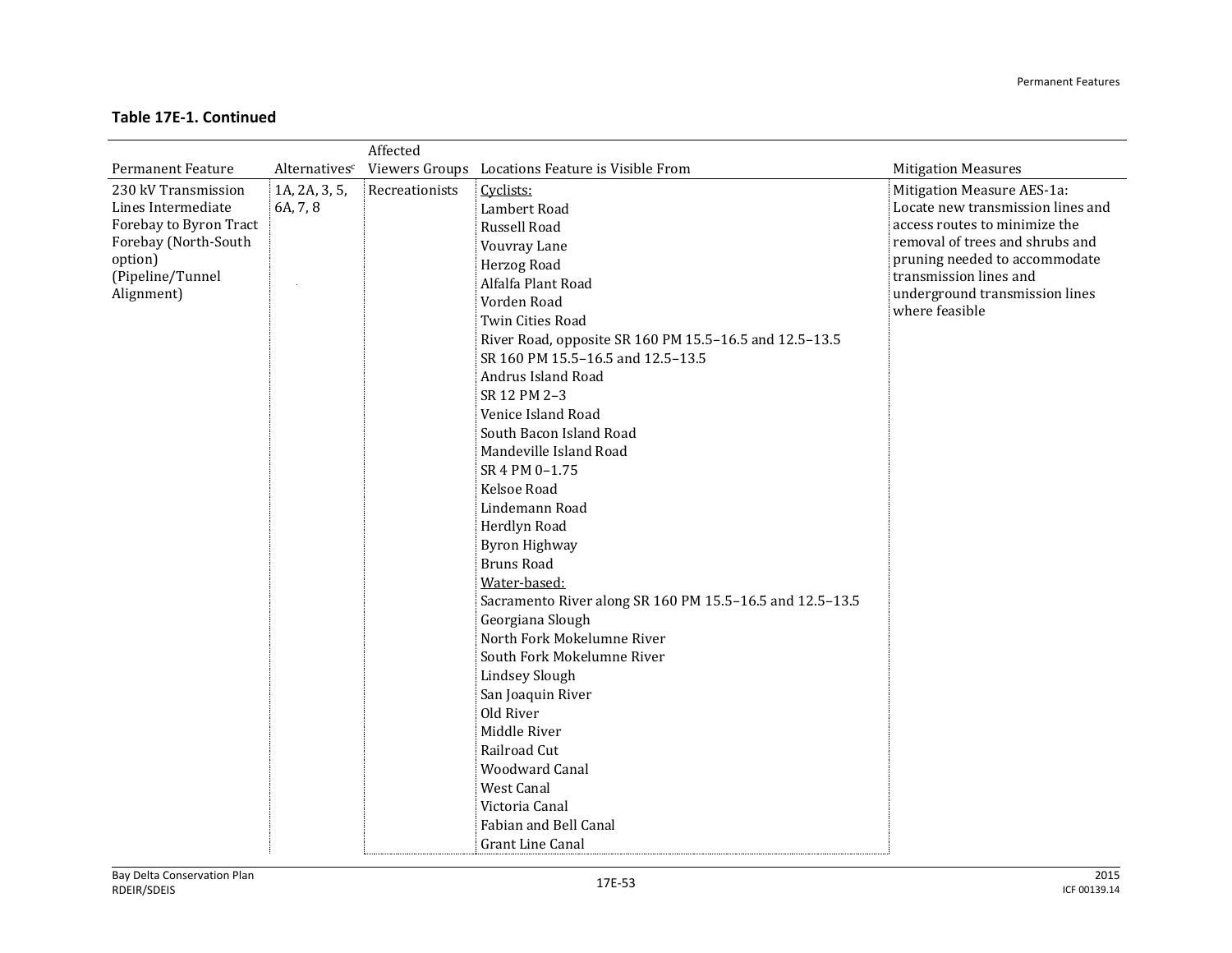|                          |               | Affected          |                                                             |                            |
|--------------------------|---------------|-------------------|-------------------------------------------------------------|----------------------------|
| <b>Permanent Feature</b> | Alternativesc |                   | Viewers Groups Locations Feature is Visible From            | <b>Mitigation Measures</b> |
|                          |               | Roadway           | Lambert Road                                                |                            |
|                          |               | <b>Travelers</b>  | Russell Road                                                |                            |
|                          |               |                   | Vouvray Lane                                                |                            |
|                          |               |                   | Herzog Road                                                 |                            |
|                          |               |                   | Alfalfa Plant Road                                          |                            |
|                          |               |                   | Vorden Road                                                 |                            |
|                          |               |                   | Twin Cities Road                                            |                            |
|                          |               |                   | River Road, opposite SR 160 PM 15.5-16.5 and 12.5-13.5      |                            |
|                          |               |                   | SR 160 PM 15.5-16.5 and 12.5-13.5                           |                            |
|                          |               |                   | Andrus Island Road                                          |                            |
|                          |               |                   | SR 12 PM 2-3                                                |                            |
|                          |               |                   | Venice Island Road                                          |                            |
|                          |               |                   | South Bacon Island Road                                     |                            |
|                          |               |                   | Mandeville Island Road                                      |                            |
|                          |               |                   | SR 4 PM 0-1.75                                              |                            |
|                          |               |                   | Kelsoe Road                                                 |                            |
|                          |               |                   | Lindemann Road                                              |                            |
|                          |               |                   | Herdlyn Road                                                |                            |
|                          |               |                   | <b>Byron Highway</b>                                        |                            |
|                          |               |                   | <b>Bruns Road</b>                                           |                            |
|                          |               | Residences and    | 1 residence north and 2 residences south of Lambert Road    |                            |
|                          |               | <b>Businesses</b> | Ehrhardt Estates Winery on Vouvray Lane                     |                            |
|                          |               |                   | 1 business at western end of Alfalfa Plant Road             |                            |
|                          |               |                   | 1 residence east of Herzog Road                             |                            |
|                          |               |                   | 2 residences south of Vorden Road                           |                            |
|                          |               |                   | 1 business south of Twin Cities Road                        |                            |
|                          |               |                   | Several residences River Road, opposite SR 160 PM 15.5-16.5 |                            |
|                          |               |                   | and 12.5-13.5                                               |                            |
|                          |               |                   | Several residences SR 160 PM 15.5-16.5 and 12.5-13.5        |                            |
|                          |               |                   | Several residences Andrus Island Road and Georgiana Slough  |                            |
|                          |               |                   | 4 residences north of SR 12 PM 2-3                          |                            |
|                          |               |                   | 2 residences/farms on Bacon Island                          |                            |
|                          |               |                   | 1 residence/farm on Woodward Island                         |                            |
|                          |               |                   | 1 farm to south of SR 4 PM 1.25                             |                            |
|                          |               |                   | Concentration of residence in area of Kelsoe and Lindemann  |                            |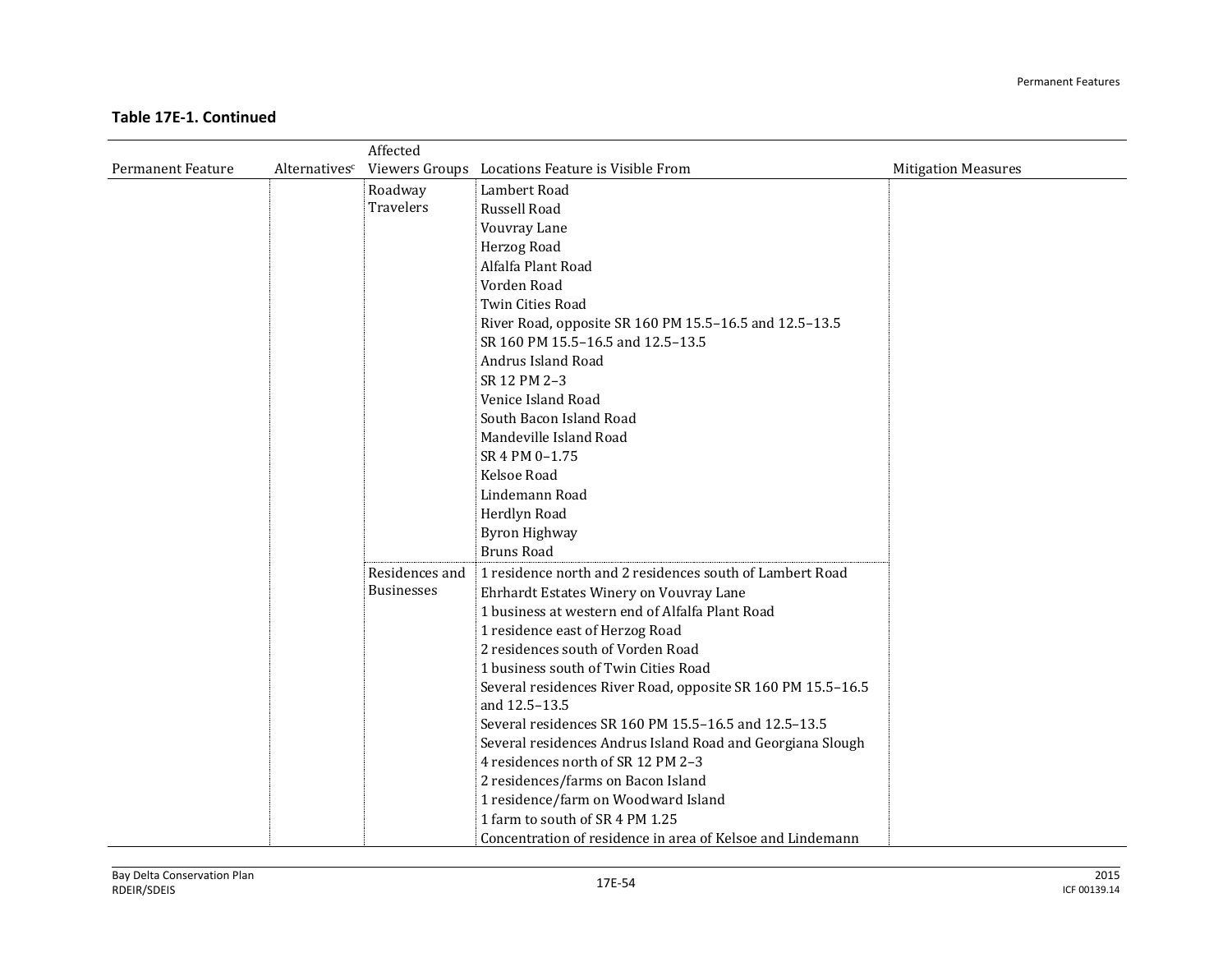|                                                                                                                                                                            |                | Affected                                                    |                                                                                                                                                                                                                                                                                                                                                         |                                                                                                                                                                                                                                                    |
|----------------------------------------------------------------------------------------------------------------------------------------------------------------------------|----------------|-------------------------------------------------------------|---------------------------------------------------------------------------------------------------------------------------------------------------------------------------------------------------------------------------------------------------------------------------------------------------------------------------------------------------------|----------------------------------------------------------------------------------------------------------------------------------------------------------------------------------------------------------------------------------------------------|
| <b>Permanent Feature</b>                                                                                                                                                   | Alternativesc  |                                                             | Viewers Groups Locations Feature is Visible From                                                                                                                                                                                                                                                                                                        | <b>Mitigation Measures</b>                                                                                                                                                                                                                         |
|                                                                                                                                                                            |                |                                                             | Roads<br>1 residence south of Byron Highway<br>Residence along Byron Highway and California Aqueduct<br>Businesses on Bruns Road (Banks pumping plant) and Kelso<br>Road                                                                                                                                                                                |                                                                                                                                                                                                                                                    |
| 230 kV Transmission<br>Lines East Terminus to<br>Ventilation and Access<br>Shaft north of Lambert<br>Road (East-West<br>option) (Modified<br>Pipeline/Tunnel<br>Alignment) | 4              | Recreationists                                              | Cyclists:<br>Lambert Road<br>Lambert Road intersections with:<br>Various farm and private roads<br><b>Caroll Road</b><br><b>Bruceville Road</b><br>County Road J8/Franklin Boulevard<br>Point Pleasant Road<br><b>Kestrel Lake Road</b>                                                                                                                 | Mitigation Measure AES-1a:<br>Locate new transmission lines and<br>access routes to minimize the<br>removal of trees and shrubs and<br>pruning needed to accommodate<br>transmission lines and<br>underground transmission lines<br>where feasible |
|                                                                                                                                                                            |                | Roadway<br>Travelers<br>Residences and<br><b>Businesses</b> | Lambert Road<br>Lambert Road intersections with:<br>Various agricultural roads<br><b>Caroll Road</b><br><b>Bruceville Road</b><br>County Road [8/Franklin Boulevard<br><b>Point Pleasant Road</b><br>$I-5$<br>Kestrel Lake Road<br>Several residences and/or farms along Lambert Road and other<br>unnamed roads within transmission alignment corridor |                                                                                                                                                                                                                                                    |
| 230 kV Transmission<br>Lines <sup>g</sup> between Intake 5<br>and Staten<br><b>Island</b> Intermediate<br><b>Forebay</b> (Modified<br>Pipeline/Tunnel<br>Alignment)        | $\overline{4}$ | Recreationists                                              | Cyclists:<br>Lambert Road, from I-5 to Snodgrass Slough<br>Dierssen Road<br>Twin Cities Road, from I-5 to Snodgrass Slough<br>Water-based:<br>Snodgrass Slough<br>North Mokelumne River<br><b>South Mokelumne River</b>                                                                                                                                 | Mitigation Measure AES-1a:<br>Locate new transmission lines and<br>access routes to minimize the<br>removal of trees and shrubs and<br>pruning needed to accommodate<br>transmission lines and<br>underground transmission lines<br>where feasible |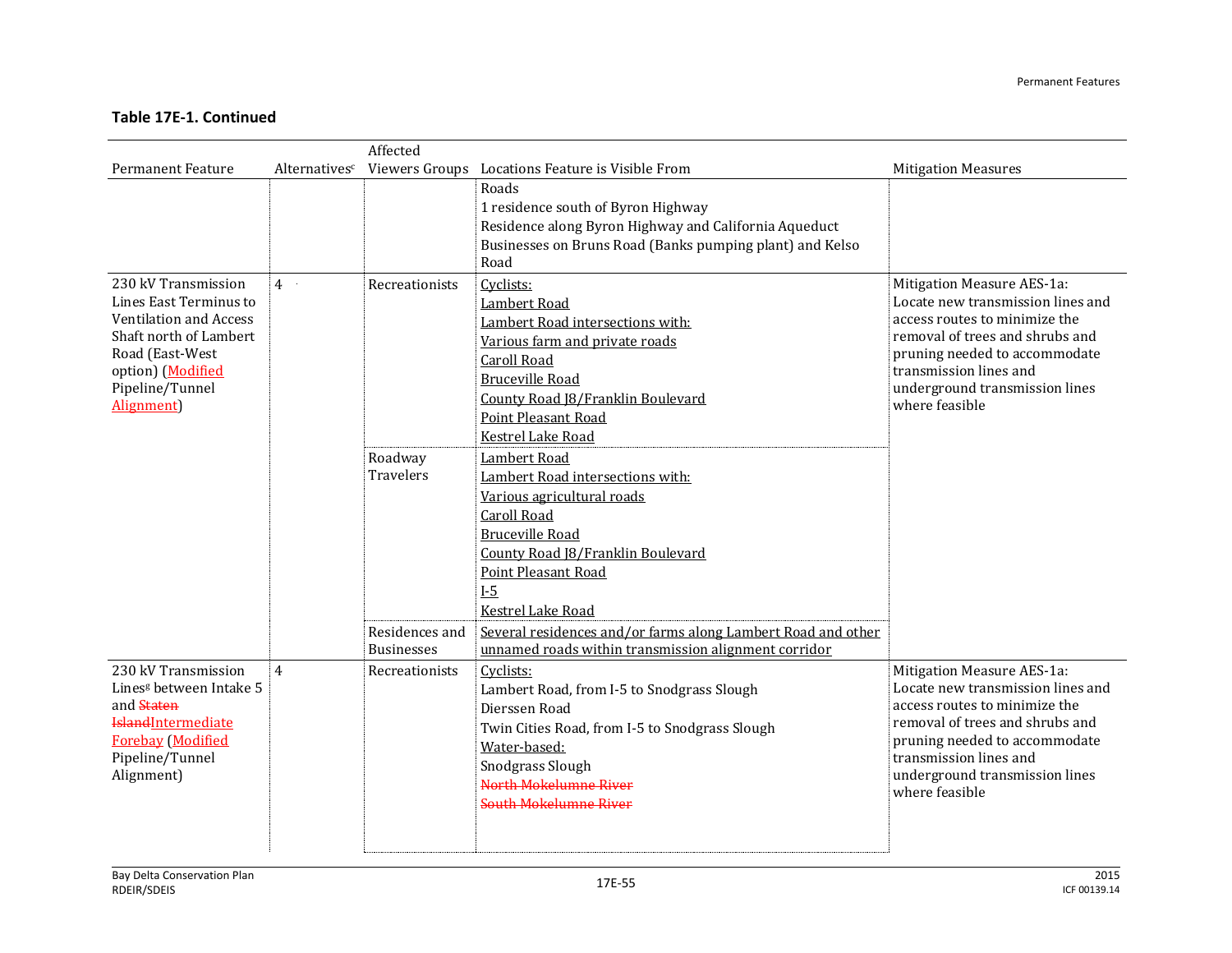|                                                                                                                                      |               | Affected                                                                                                   |                                                                                                                                                                                                                                                                                                                                                                                                        |                                                                                                                                                                                                                                                           |
|--------------------------------------------------------------------------------------------------------------------------------------|---------------|------------------------------------------------------------------------------------------------------------|--------------------------------------------------------------------------------------------------------------------------------------------------------------------------------------------------------------------------------------------------------------------------------------------------------------------------------------------------------------------------------------------------------|-----------------------------------------------------------------------------------------------------------------------------------------------------------------------------------------------------------------------------------------------------------|
| Permanent Feature                                                                                                                    | Alternativesc | Viewers Groups                                                                                             | Locations Feature is Visible From                                                                                                                                                                                                                                                                                                                                                                      | <b>Mitigation Measures</b>                                                                                                                                                                                                                                |
|                                                                                                                                      |               | Roadway<br><b>Travelers</b>                                                                                | SR 160 PM 23.75-32.75<br>Hood Franklin Road near intersection with SR 160<br>Scribner Road<br>Lambert Road, from intersection with SR 160 to Elk Slough                                                                                                                                                                                                                                                |                                                                                                                                                                                                                                                           |
|                                                                                                                                      |               | Residences and<br><b>Businesses</b>                                                                        | 1 north of Lambert Road<br>1 south of Lambert Road<br>North and south of Dierssen Road<br>South of Twin Cities Road<br>1 west of Staten Island Road just south of Walnut Grove Road<br>2 at the intersection of Staten Island and Gas Well Roads<br>Several along Gas Well Road west if Staten Island Road at Eagle<br><b>Tree</b><br>1 east of Staten Island Road at the southern end of the RTM area |                                                                                                                                                                                                                                                           |
| 34.5 kV Transmission<br>Lines <sup>#</sup> between<br>southern Staten Island<br>and south of SR 12<br>(Pipeline/Tunnel<br>Alignment) | 4             | <b>Recreationists</b><br>Roadway<br><del>Travelers</del><br><del>Residences and</del><br><u>Rueinaeeae</u> | <b>Cyclists:</b><br>Staten Island Road (note, road is private here)<br>Water-based:<br>Potentially boaters on Little Potato Slough and South<br><b>Mokelumne River</b><br><b>Staten Island Road</b><br>SR 12 bridge crossing over Little Potato Slough<br>SR 12 PM 1.5 - 2.5<br>1 residence north of SR 12 PM 2.25                                                                                     | <b>Mitigation Measure AES-1a:</b><br>Locate new transmission lines and<br>access routes to minimize the<br>removal of trees and shrubs and<br>pruning needed to accommodate<br>transmission lines and<br>underground transmission lines<br>where feasible |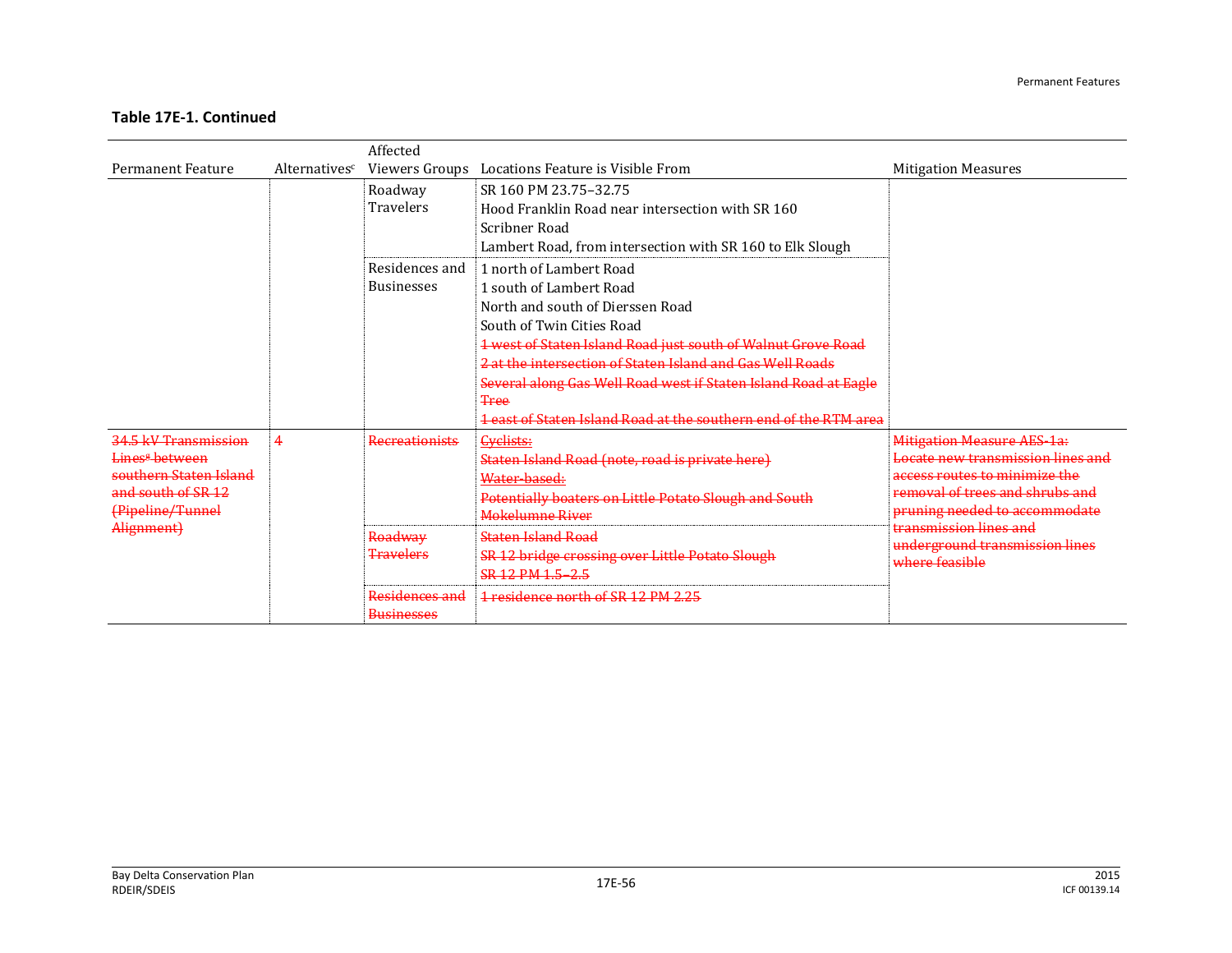|                                     |                | Affected          |                                                                              |                                                          |
|-------------------------------------|----------------|-------------------|------------------------------------------------------------------------------|----------------------------------------------------------|
| <b>Permanent Feature</b>            | Alternativesc  |                   | Viewers Groups Locations Feature is Visible From                             | <b>Mitigation Measures</b>                               |
| 230 kV Transmission                 | $\overline{4}$ | Recreationists    | SR 12 PM 2-3                                                                 | Mitigation Measure AES-1a:                               |
| Lines <sup>g</sup> between south of |                |                   | Venice Island Road                                                           | Locate new transmission lines and                        |
| SR 12 and Clifton Court             |                |                   | South Bacon Island Road                                                      | access routes to minimize the                            |
| Forebay (Modified                   |                |                   | Mandeville Island Road                                                       | removal of trees and shrubs and                          |
| Pipeline/Tunnel                     |                |                   | SR 4 PM 0-1.75                                                               | pruning needed to accommodate                            |
| Alignment)                          |                |                   | <b>Byron Highway</b>                                                         | transmission lines and<br>underground transmission lines |
|                                     |                |                   | <b>Bruns Road</b>                                                            | where feasible                                           |
|                                     |                |                   | Water-based:                                                                 |                                                          |
|                                     |                |                   | Sacramento River along SR 160 PM 15.5-16.5 and 12.5-13.5                     |                                                          |
|                                     |                |                   | Georgiana Slough                                                             |                                                          |
|                                     |                |                   | North Fork Mokelumne River                                                   |                                                          |
|                                     |                |                   | South Fork Mokelumne River                                                   |                                                          |
|                                     |                |                   | <b>Lindsey Slough</b>                                                        |                                                          |
|                                     |                |                   | San Joaquin River                                                            |                                                          |
|                                     |                |                   | Old River                                                                    |                                                          |
|                                     |                |                   | Middle River                                                                 |                                                          |
|                                     |                |                   | Railroad Cut                                                                 |                                                          |
|                                     |                |                   | <b>Woodward Canal</b>                                                        |                                                          |
|                                     |                |                   | North Victoria Canal                                                         |                                                          |
|                                     |                | Roadway           | SR 12 PM 2-3                                                                 |                                                          |
|                                     |                | <b>Travelers</b>  | Venice Island Road                                                           |                                                          |
|                                     |                |                   | South Bacon Island Road                                                      |                                                          |
|                                     |                |                   | Mandeville Island Road                                                       |                                                          |
|                                     |                |                   | SR 4 PM 0-1.75                                                               |                                                          |
|                                     |                |                   | <b>Byron Highway</b>                                                         |                                                          |
|                                     |                |                   | <b>Bruns Road</b>                                                            |                                                          |
|                                     |                | Residences and    | 1 residence north and 2 residences south of Lambert Road                     |                                                          |
|                                     |                | <b>Businesses</b> | Ehrhardt Estates Winery on Vouvray Lane                                      |                                                          |
|                                     |                |                   | 1 business at western end of Alfalfa Plant Road                              |                                                          |
|                                     |                |                   | 1 residence east of Herzog Road                                              |                                                          |
|                                     |                |                   | 2 residences south of Vorden Road                                            |                                                          |
|                                     |                |                   | 1 business south of Twin Cities Road                                         |                                                          |
|                                     |                |                   | Several residences River Road, opposite SR 160 PM 15.5-16.5<br>and 12.5-13.5 |                                                          |
|                                     |                |                   | Several residences SR 160 PM 15.5-16.5 and 12.5-13.5                         |                                                          |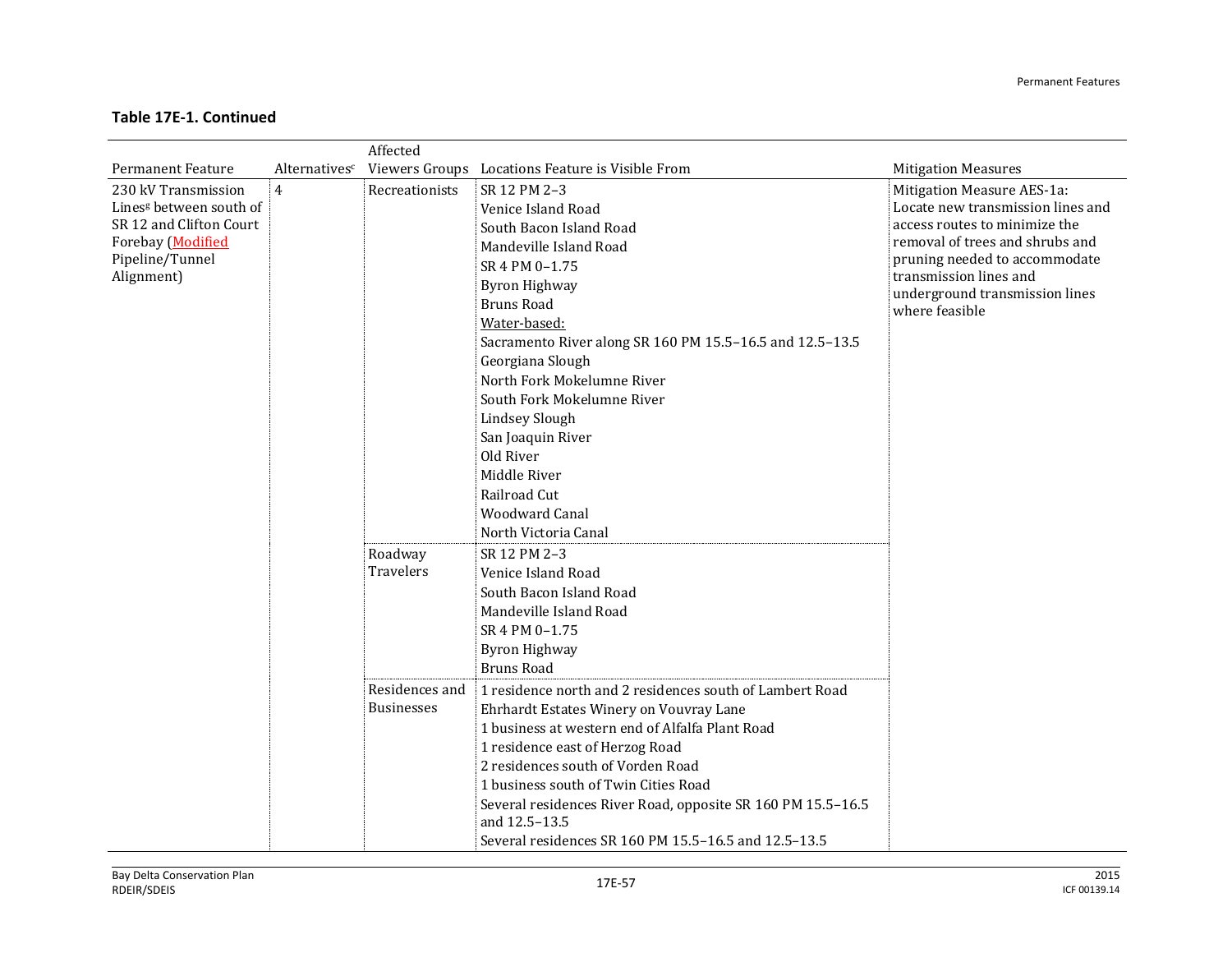|                                                                                                                     |               | Affected                               |                                                                                                                                                                                                                                                                                                                                                                                                                                                                                                      |                                                                                                                                                                                                                                                    |
|---------------------------------------------------------------------------------------------------------------------|---------------|----------------------------------------|------------------------------------------------------------------------------------------------------------------------------------------------------------------------------------------------------------------------------------------------------------------------------------------------------------------------------------------------------------------------------------------------------------------------------------------------------------------------------------------------------|----------------------------------------------------------------------------------------------------------------------------------------------------------------------------------------------------------------------------------------------------|
| <b>Permanent Feature</b>                                                                                            | Alternativesc |                                        | Viewers Groups Locations Feature is Visible From                                                                                                                                                                                                                                                                                                                                                                                                                                                     | <b>Mitigation Measures</b>                                                                                                                                                                                                                         |
|                                                                                                                     |               |                                        | Several residences Andrus Island Road and Georgiana Slough<br>4 residences north of SR 12 PM 2-3<br>2 residences/farms on Bacon Island<br>1 residence/farm on Woodward Island<br>1 farm to south of SR 4 PM 1.25<br>1 residence south of Byron Highway<br>Lazy M Marina<br>Near Byron Inn Café<br>Along Byron Hot Springs Road, near intersection with Byron<br>Highway<br>Residence along Byron Highway and California Aqueduct<br>Businesses on Bruns Road (Banks pumping plant) and Kelso<br>Road |                                                                                                                                                                                                                                                    |
| 230 kV Transmission<br>Lines Canal Terminus<br>on Union Island to<br><b>Byron Tract Forebay</b><br>(East Alignment) | 1B, 2B, 6B    | Recreationists<br>Roadway<br>Travelers | Cyclists:<br>Kelsoe Road<br>Lindemann Road<br>Herdlyn Road<br><b>Byron Highway</b><br><b>Bruns Road</b><br>Water-based:<br>Middle River<br>Railroad Cut<br><b>Woodward Canal</b><br>West Canal<br>Victoria Canal<br>Fabian and Bell Canal<br><b>Grant Line Canal</b><br>Kelsoe Road<br>Lindemann Road<br>Herdlyn Road<br><b>Byron Highway</b><br><b>Bruns Road</b>                                                                                                                                   | Mitigation Measure AES-1a:<br>Locate new transmission lines and<br>access routes to minimize the<br>removal of trees and shrubs and<br>pruning needed to accommodate<br>transmission lines and<br>underground transmission lines<br>where feasible |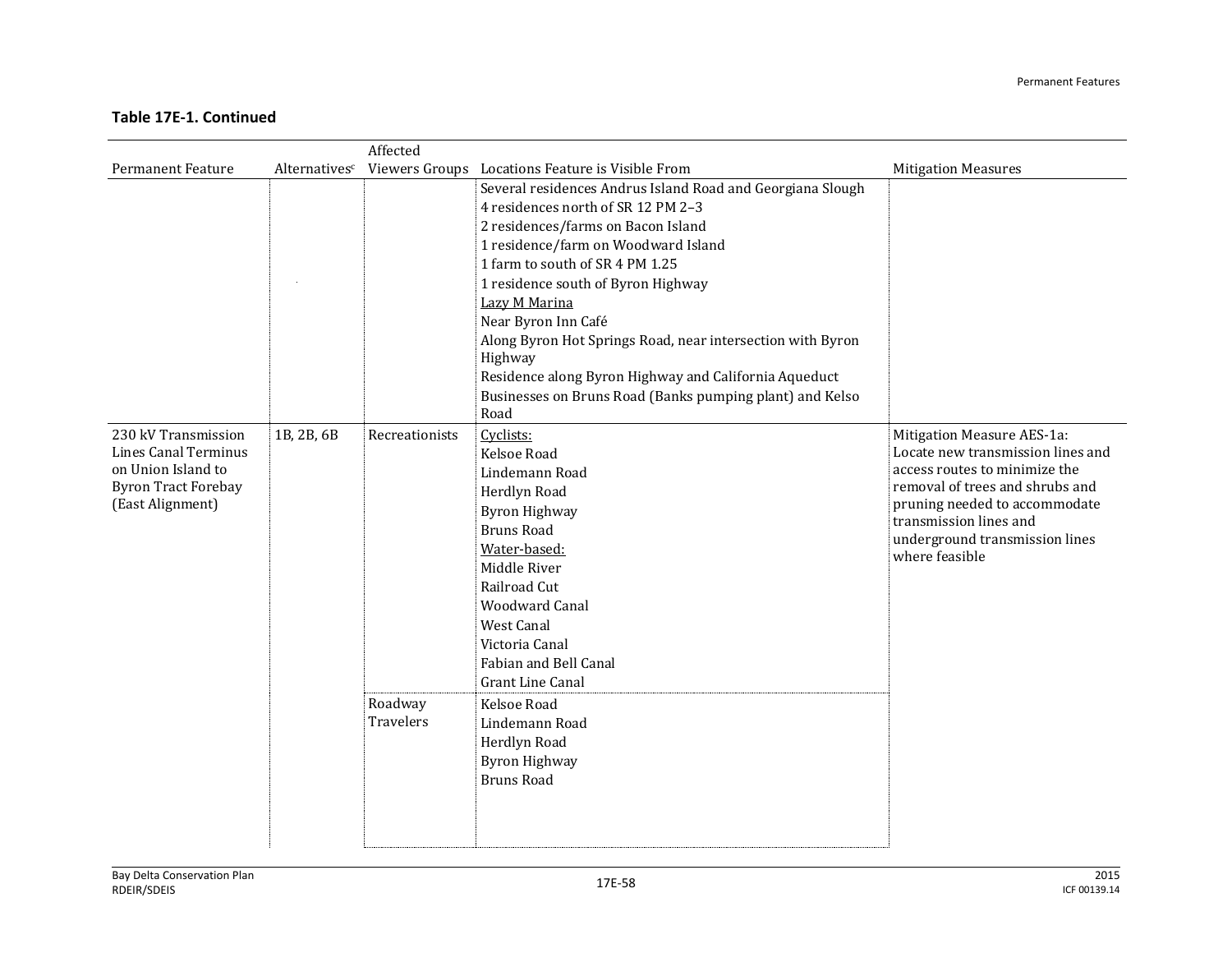|                                                                                                           |               | Affected                               |                                                                                                                                                                                                                                                                                                                                                                                                                                                                                                                           |                                                                                                                                                                                                                                                    |
|-----------------------------------------------------------------------------------------------------------|---------------|----------------------------------------|---------------------------------------------------------------------------------------------------------------------------------------------------------------------------------------------------------------------------------------------------------------------------------------------------------------------------------------------------------------------------------------------------------------------------------------------------------------------------------------------------------------------------|----------------------------------------------------------------------------------------------------------------------------------------------------------------------------------------------------------------------------------------------------|
| <b>Permanent Feature</b>                                                                                  | Alternativesc |                                        | Viewers Groups Locations Feature is Visible From                                                                                                                                                                                                                                                                                                                                                                                                                                                                          | <b>Mitigation Measures</b>                                                                                                                                                                                                                         |
|                                                                                                           |               | Residences and<br><b>Businesses</b>    | Concentration of residence in area of Kelsoe and Lindemann<br>Roads<br>1 residence south of Byron Highway<br>Residence along Byron Highway and California Aqueduct<br>Businesses on Bruns Road (Banks Pumping Plant) and Kelso<br>Road                                                                                                                                                                                                                                                                                    |                                                                                                                                                                                                                                                    |
| 230 kV Transmission<br>Lines Canal Terminus<br>on Ryer Island to<br>Lambie Substation<br>(West Alignment) | 1C, 2C, 6C    | Recreationists<br>Roadway<br>Travelers | Cyclists:<br>SR 84 PM 8.5-9.75<br>River Road, opposite SR 84 PM 8.5-9.75<br>Liberty Island Road<br><b>B</b> and R Lane<br>Flannery Road<br>Canright Road<br>Robinson Road<br>Goose Haven Road<br>Lambie Road<br><b>Bithell Lane</b><br>Water-based:<br>Sacramento River along SR 84 PM 8.5-9.75<br>SR 84 PM 8.5-9.75<br>River Road, opposite SR 84 PM 8.5-9.75<br>Liberty Island Road<br><b>B</b> and R Lane<br>Flannery Road<br>Canright Road<br>Robinson Road<br>Goose Haven Road<br>Lambie Road<br><b>Bithell Lane</b> | Mitigation Measure AES-1a:<br>Locate new transmission lines and<br>access routes to minimize the<br>removal of trees and shrubs and<br>pruning needed to accommodate<br>transmission lines and<br>underground transmission lines<br>where feasible |